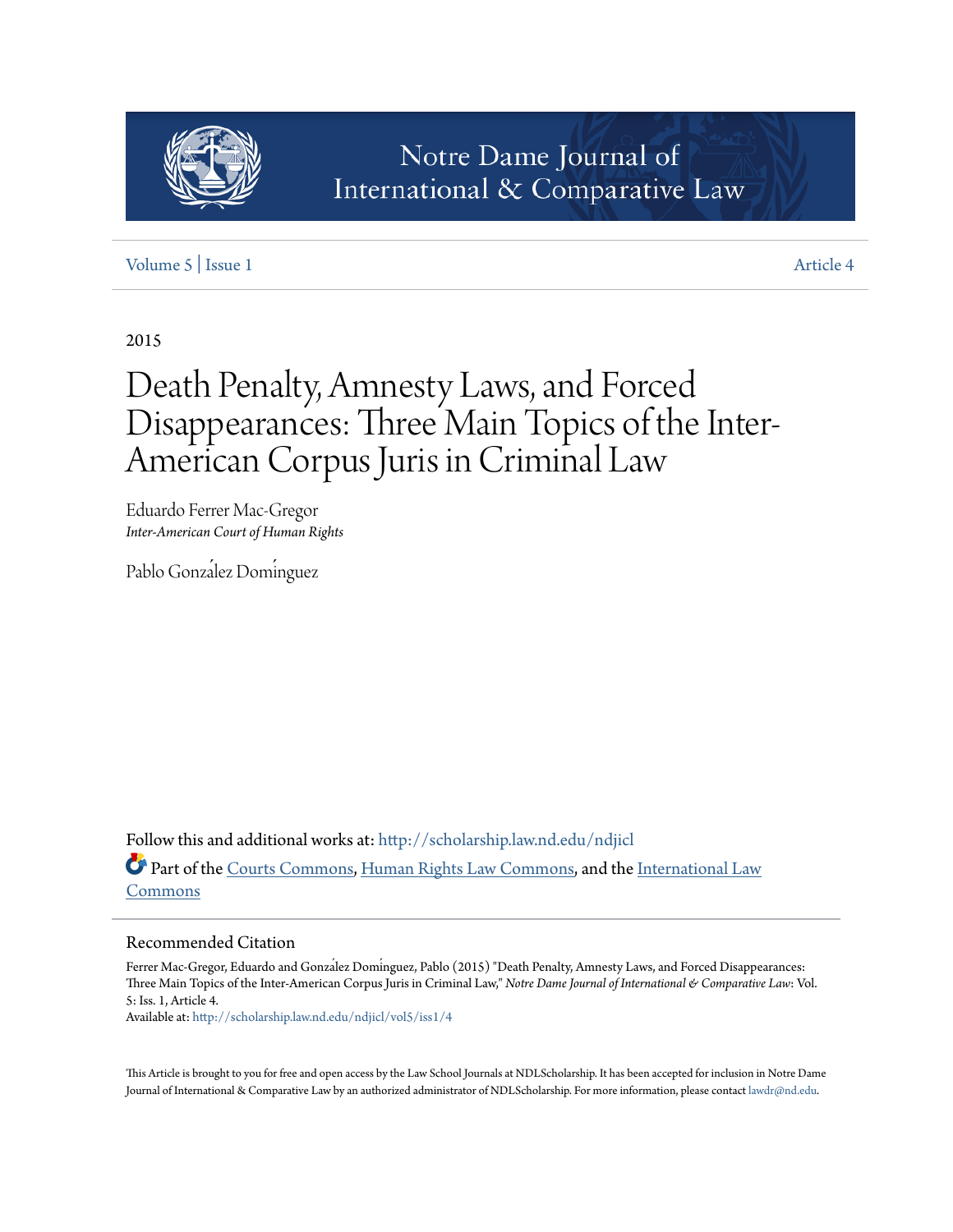# Death Penalty, Amnesty Laws, and Forced Disappearances: Three Main Topics of the Inter-American Corpus Juris in Criminal Law†

# **ARTICLE**

Eduardo Ferrer Mac-Gregor‡ and Pablo González Domínguez§

|   | 65 |                                                                  |    |
|---|----|------------------------------------------------------------------|----|
| Н |    |                                                                  | 67 |
|   | A  | Standards Developed in Advisory Opinion OC-3/83 on               |    |
|   |    | Restrictions to the Death Penalty                                | 70 |
|   | B  | Standards Developed in Hilaire v. Trinidad and Tobago            |    |
|   |    |                                                                  | 72 |
|   |    | The Facts of the Case<br>1                                       | 72 |
|   |    | The Court's Criterion                                            | 72 |
|   | C  | The Most Important Elements in the American Conven-              |    |
|   |    | tion and the Court's Jurisprudence Regarding the Death           |    |
|   |    | Penalty                                                          | 75 |
|   |    | The Death Penalty as a Restricted Regime<br>1                    | 75 |
|   |    | Formal & Substantive Restrictions to the Death<br>$\overline{2}$ |    |
|   |    | Penalty Established in the American Convention                   |    |
|   |    | $\circ$ the Jurisprudence of the Inter-American Court            | 75 |
|   | D  | The Jurisprudential Dialogue between the Inter-American          |    |
|   |    | Court and the International Court of Justice                     | 81 |
|   | E. |                                                                  | 82 |
| Ш |    |                                                                  | 83 |
|   |    |                                                                  |    |

<sup>†</sup> The topics addressed in this article were presented at the University of Notre Dame Law School in a series of short seminars that took place from September 21 to October 3, 2014. These seminars were part of the activities of Judge Eduardo Ferrer Mac-Gregor, who was invited to the Notre Dame Law School as the Clynes Visiting Chair in Judicial Ethics.

<sup>‡</sup> Judge of the Inter-American Court of Human Rights; Researcher at the Legal Research Institute (*Instituto de Investigaciones Jurídicas*) of the National Autonomous University of Mexico (*Universidad Nacional Autónoma de México*).

Judge Ferrer Mac-Gregor wants to thank Pablo Gonález Domínguez—the coauthor of this article—for his collaboration in the preparation of the materials that were presented during the seminars at Notre Dame.

<sup>§</sup> J.S.D. Candidate in International Human Rights Law at the University of Notre Dame Law School; Visiting Researcher at the Legal Research Institute (*Instituto de Investigaciones Jurídicas*) of the National Autonomous University of Mexico (*Universidad Nacional Autónoma de México*).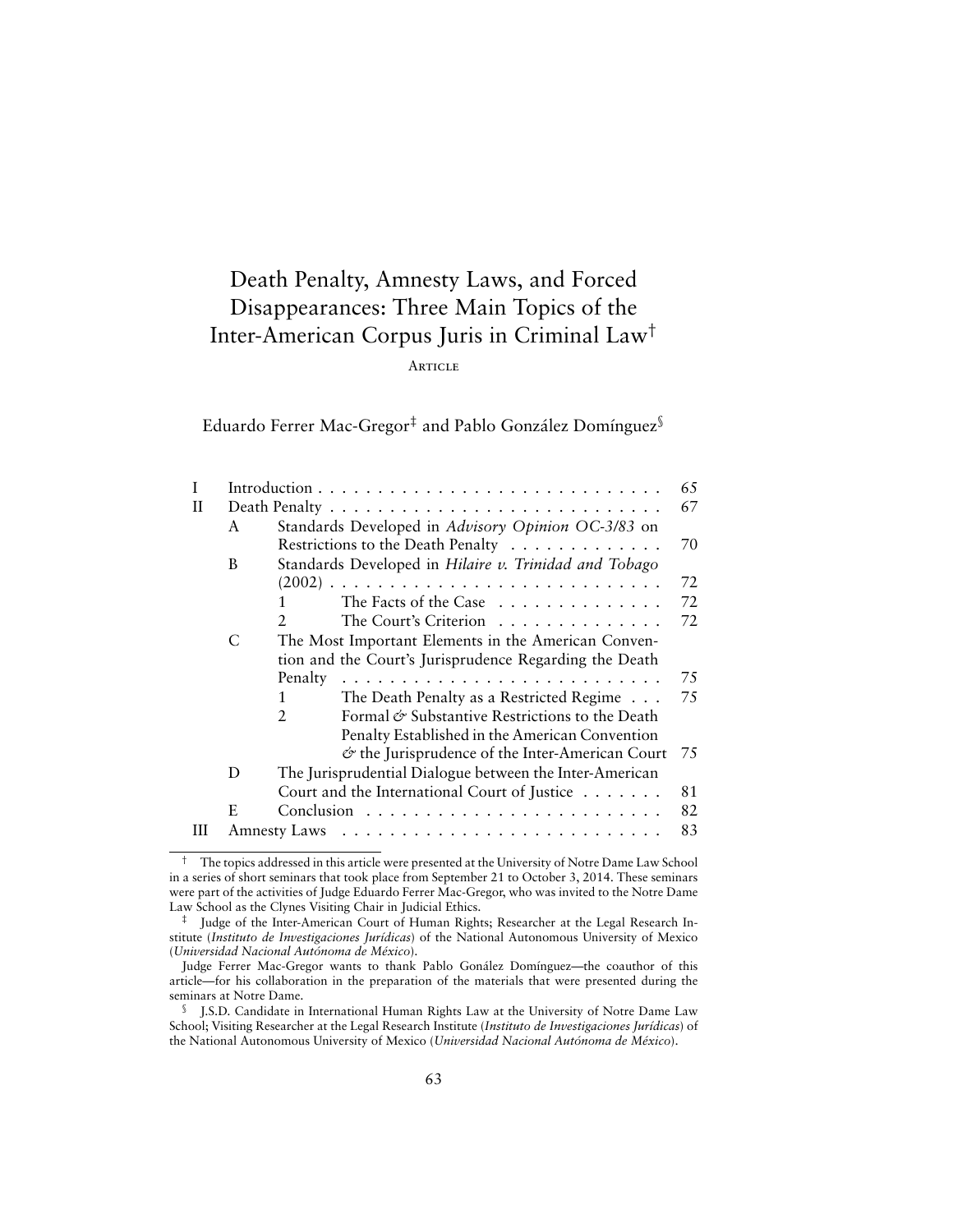|    | A             | Emergence of the Court's Jurisprudence on Amnesty Laws           |      |
|----|---------------|------------------------------------------------------------------|------|
|    |               | in Barrios Altos v. Peru $(2001)$                                | 84   |
|    |               | The Facts of the Case<br>1                                       | 84   |
|    |               | $\overline{2}$<br>The Court's Criterion                          | 85   |
|    | B             | Further Developments in the Court's Amnesty Law Ju-              |      |
|    |               |                                                                  | 88   |
|    | C             | The Most Important Elements in the Jurisprudence of the          |      |
|    |               | Inter-American Court regarding Amnesty Laws                      | 92   |
|    |               | Amnesty laws violate Articles 1(1) and 2 of the<br>1             |      |
|    |               | American Convention, and the rights of access                    |      |
|    |               | to justice, truth and reparation                                 | 92   |
|    |               | $\overline{2}$<br>Amnesty laws are manifestly incompatible with  |      |
|    |               | the American Convention and are null ab initio                   | 95   |
|    | D             | Influence of the Case Law of the Inter-American Court            |      |
|    |               | on Amnesty Laws in the Decisions of other National and           |      |
|    |               |                                                                  | 96   |
|    | E             |                                                                  | 97   |
| IV |               |                                                                  | 98   |
|    | A             | Emergence of the Court's Jurisprudence on Forced Disap-          |      |
|    |               | pearance of Persons in Velásquez-Rodríguez v. Honduras           |      |
|    |               | $(1988)$ .                                                       | 100  |
|    |               | The Facts of the Case<br>1                                       | 100  |
|    |               | The Inter-American Court's Criteria                              | 100  |
|    | B             | Further developments in the Court's Forced Disappear-            |      |
|    |               |                                                                  | 102  |
|    | $\mathcal{C}$ | The Most Important Elements in the Jurisprudence and             |      |
|    |               | the Treaty-Based Norms on Forced Disappearances                  | 105  |
|    |               | Constituent Elements of the Forced Disappear-<br>1               |      |
|    |               | ance of Persons                                                  | 10.5 |
|    |               | Continuous or Permanent Nature of the Forced<br>2                |      |
|    |               | Disappearance of Persons                                         | 108  |
|    |               | Multiple Offenses of Forced Disappearance<br>3                   | 108  |
|    |               | $\overline{4}$<br>Obligation of States to Investigate, Punish, & |      |
|    |               | Prevent the Forced Disappearance of Persons .                    | 110  |
|    | D             |                                                                  | 112  |
| V  |               |                                                                  | 112  |

# **Abstract**

In this Article, Judge Eduardo Ferrer Mac-Gregor of the Inter-American Court of Human Rights and International Human Rights Researcher Pablo González Domínguez explore three of the richest and most contentious areas of the jurisprudence of the Inter-American Court of Human Rights: death penalty cases, amnesty law, and cased regarding forced disappearance. These topics encompass some of the most pressing human rights issues in the Inter-American System. For each topic, Ferrer Mac-Gregor and González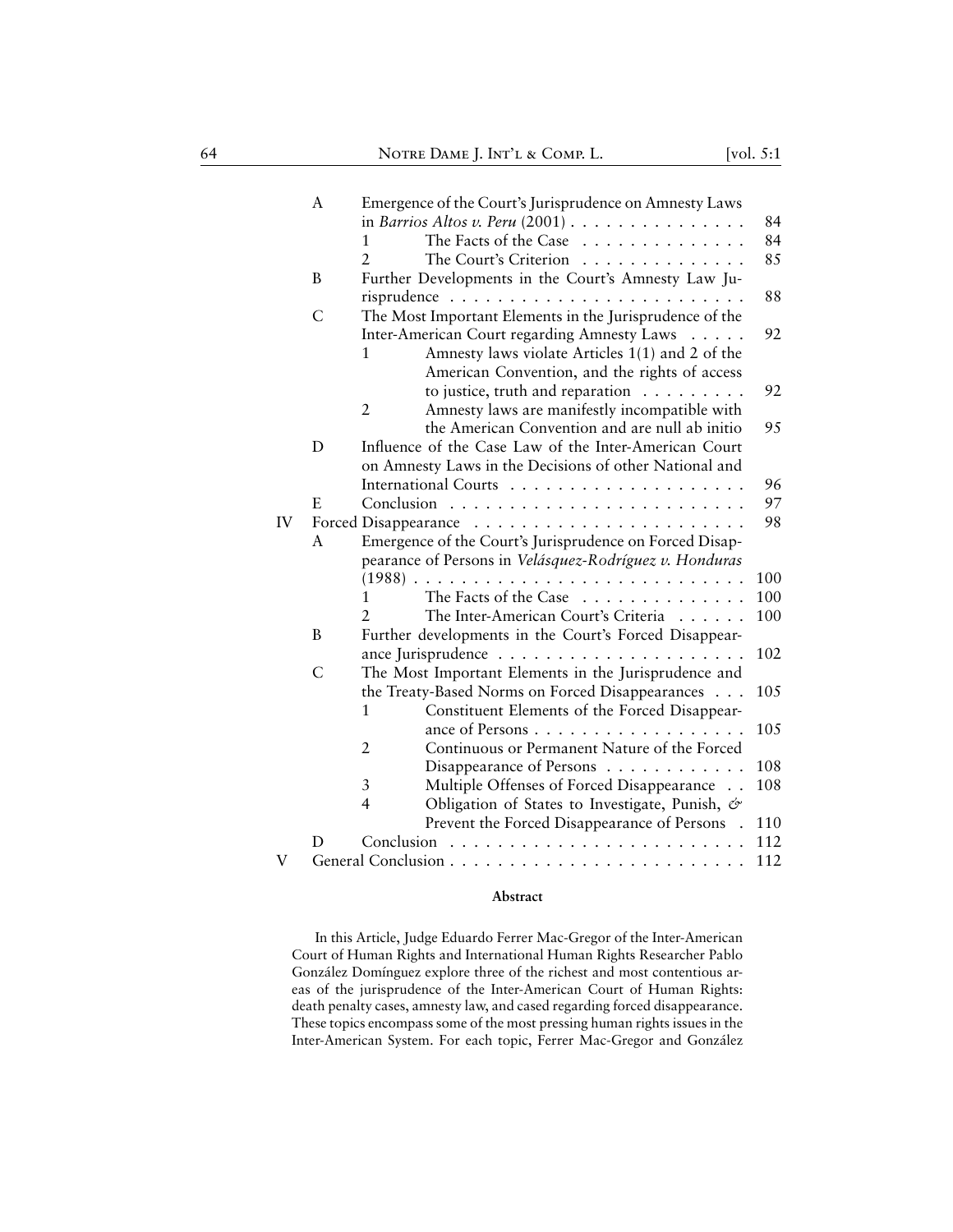Domínguez provide a succinct but comprehensive view of the Inter-American Court's jurisprudence, discuss the ways in which the core principles of this jurisprudence have been applied in more recent cases and developed into a corpus juris, and provide concluding remarks about the continuous challenges facing both the Court and American states going forward.

# I Introduction

<span id="page-3-0"></span>The jurisprudence of the Inter-American Court of Human Rights (hereinafter "Inter-American Court" or "Court") in criminal justice is rich and abundant. Around eighty percent of all the cases decided by the Court in the exercise of its contentious jurisdiction (140 out of 172) involve torture and other cruel, inhuman, or degrading treatment (89 cases, 51%), extrajudicial executions (42 cases, 24%), forced disappearance of persons (35 cases, 20%), exercise of military jurisdiction (19 cases, 11%), amnesty laws (14 cases, 8%), criminal liability in the exercise of freedom of expression (8 cases, 4%) and death penalty (5 cases,  $2\%$ ).<sup>1</sup> Other cases involve important questions related to criminal law: the principle of legality and non-retroactivity, the right to be presumed innocent until proven guilty, the right to an adequate defense at trial, the right to an appeal in court, and the right not to be tried twice for the same crime, among others (eighteen cases, ten percent).

In this Article we will refer to three topics from this list: the death penalty, amnesty laws, and forced disappearance. These topics have a substantive and historical relevance for the Inter-American Human Rights System (hereinafter "Inter-American System"), and the standards recognized in treaty law and the jurisprudence of the Court are still relevant for solving pressing human rights questions in Latin America.

The first topic is relevant because, although there are constant efforts to achieve the complete abolition of the death penalty, as the recent international conference on The Universal Abolition of Death Penalty established,<sup>2</sup> this punishment is not per se prohibited as a matter of international law. For this reason, the Court has developed standards that restrict the imposition of the death penalty to a limited number of cases, and has required maximum respect be given to judicial guarantees. These standards are based on the strong protection that Article 4 of the American Convention on Human Rights (hereinafter "American Convention" or "Convention") recognizes to the right to life, and on the clear tendency among states to restrict the scope of the death penalty, both in

Statistical information compiled by the Authors. This statistical information is current as of January 2014. The percentages shown regarding each category are related to the total number of cases that involve criminal questions (140) and not the total number of cases decided by the Court in the exercise of its contentious jurisdiction (172). Some cases involve more than one subject (i.e., some cases deal with torture and forced disappearance) and for that reason the number sum of all the cases referred exceeds 140.

<sup>2</sup> *See generally* Int'l Inst. on Hum. Rts., *International Conference on The Abolition of Death Penalty*, Vimeo (Oct. 2014), <http://vimeo.com/album/3078892> (Conference held in San José, Costa Rica, from October 9 to 11, 2014, organized by the International Institute on Human Rights, the Permanent Representation of France to the Council of Europe, and the Inter-American Court).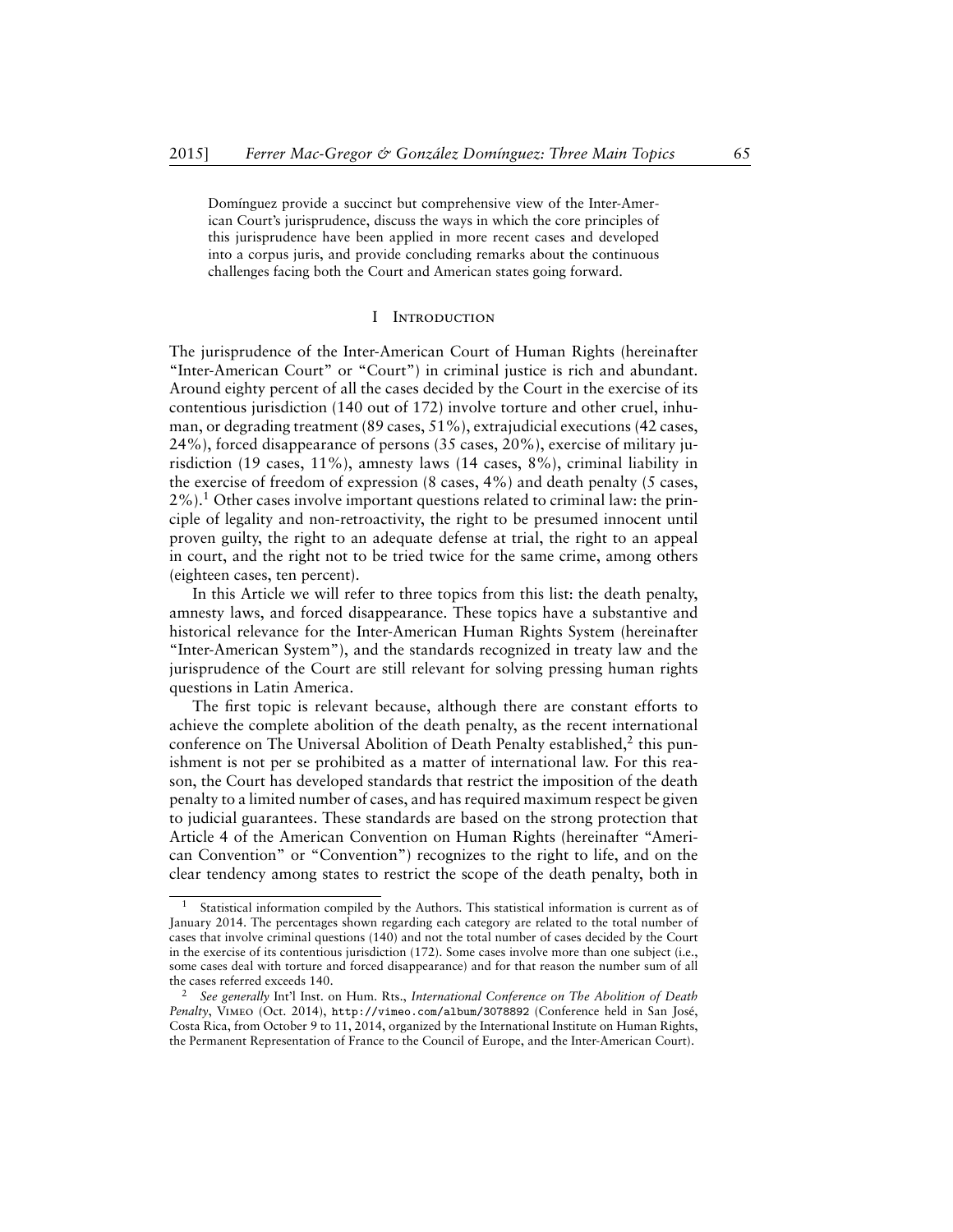its imposition and in its application. It is thus necessary to insist on compliance with these standards in those states that still consider the death penalty a legal punishment, hoping for its complete abolition in the near future.

The jurisprudence on amnesty laws reflects a constant effort by the Inter-American Court to fight against impunity for serious human rights violations produced by the enactment of laws that extinguished criminal liability for perpetrators of certain types of crimes (i.e., forced disappearances, extrajudicial killings, tortures). In these matters, the court has made an effort to protect the rights of the victims and their relatives to access justice, truth, and reparation. The leading case on this subject, *Barrios Altos v. Peru*, decided in 2001, is one of the most important cases decided by the Court, because it set the precedent that amnesty laws that allow impunity for serious human rights violations are null ab initio. This position was quite innovative, as Professor Antonio Cassese has noted, $3$  and has been maintained in subsequent cases. But the discussion about the legality of amnesty laws is certainly not finished, since the American Convention does not per se prohibit these laws, and under certain circumstances they could be used as a tool for agreement in the context of transitional justice. The recent negotiations between the government of Colombia and the FARC (*Fuerzas Armadas Revolucionarias de Colombia*) are a good example of the fact that amnesty laws are still seen as an element of negotiation among political factions, a condition that potentially opens the door for new discussion on the limits of amnesty laws in the context of the Inter-American System.

The jurisprudence on forced disappearance of persons started with the first cases decided by the Inter-American Court in the exercise of its contentious jurisdiction. These cases dealt with the perverse technique used by some governments of disappearing political opponents who were considered dangerous to the stability of the state. Starting with *Velásquez-Rodríguez v. Honduras*, in 1988, the Court defined its attitude as pro-victim and set the tone for further decisions that involved serious human rights violations.<sup>4</sup> It is true that the forced disappearance of political opponents is no longer a common practice among most states in the region, but new challenges have arisen with respect to topic, since some states must prevent private actors—with or without the acquiescence and participation of state agents—from disappearing persons in order to achieve political or commercial benefits.

This Article is divided into five Parts: I. Introduction, II. Death Penalty, III. Amnesty Laws, IV. Forced Disappearance, and V. General Conclusion. Each of the substantive Parts (II–IV) is divided into four Sections. They start with an introduction that presents what we consider to be the most relevant questions on the subject, and that introduces the most important provisions of treaty law and the cases decided by the Court on the subject. The second Section evaluates in detail the most important elements of the leading case on the subject, and explores other cases where other standards were developed. The third Sec-

CRIMES INTERNATIONAUX ET JURIDICTIONS INTERNATIONALES [INTERNATIONAL CRIMES AND International Jurisdictions] 13, 16 (Antonio Casses & Mireille Delmas-Marty eds., 2002).

<sup>4</sup> Velásquez-Rodríguez v. Honduras, Merits, Reparations, and Costs, Judgment, Inter-Am. Ct. H.R. (ser. C.) No. 4 (July 29, 1988).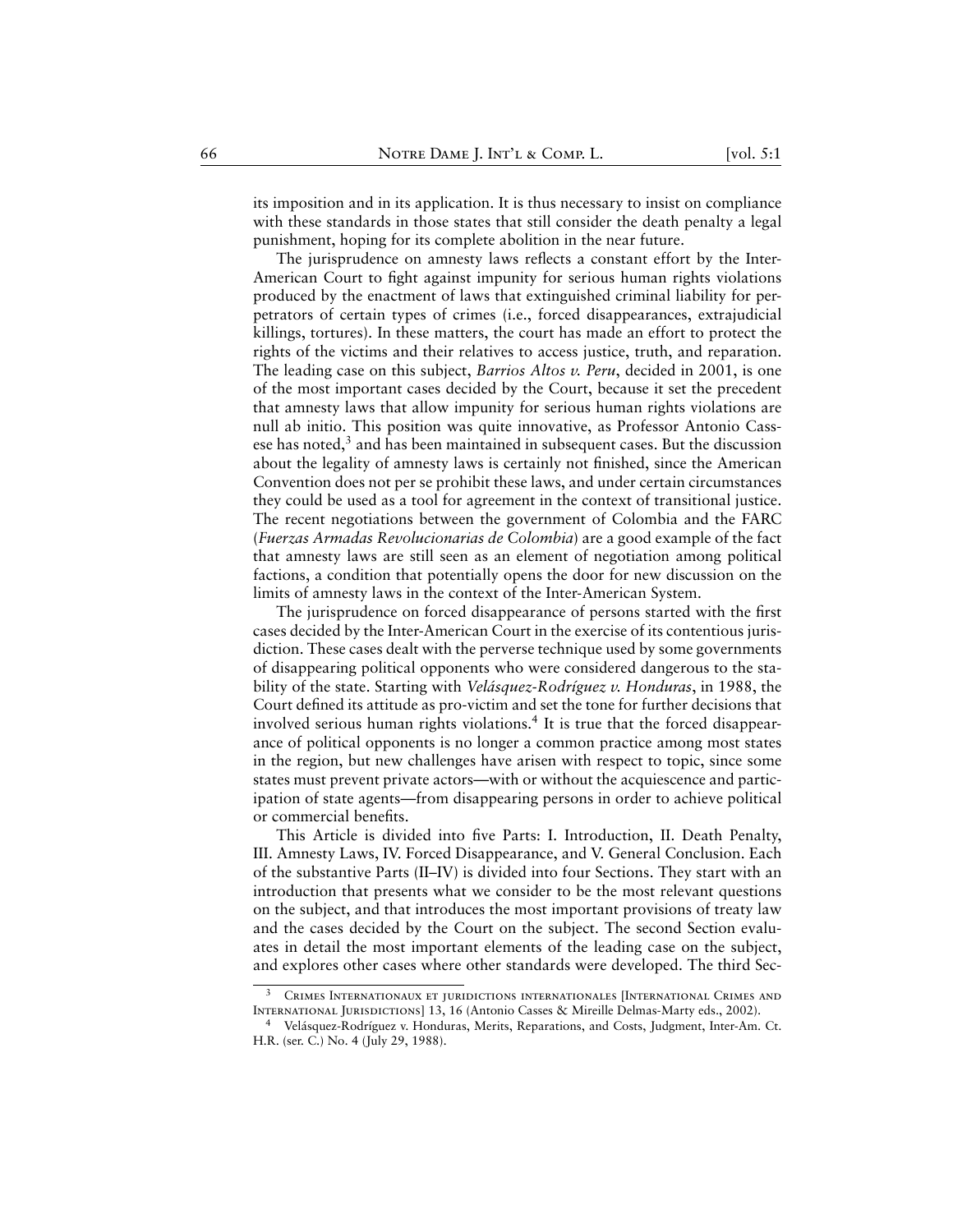tion systematizes the most important elements of the Inter-American corpus juris on the subject. Finally, the fourth Section presents concluding remarks for each topic.

It is important to keep in mind that the exposition and the analysis here presented do not pretend to be exhaustive. It offers a panorama of the most important standards of the Inter-American System on these selected areas, seeking to open the door for further studies and reflections on how some of these standards may constitute a *Ius Constitutionale Commune* for the region.<sup>5</sup>

# II Death Penalty

<span id="page-5-0"></span>The cases concerning the imposition of the death penalty that the Inter-American Court of Human Rights has decided in the exercise of its contentious jurisdiction are of particular importance in the development of the Inter-American corpus juris on the protection of the right to life. It is true that in the history of the Inter-American System most of the violations that involve the right to life have been related to extrajudicial executions or massacres committed directly by state agents, or in collaboration with the perpetrators. For this reason, many standards that involve the protection of the right to life have been developed in such cases. But this does not mean at all that the jurisprudence on the death penalty is not relevant for the Inter-American System. The American Convention faces an internal contradiction in Article 4: On the one hand it strongly protects the right to life, but on the other hand the Convention does not prohibits the death penalty.<sup>6</sup> Paradoxically the death penalty is accepted as a legal exception to the protection of the right to life.<sup>7</sup>

This paradox has the effect that the death penalty is understood as an exceptional regime whose limits are essentially connected with the protection to the right to life, which means that the death penalty is subject to severe limitations that come both from international law as well as from domestic law. The text of the Pact of San José lets us see this paradox, since four out of five paragraphs of

<sup>5</sup> On the discussion about the concept of*Ius Constitutionale Commune*, see generally *Ius Constitutionale Commune* en América Latina [*Ius Constitutionale Commune* in Latin America] (Armin von Bogdandy et al. eds., 2014); *Ius constitutionale commune* EN DERECHOS HUMANOS EN AMÉRICA Latina [*Ius Constitutionale Commune* in Human Rights in Latin America] (Armin von Bogdandy et al. eds., 2013); CONSTRUCCIÓN Y PAPEL DE LOS DERECHOS SOCIALES FUNDAMENTALES: Hacia un *Ius Constitutionale Commune* en América Latina [The Construction and Role of Fundamental Social Rights: Towards a *Ius Constitucionale Commune* in Latin America] (Armin von Bogdandy et al. eds., 2011); *see also* La justicia constitucional y su internacionalización: ¿Hacia un *Ius Constitutionale Commune* en América Latina? [Constitutional Justice and its Internationalization: Towards a *Ius Constitutionale Commune* in Latin America?] (Armin Von Bogdandy et al. eds., 2010); Paolo G. Carozza, *"My Friend is a Stranger": The Death Penalty and the Global* Ius Commune *of Human Rights*, 81 Tex. L. Rev. 1031, (2003); Juan Pablo Pampillo Baliño, *The Legal Integration of the American Continent: An Invitation to Legal Science to Build a New Ius Commune*, 17 ILSA J. INT'L & COMP. L. 517 (2011).

<sup>6</sup> *See* DaCosta Cadogan v. Barbados, Preliminary Objections, Merits, Reparations, and Costs, Judgment, Inter-Am. Ct. H.R. (ser. C) No. 204, ¶ 47 (Sept. 24, 2009).

<sup>7</sup> *See* Laurence Burgorgue-Larsen & Amaya Úbeda de Torres, The Inter-American Court of Human Rights: Case Law and Commentary 275 (Rosalind Greenstein trans., 2011).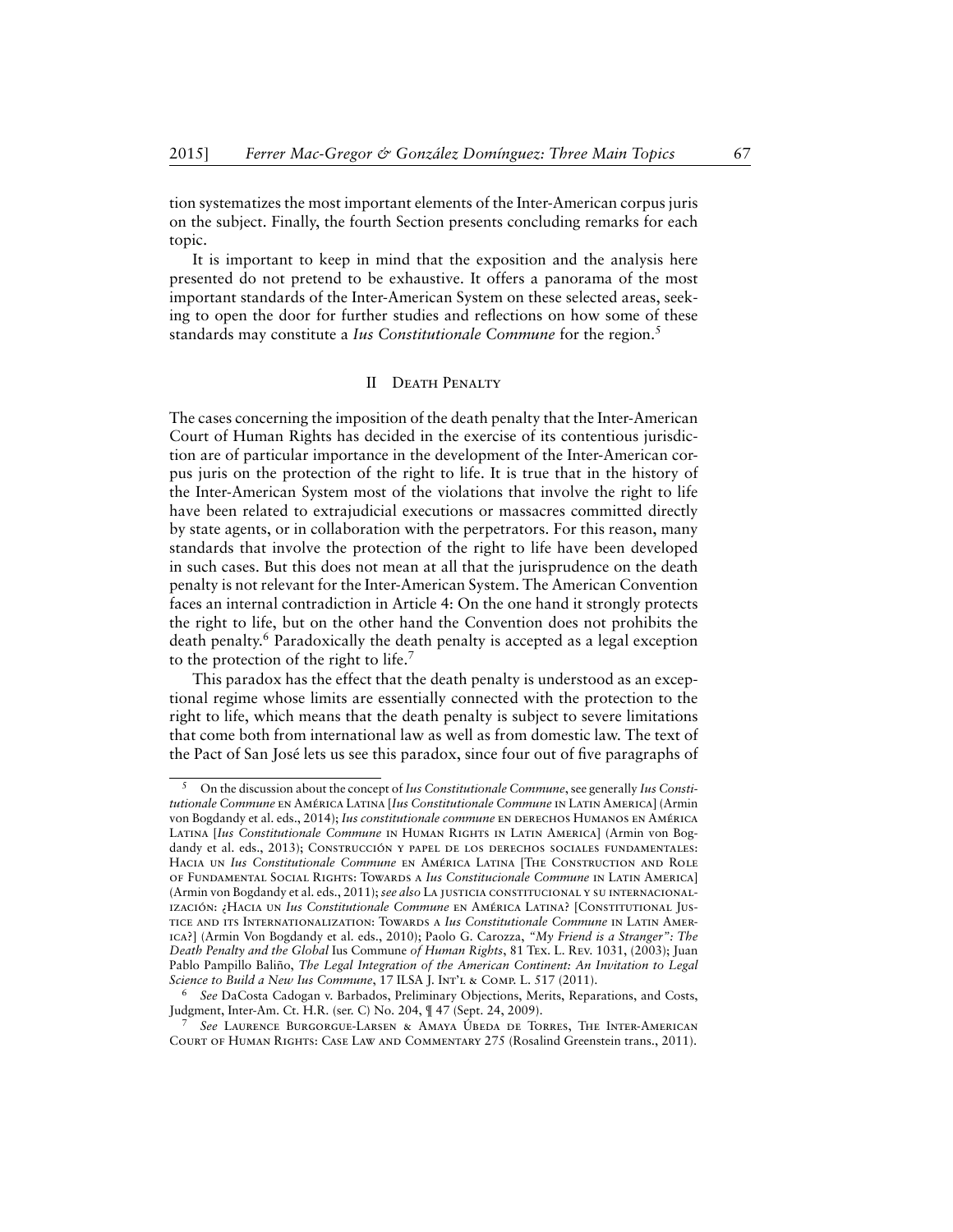Article 4 (right to life) impose restrictions on the execution of the death penalty,<sup>8</sup> the preparatory works of the Convention show that most delegations considered desirable the total eradication of the death penalty when the Pact of San José was signed,<sup>9</sup> and in 1990 several states adopted the Protocol to the American Convention on Human Rights to Abolish the Death Penalty, where the signatories agreed not to apply this punishment to any person subject to their jurisdiction (Protocol, Article 1).<sup>10</sup>

- 1. Every person has the right to have his life respected. This right shall be protected by law and, in general, from the moment of conception. No one shall be arbitrarily deprived of his life.
- 2. In countries that have not abolished the death penalty, it may be imposed only for the most serious crimes and pursuant to a final judgment rendered by a competent court and in accordance with a law establishing such punishment, enacted prior to the commission of the crime. The application of such punishment shall not be extended to crimes to which it does not presently apply.
- 3. The death penalty shall not be reestablished in states that have abolished it.
- 4. In no case shall capital punishment be inflicted for political offenses or related common crimes.
- 5. Capital punishment shall not be imposed upon persons who, at the time the crime was committed, were under 18 years of age or over 70 years of age; nor shall it be applied to pregnant women.
- 6. Every person condemned to death shall have the right to apply for amnesty, pardon, or commutation of sentence, which may be granted in all cases. Capital punishment shall not be imposed while such a petition is pending decision by the competent authority.

#### *Id.*

9 Inter-American Specialized Conference on Human Rights, *Actas y documentos* [*Records and Documents*], 467, O.A.S. Doc. OEA/Ser.K./XVI/1.2 (1969), [http://www.oas.org/es/cidh/docs/](http://www.oas.org/es/cidh/docs/enlaces/Conferencia%20Interamericana.pdf) [enlaces/Conferencia%20Interamericana.pdf](http://www.oas.org/es/cidh/docs/enlaces/Conferencia%20Interamericana.pdf)

<sup>10</sup> Protocol to the American Convention on Human Rights to Abolish Death the Penalty, arts. 1– 2, June 8, 1990, O.A.S.T.S. No. 73.

#### Article 1

The States Parties to this Protocol shall not apply the death penalty in their territory to any person subject to their jurisdiction.

#### Article 2

- 1. No reservations may be made to this Protocol. However, at the time of ratification or accession, the States Parties to this instrument may declare that they reserve the right to apply the death penalty in wartime in accordance with international law, for extremely serious crimes of a military nature.
- 2. The State Party making this reservation shall, upon ratification or accession, inform the Secretary General of the Organization of American States of the pertinent provisions of its national legislation applicable in wartime, as referred to in the preceding paragraph.
- 3. Said State Party shall notify the Secretary General of the Organization of American States of the beginning or end of any state of war in effect in its territory.

<sup>8</sup> American Convention on Human Rights, art. 4, Nov. 22, 1969, O.A.S.T.S. No. 36 (entered into force July 18, 1978).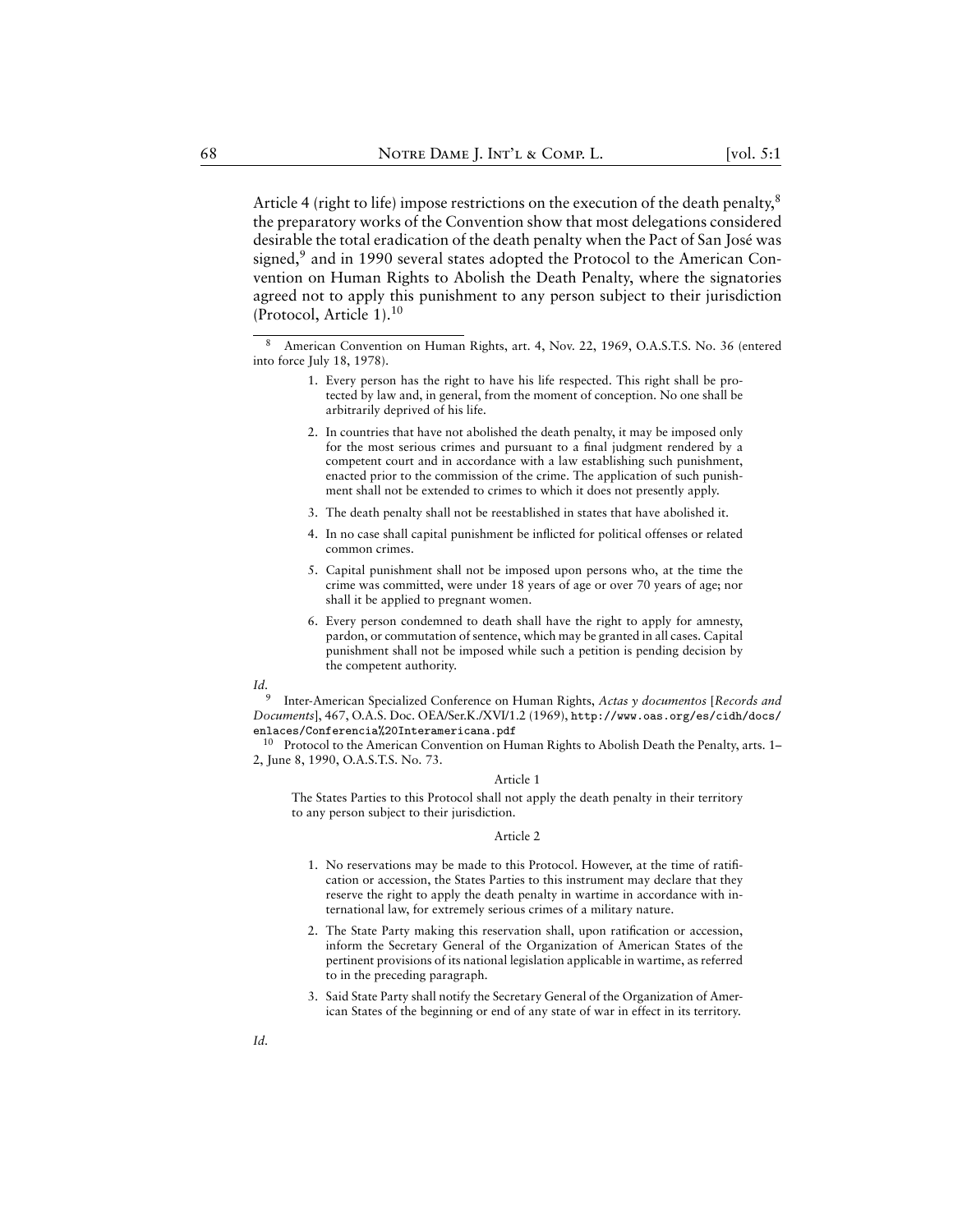In light of the above-mentioned sources of law, it is possible to identify the existence of two normative realities regarding the death penalty in the Inter-American System. The first reality is that the death penalty is prohibited and its implementation would be a clear violation of the American Convention in states where this penalty was abolished at the time of signature of the American Convention, where it was abolished after the signing of the Pact of San José, or in states that are parties to the Protocol of 1990. But in those states where the death penalty was legal under domestic law at the time of the adoption of the American Convention, where it was never abolished, that have not signed the 1990 Protocol, or that signed the Protocol of 1990 but established a reservation to apply the death penalty in wartime, this criminal sanction does not violate the American Convention per se, although it is subject to the sophisticated restrictions set forth in Article 4, and it is also subjected to those procedural and substantive restrictions that were later developed by the Inter-American Court in its jurisprudence.

In order to contextualize the "jurisprudential line" on death penalty, it is relevant to mention that the Inter-American Court has addressed the imposition of the death penalty in violation of Article 4 of the American Convention in-depth in five cases. This represents around three percent of all cases that the Court has addressed in the exercise of its contentious jurisdiction. These are indeed few cases, but, as mentioned above, they are significant in the jurisprudence of the right to life. The first time the death penalty was addressed by the Inter-American Court was in *Advisory Opinion OC-3/83*; <sup>11</sup> the first case where the Inter-American Court addressed the death penalty in the exercise of its contentious jurisdiction was *Hilaire v. Trinidad and Tobago* (2002), and the most recent ruling occurred in *DaCosta Cadogan v. Bardados* (2009).<sup>12</sup> For this type of case, three states have been condemned: Guatemala (twice), $13$  Barbados (twice), $^{14}$  and Trinidad and Tobago (once). $^{15}$ 

In the following paragraphs, we discuss the jurisprudential standards applicable to those states where the death penalty is not per se prohibited by the American Convention, because it is clear that for all the other States the death penalty is absolutely prohibited as a matter of international law. In order to address the limits of the death penalty, we begin by presenting the core elements of *Advisory Opinion OC-3/83* and *Hilaire*, where the Inter-American Court developed important standards in this area. Next we analyze the standards derived from the American Convention and those derived from the Inter-American Court's

Restrictions to the Death Penalty (Arts. 4(2) and 4(4) American Convention on Human Rights), Advisory Opinion OC-3/83, Inter-Am. Ct. H.R. (ser. A) No. 3, ¶ 8 (Sept. 8, 1983).

<sup>12</sup> DaCosta Cadogan v. Barbados, Preliminary Objections, Merits, Reparations, and Costs, Judgment, Inter-Am. Ct. H.R. (ser. C) No. 204 (Sept. 24, 2009).

<sup>&</sup>lt;sup>13</sup> Fermín Ramírez v. Guatemala, Merits, Reparations, and Costs, Judgment, Inter-Am. Ct. H.R. (ser. C) No. 126, (June 20, 2005); Raxcacó-Reyes v. Guatemala, Merits, Reparations, and Costs, Judgment, Inter-Am. Ct. H.R. (ser. C) No. 133 (Sept. 15, 2005).

<sup>14</sup> Boyce v. Barbados, Merits, Reparations, and Costs, Judgment, Inter-Am. Ct. H.R. (ser. C) No. 169 (Nov. 20, 2007); *DaCosta Cadogan*, Inter-Am. Ct. H.R. (ser. C) No. 204.

<sup>15</sup> Hilaire v. Trinidad and Tobago, Merits, Reparations, and Costs, Judgment, Inter-Am. Ct. H.R. (ser. C) No. 94 (June 21, 2002).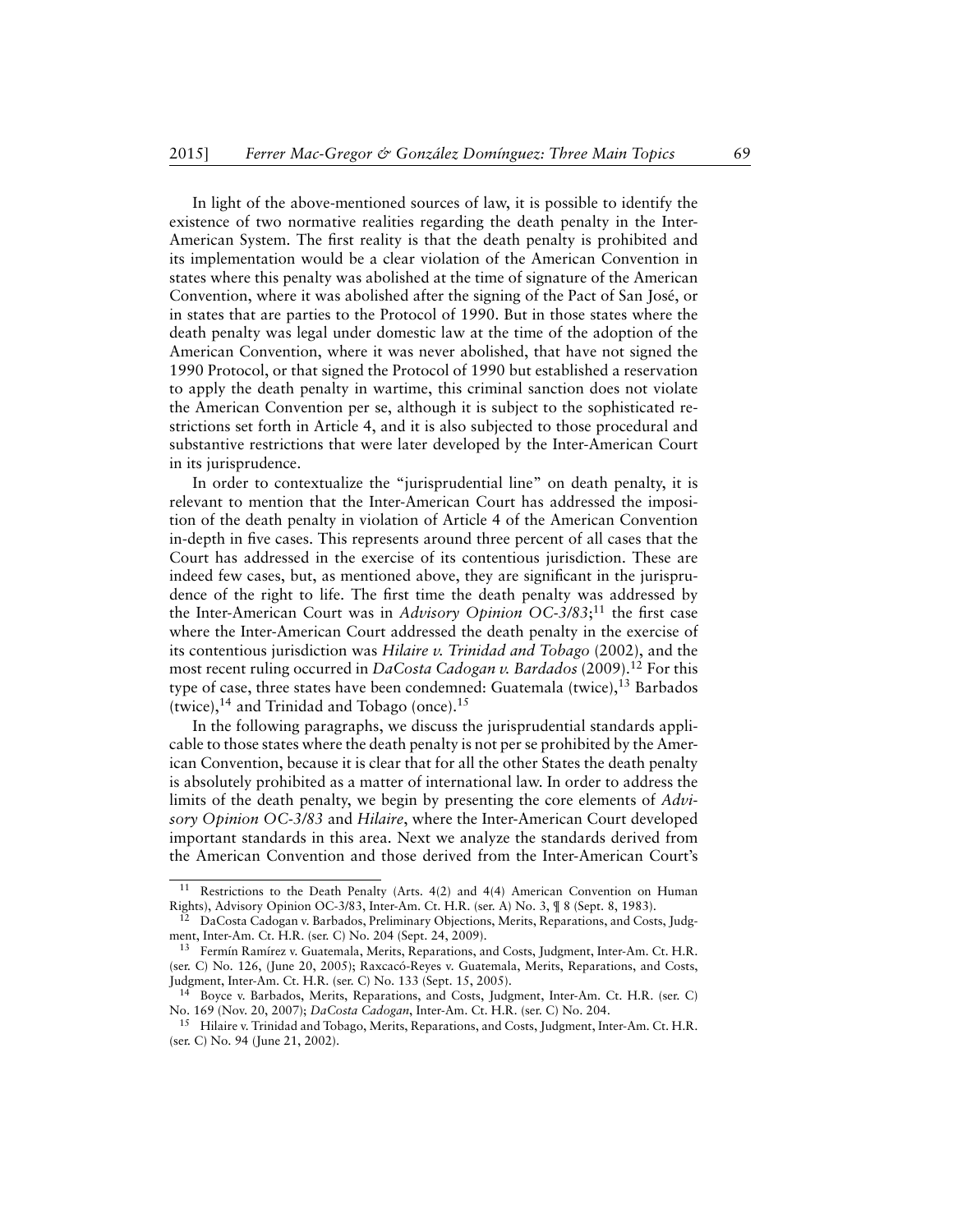jurisprudence. In the last section we will make some comments regarding the judgment of the International Court of Justice in *Avena and Other Mexican Nationals (Mexico v. United States)* decided in 2004, and we make some general conclusions.

# <span id="page-8-0"></span>A Standards Developed in *Advisory Opinion OC-3/83* on Restrictions to the Death Penalty

In 1983, the Inter-American Commission on Human Rights submitted to the Inter-American Court a request for an advisory opinion on the interpretation of the end of the second paragraph of Article 4 of the American Convention. The Commission raised two questions:

- 1) May a government apply the death penalty for crimes for which the domestic legislation did not provide such punishment at the time the American Convention on Human Rights entered into force for said state?
- 2) May a government, on the basis of a reservation to Article 4(4) of the Convention made at the time of ratification, adopt subsequent to the entry into force of the Convention a law imposing the death penalty for crimes not subject to this sanction at the moment of ratification?<sup>16</sup>

The Inter-American Court found that, before starting to answer these questions, it was important to address more general questions. First, it was necessary to establish within what context there is the possibility of enforcing the death penalty, in other words to address the interpretation of Article 4 of the Convention as a whole. Second, to define the general criteria that must guide the interpretation of a reservation intended to restrict or weaken the system of protection established by Article 4. Only after addressing, the Court determined, it was possible to answer the question presented by the Inter-American Commission.<sup>17</sup> In this way, the Court interpreted the scope of Article 4, Paragraphs 2 and 4 of the Convention, and from this interpretation the important standards regarding the limits of the death penalty were developed.

While making this interpretation, the Court noted that there exists a "clear tendency to restrict the scope of [the death penalty], either in its imposition, or in its application," since Article 4 has the purpose of protecting life.<sup>18</sup> Consequently, the Court considered, restrictions on the death penalty are dominated by a substantive principle expressed in the first paragraph of Article 4, by which "everyone has the right to have his life respected" and a procedural principle that "no one shall be arbitrarily deprived of his life."<sup>19</sup> Hence, it is understood

<sup>16</sup> *Advisory Opinion OC-3/83*, Inter-Am. Ct. H.R. (ser. A) No. 3, ¶ 8.

<sup>17</sup> *Id.* ¶ 47.

<sup>18</sup> *Id.* ¶ 52.

<sup>19</sup> *Id.* ¶ 53.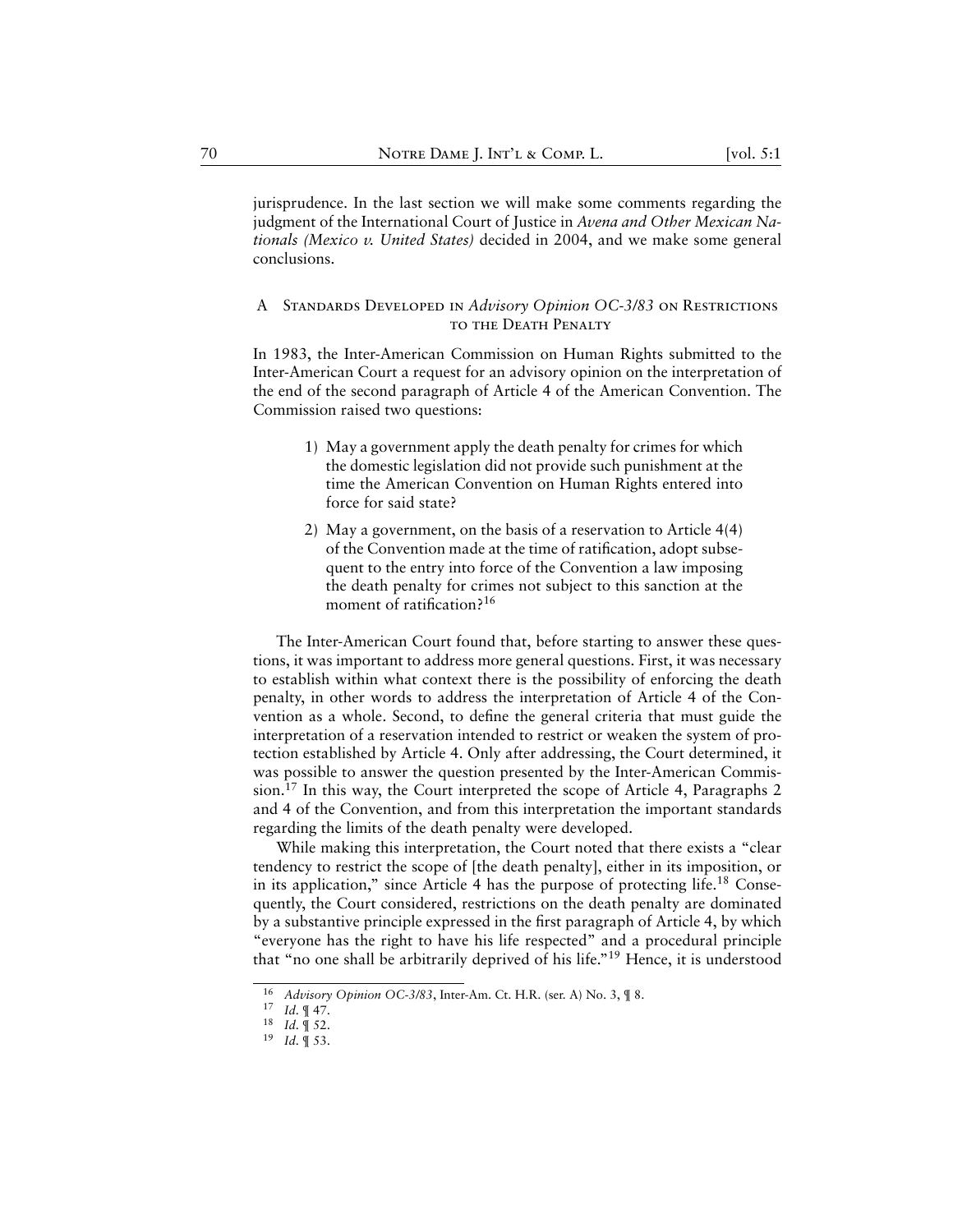that in those countries that have not abolished the death penalty, this punishment can only be imposed pursuant to a final judgment rendered by a competent court and in accordance with a law establishing such punishment, enacted prior to the commission of crime.<sup>20</sup>

The Court also noted another group of limitations to the imposition of the death penalty. These limitations concerned the types of crimes that could carry this punishment. On the one hand, Article 4 provides that the death penalty may be imposed only for the most "serious" offenses—Article 4(2)—and on the other it absolutely precluded its application for political offenses or related common crimes—Article 4(4). For the Court, the fact that the Convention limits the possible scope of application of the death penalty to the most serious common crimes reveals the purpose behind considering such a penalty applicable in only truly exceptional circumstances.<sup>21</sup>

Thus, in *Advisory Opinion OC-3/83*, the Court identified three types of limitations to the death penalty in countries that have not abolished this punishment. First, the imposition or the application of this penalty is subject to certain procedural requirements, compliance with which must be monitored and strictly required. Second, its scope must be limited to the most serious common crimes unrelated to political crimes. Finally, the specific characteristics of the defendant as an individual must be considered when the death penalty is imposed.<sup>22</sup> The necessity of considering the individual characteristics of the defendant could bar the imposition or application of the death penalty to those persons under eighteen years or older than seventy, or to pregnant women.

However, the Court found that the tendency to restrict the application of the death penalty appears more decisive in another instance as well: The text of Article 4(2) states, "The application of such punishment shall not be extended to crimes to which it does not presently apply" and, according to Article 4(3) "The death penalty shall not be reestablished in States that have abolished it." Thus, the text of the Convention itself shows that, in determinate circumstances, it is not just about surrounding the death penalty with strict conditions for its application, but to put a definite limit, through "a progressive and irreversible process" to abolish the death penalty in those countries that have not yet resolved to abolish it altogether as well as to those countries that have done so.<sup>23</sup> It is in this spirit that the Court stated the following:

On this entire subject, the Convention adopts an approach that is clearly incremental in character. That is, without going so far as to abolish the death penalty, the Convention imposes restrictions designed to delimit strictly its application and scope, in order to reduce the application of the penalty to bring about its gradual disappearance.<sup>24</sup>

 $\overline{20}$  *Id.* 

<sup>21</sup> *Id.* ¶ 54.

<sup>22</sup> *Id.* ¶ 55.

<sup>23</sup> *Id.* ¶ 56.

<sup>24</sup> *Id.* ¶ 57.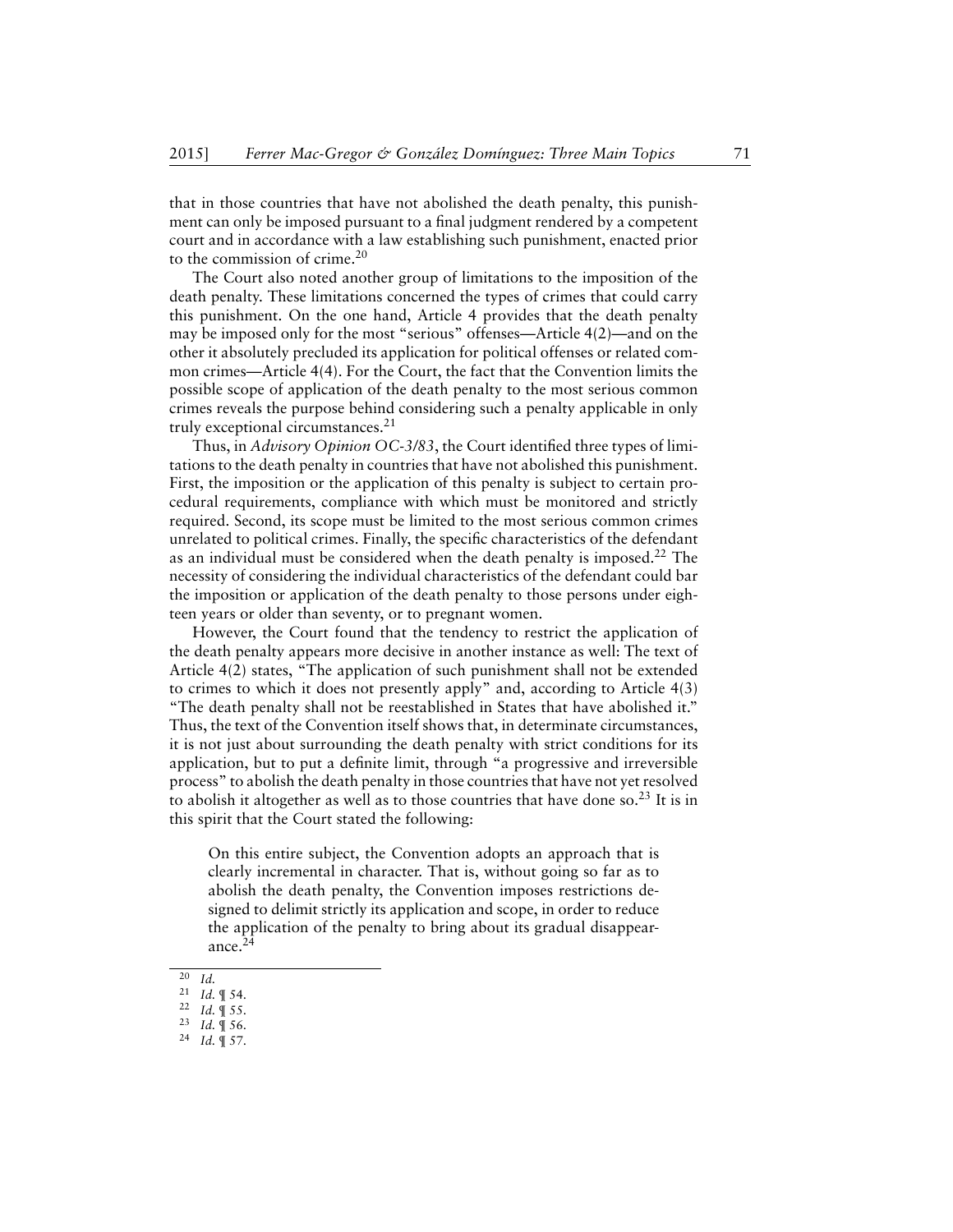On this basis, the Court answered the questions raised by the Commission by ruling that there is no doubt as to the absolute prohibition contained in Article 4, according to which no state shall apply the death penalty with respect to offenses for which it was not previously provided in its domestic law. Regarding the second question, the Court conducted an evaluation of the reservation established by the government of Guatemala, and decided that if the reservation is interpreted under the ordinary meaning of its terms, it is possible to conclude that, by formulating the reservation, Guatemala indicated that it was not willing to commit to more than what is already established by its constitution and therefore the reservation must be strictly interpreted.<sup>25</sup> The reservation, therefore, was considered valid, but it was understood that this criterion did not imply the possibility that a state party to the Convention might adopt subsequent legislation to extend the application of the death penalty to crimes for which it was not previously provided.

As noted above, and as discussed below, the jurisprudence of the Inter-American Court on death penalty was largely influenced by the interpretation that the Court held in *Advisory Opinion OC-3/83*. This influence was clearly reflected in the first case where the Court decided, in the exercise of its contentious jurisdiction, a case that involved the imposition of the death penalty: *Hilaire*, which we analyze below.

#### <span id="page-10-0"></span>B Standards Developed in *Hilaire v. Trinidad and Tobago* (2002)

# 1 The Facts of the Case

<span id="page-10-1"></span>All of the defendants of the *Hilaire* case (thirty-two in total) were found guilty of intentional murder in Trinidad and Tobago and sentenced to death; the judicial determination of the applicable punishment for the defendants was taken in accordance with the Offences Against the Person Act, in force in Trinidad and Tobago since April 3, 1925. This statutory law prescribed the death penalty as the only possible sanction for the crime of intentional murder. Consequently, the death penalty constituted a mandatory sanction for those types of cases in Trinidad and Tobago. Section 3 of the Offences Against the Person Act adopts the English common law definition of intentional murder, not allowing the judge or the jury to consider the circumstances of the offense or of the offender, once found guilty of murder, for purposes of determining the appropriate penalty. Furthermore, Article 6 of the Constitution of the Republic of Trinidad and Tobago prohibited challenging the constitutionality of any law or act in force before 1976, which was the year the constitution came into force.<sup>26</sup>

#### 2 The Court's Criterion

<span id="page-10-2"></span>The Court decided that, although the American Convention does not expressly prohibit the application of the death penalty, Article 4 must be interpreted in the

 $\overline{25}$  *Id.* ¶¶ 74–75.

<sup>&</sup>lt;sup>26</sup> Hilaire v. Trinidad and Tobago, Merits, Reparations, and Costs, Judgment, Inter-Am. Ct. H.R. (ser. C) No. 94, ¶ 84 (June 21, 2002).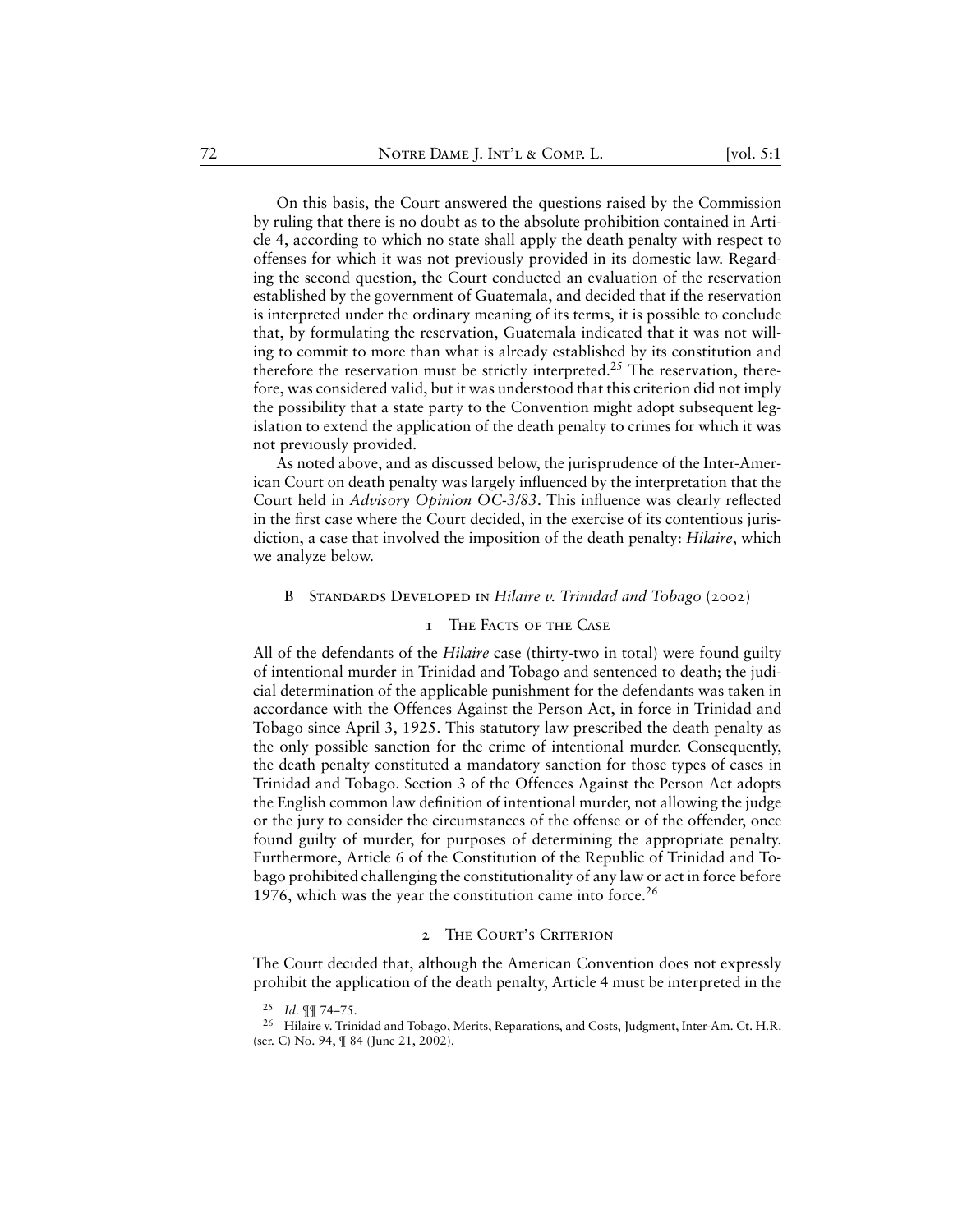sense of "imposing restrictions designed to delimit strictly its application and scope, in order to reduce the application of the death penalty to bring about its gradual disappearance."<sup>27</sup> The Court reiterated its view of *Advisory Opinion OC-3/83* in relation to the scope of Article 4, establishing that there are three types of limitations to the death penalty in countries that have not abolished it:

First, the imposition or application of this penalty is subject to certain procedural requirements whose compliance must be strictly observed and reviewed. Second, the application of the death penalty must be limited to the most serious common crimes not related to political offenses. Finally, certain considerations involving the person of the defendant, which may bar the imposition or application of the death penalty, must be taken into account.<sup>28</sup>

The Court used these standards as a basis for its judgment.

The Court stated that it was "aware of the pain and suffering inflicted upon the direct victims and their next of kin by the perpetrators in murder cases," and recalled the "State's duty to protect potential victims of . . . these types of crimes," but the Court also noted that "the State's struggle against murder should be carried out with the utmost respect for the human rights of the persons under their jurisdiction, and in compliance with the applicable human rights treaties."<sup>29</sup> Thus:

The intentional and illicit deprivation of another's life (intentional or premeditated murder, in the broad sense) can and must be recognised and addressed in criminal law under various categories (criminal classes) . . . taking into account the different facets that can come into play: a special relationship between the offender and the victim, motives for the behaviour, the circumstances under which the crime is committed, the means employed by the offender, etc.<sup>30</sup>

Therefore, there must be a graduated scale establishing the seriousness of the facts, which shall determine levels of severity of the penalty.<sup>31</sup>

Likewise, the Court found that the law of Trinidad and Tobago prevented the imposition of the death penalty from being modified through judicial review.<sup>32</sup> Thus, the Inter-American Court decided that, by considering that all those responsible for the crime of intentional murder deserved the death penalty, those

<sup>27</sup> *Id.* ¶ 99 (quoting *Advisory Opinion OC-3/83*, Inter-Am. Ct. H.R. (ser. A) No. 3, ¶ 57).

<sup>28</sup> *Id.* ¶ 100 (quoting *Advisory Opinion OC-3/83*, Inter-Am. Ct. H.R. (ser. A) No. 3, ¶ 55).

<sup>29</sup> *Id.* ¶ 101.

<sup>30</sup> *Id.* ¶ 102.

<sup>31</sup> *Id.*

<sup>32</sup> *Id.* ¶¶ 103–04.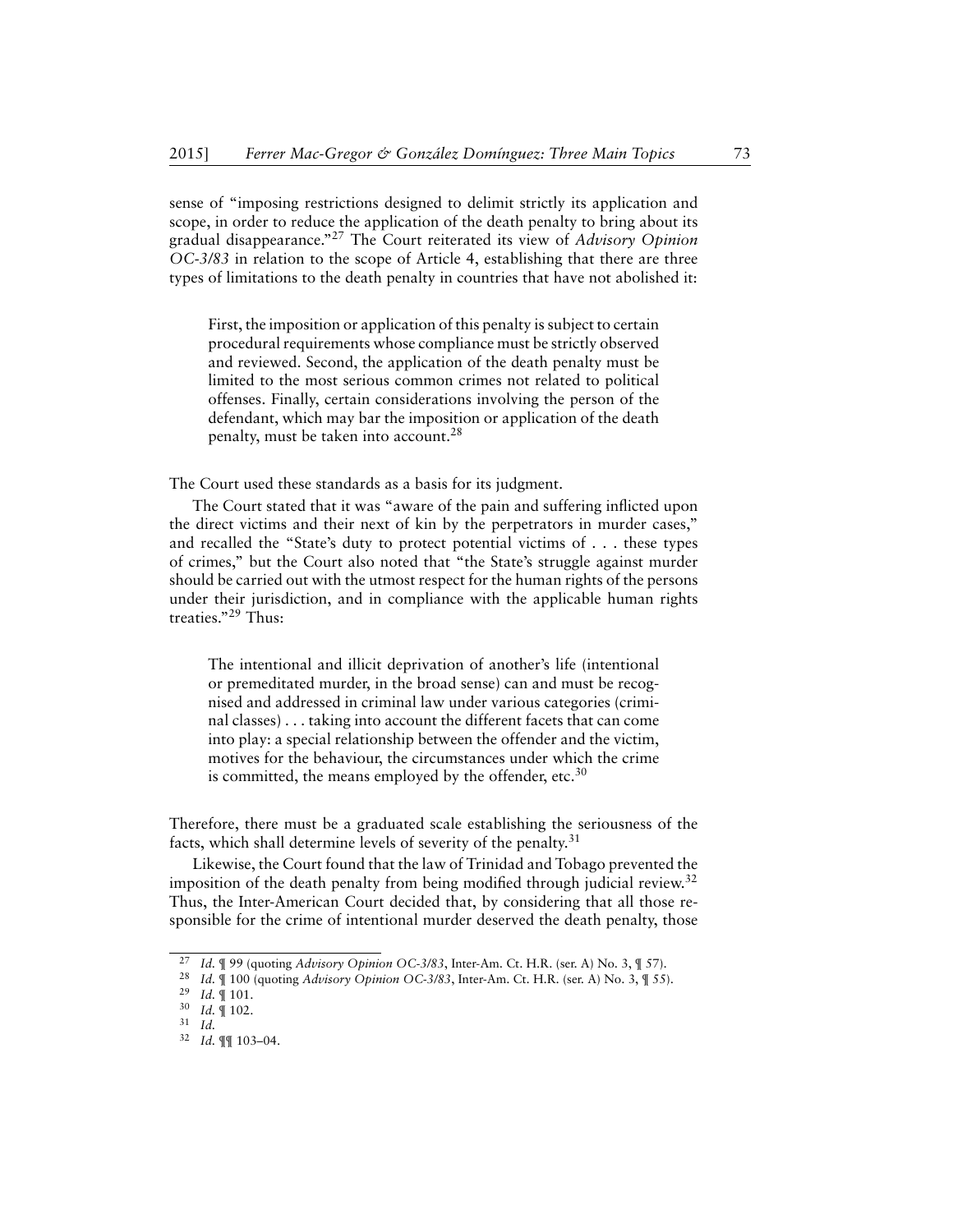accused of this offense are being treated "not as uniquely individual human beings, but as members of a faceless, undifferentiated mass to be subjected to the blind infliction of the death penalty."<sup>33</sup> For this reason, the Court concluded that, since the effect of the Offences Against the Person Act consisted of submitting those accused of murder to a judicial process that does not consider the individual circumstances of the accused or the particularities of the offense, the enforcement of that Act violated the prohibition of arbitrary deprivation of life in a manner that was contrary to Articles 4(1) and 4(2) of the American Convention.<sup>34</sup>

Finally, the Court adopted the criterion of the European Court of Human Rights regarding the categorization of the "death row phenomenon" as a cruel, inhuman, and degrading treatment, since the person who has been sentenced to the death penalty suffers mental anguish and other conditions to which the accused is exposed and that include:

The way in which the sentence was imposed; lack of consideration of the personal characteristics of the accused; the disproportionality between the punishment and the crime committed; the detention conditions while awaiting execution; delays in the appeal process or in reviewing the death sentence during which time the individual experiences extreme psychological tension and trauma; the fact that the judge does not take into consideration the age or mental state of the condemned person; as well as continuous anticipation about what practices their execution may entail. $35$ 

Consequently, the state was responsible for the violation of Article 5 of the Convention due to the conditions of the victims who were awaiting the imposition

. . . .

9. . . . the State should order a retrial in which the new criminal legislation resulting from the reforms to the Offences Against the Person Act of 1925 will be applied, for the reasons stated in paragraph 214 of the present Judgment, in the criminal proceedings in relation to the crimes imputed . . . ;

. . . .

10. . . . the State should submit before the competent authority and by means of the Advisory Committee on the Power of Pardon . . . the review of the cases . . . ;

. . . .

11. on grounds of equity, . . . the State should abstain from executing, in all cases, regardless of the results of the new trials, for the reasons stated in paragraph 215 of the present Judgment, [the victims] . . . ;

*Id.* ¶ 223.

<sup>35</sup> *Id.* ¶ 167.

<sup>33</sup> *Id.* ¶ 105 (quoting Woodson v. North Carolina, 428 U.S. 280, 304 (1976)).

See generally id. Consequently, the international responsibility of the State and the duty to repair was established in the following terms:

<sup>8.</sup> . . . the State should abstain from applying the Offences Against the Person Act of 1925 and within a reasonable period of time should modify said Act to comply with international norms of human rights protection . . . ;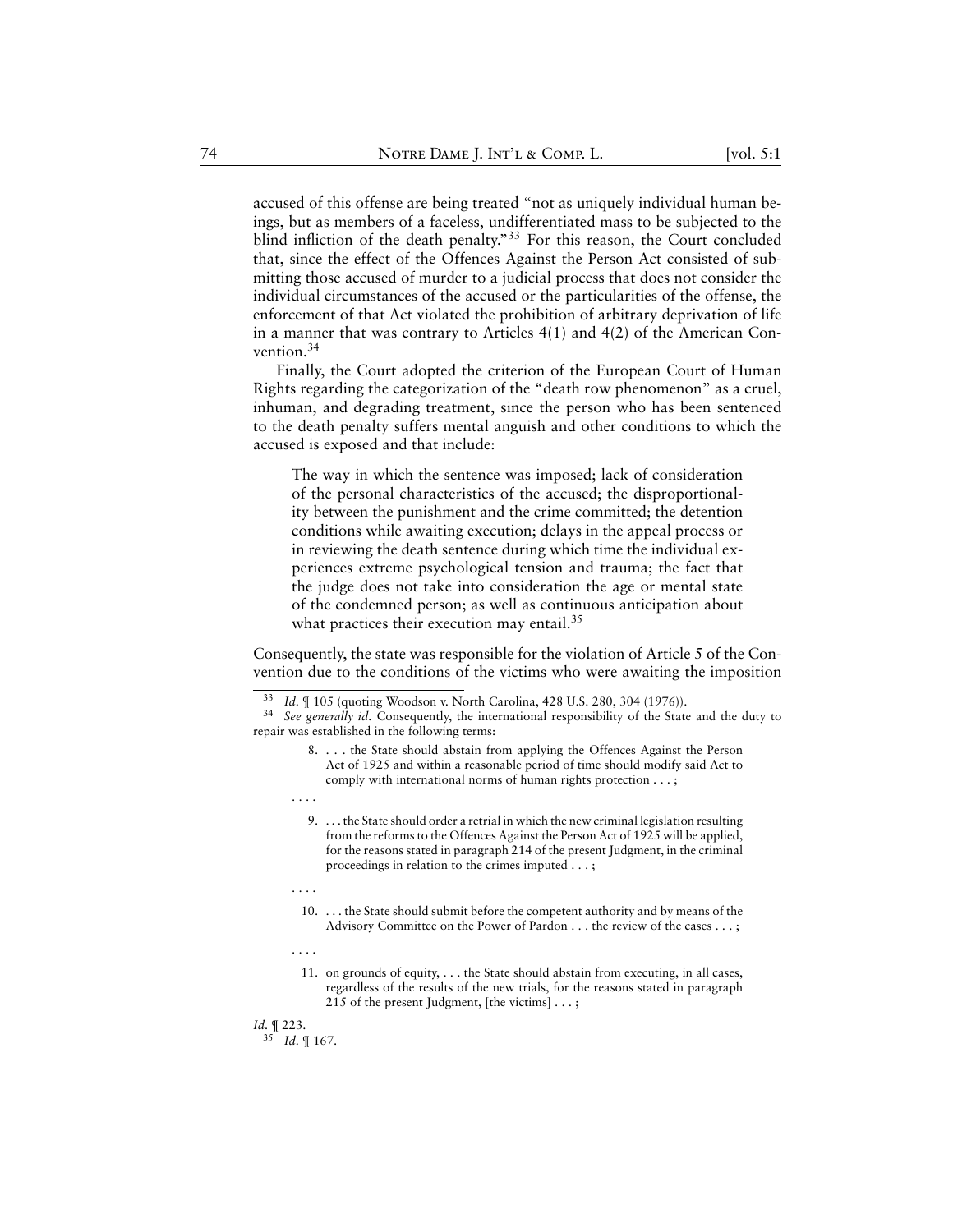of the death penalty.

# <span id="page-13-0"></span>C The Most Important Elements in the American Convention and the Court's Jurisprudence Regarding the Death Penalty

#### 1 The Death Penalty as a Restricted Regime

<span id="page-13-1"></span>The roots of the complex system of restrictions on the death penalty recognized by Article 4 can be found in the preparatory works of the Convention, where fourteen of the nineteen states participating in the 1969 Inter-American Specialized Conference on Human Rights left an explicit statement of the desire to abolish the death penalty through a future additional protocol to the Convention.<sup>36</sup> The importance of these manifestations is that the formal and material constraints that the Court has established for the death penalty in its jurisprudence find echo, not only in the text of the American Convention and the object and purpose of the treaty, but also in the will of the majority of the signatory states of the Convention. This position was also reflected in the Court's criterion in *Advisory Opinion OC-3/83*:

On this entire subject, the Convention adopts an approach that is clearly incremental in character. That is, without going so far as to abolish the death penalty, the Convention imposes restrictions designed to delimit strictly its application and scope, in order *to reduce the application of the penalty to bring about its gradual disappearance*. 37

On this basis—which serves as a point of departure—it is possible to understand the formal and substantive restrictions to the death penalty that arise from the Convention and the Court's jurisprudence.

# <span id="page-13-2"></span>2 Formal and Substantive Restrictions to the Death Penalty Established in the American Convention and the Jurisprudence of the Inter-American Court

The first formal restriction on the death penalty is that this type of sanction must be imposed only for the "most serious" offenses—Article 4(2). The language used by the American Convention clearly shows a restrictive and exceptional trend that seeks to use this sanction only in a very limited number of cases (not only "serious" crimes, but the "most serious" crimes), which also must not include political offenses. The former President of the Inter-American Court, Sergio García Ramírez, points out that the most serious crimes are those that violate in the most severe manner, according to its nature and characteristics,

<sup>36</sup> Sergio García Ramírez, *La pena de muerte en la Convención Americana sobre Derechos Humanos y en la jurisprudencia de la Corte Interamericana* [*The Death Penalty in the American Convention on Human Rights and in the Jurisprudence of the Inter-American Court*], 2005 BOLETÍN Mexicano de Der. Comparado 1021, 1042 (citing Inter-American Specialized Conference on Human Rights, *supra* note 9, at 467).

<sup>37</sup> *Advisory Opinion OC-3/83*, Inter-Am. Ct. H.R. (ser. A) No. 3, ¶ 57 (emphasis added).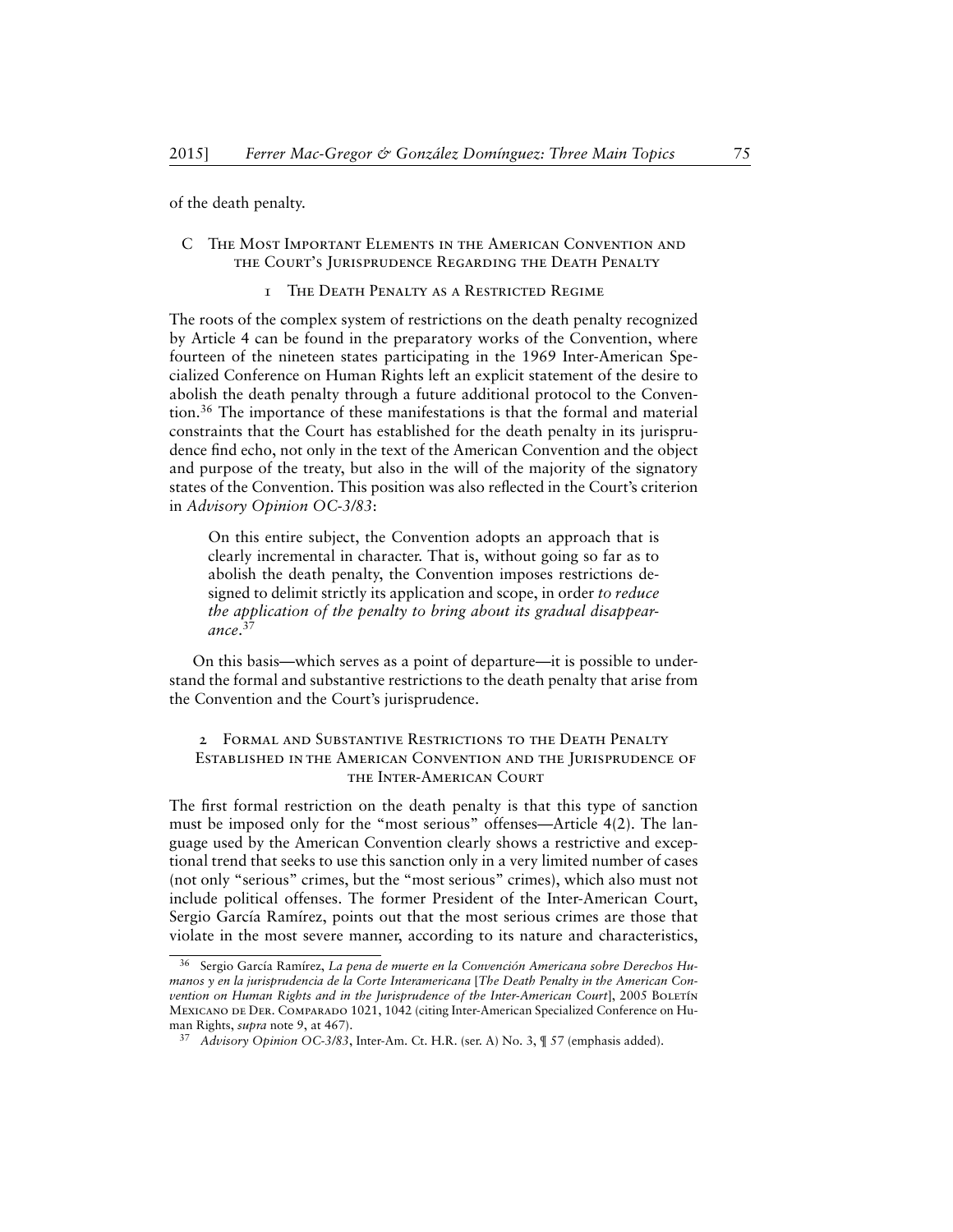and taking into account the perpetrator's level of guilt and the major interests of the legal system.<sup>38</sup> On this basis, the Court has developed the view that the death penalty requires a correct assessment of the circumstances surrounding the crime in a manner that makes it possible to distinguish among different levels of guilt of an accused and an evaluation of the legal interests that were affected.<sup>39</sup>

Thus, for instance, as it was mentioned above, in the *Hilaire* case, the Inter-American Court ruled that the Offenses Against the Persons Act violated Article 4 of the American Convention since the law "automatically and generically mandates the application of the death penalty for murder  $\dots$ . [T]his Act prevent[ed] the judge from considering the basic circumstances in establishing the degree of culpability and individualising the sentence . . . ."<sup>40</sup> Similarly, in the *Raxcacó-Reyes* case, the Court declared the responsibility of the State of Guatemala for the implementation of the mandatory death penalty for those accused of the crime of kidnapping since

the specific circumstances of the crime and of the accused are never considered, such as the criminal record of the accused and of the victim, the motive, the extent and severity of the harm caused, and the possible attenuating or aggravating circumstances, among other considerations concerning the perpetrator and the crime.<sup>41</sup>

The Court ruled in the same manner in the cases of *Boyce v. Barbados* (2007)<sup>42</sup> and *DaCosta Cadogan v. Barbados* (2009),<sup>43</sup> both concerning the automatic application of the death penalty for the crime of murder.

In *Boyce*, the Court found that application of the mandatory death penalty was per se contrary to the provisions of the American Convention, explaining that the right not to be deprived of life "arbitrarily" in Article 4(1), and the mandate to apply the death penalty only in the case of the "most serious" offenses in Article 4(2), made the mandatory character of the death penalty incompatible with the American Convention because "the same penalty is imposed for conduct that can be vastly different, and where it is not restricted to the most serious crimes."<sup>44</sup> In this sense, the Court established that the articles connected to the protection of the right to life enshrined in the Convention should be inter-

<sup>38</sup> *See* García Ramírez, *supra* note 36, at 1045–46.

<sup>39</sup> Cecilia Medina Quiroga, La Convención Americana: teoría y jurisprudencia. Vida, integridad personal, libertad personal, debido proceso y recurso judicial [The American Convention: Theory and Jurisprudence: Life, Personal Integrity, Perosnal Liberty, Due Process, and Judicial Recourse] 83 (2003).

<sup>40</sup> *Hilaire v. Trinidad and Tobago*, Inter-Am. Ct. H.R. (ser. C) No. 94, ¶ 103.

<sup>41</sup> Raxcacó-Reyes v. Guatemala, Merits, Reparations, and Costs, Judgment, Inter-Am. Ct. H.R. (ser. C) No. 133, ¶ 81 (Sept. 15, 2005).

<sup>42</sup> Boyce v. Barbados, Merits, Reparations, and Costs, Judgment, Inter-Am. Ct. H.R. (ser. C) No. 169, ¶ 62 (Nov. 20, 2007).

<sup>43</sup> DaCosta Cadogan v. Barbados, Preliminary Objections, Merits, Reparation, and Costs, Judgment, Inter-Am. Ct. H.R. (ser. C) No. 204, ¶¶ 57–58 (Sept. 24, 2009).

<sup>44</sup> *Boyce v. Barbados*, Inter-Am. Ct. H.R. (ser. C) No. 169, ¶ 51 (citing *Hilaire v. Trinidad and Tobago*, Inter-Am. Ct. H.R. (ser. C) No. 94, ¶¶ 103, 106, 108; *Raxcacó-Reyes v. Guatemala*, Inter-Am. Ct. H.R. (ser. C) No. 133, ¶¶ 81–82).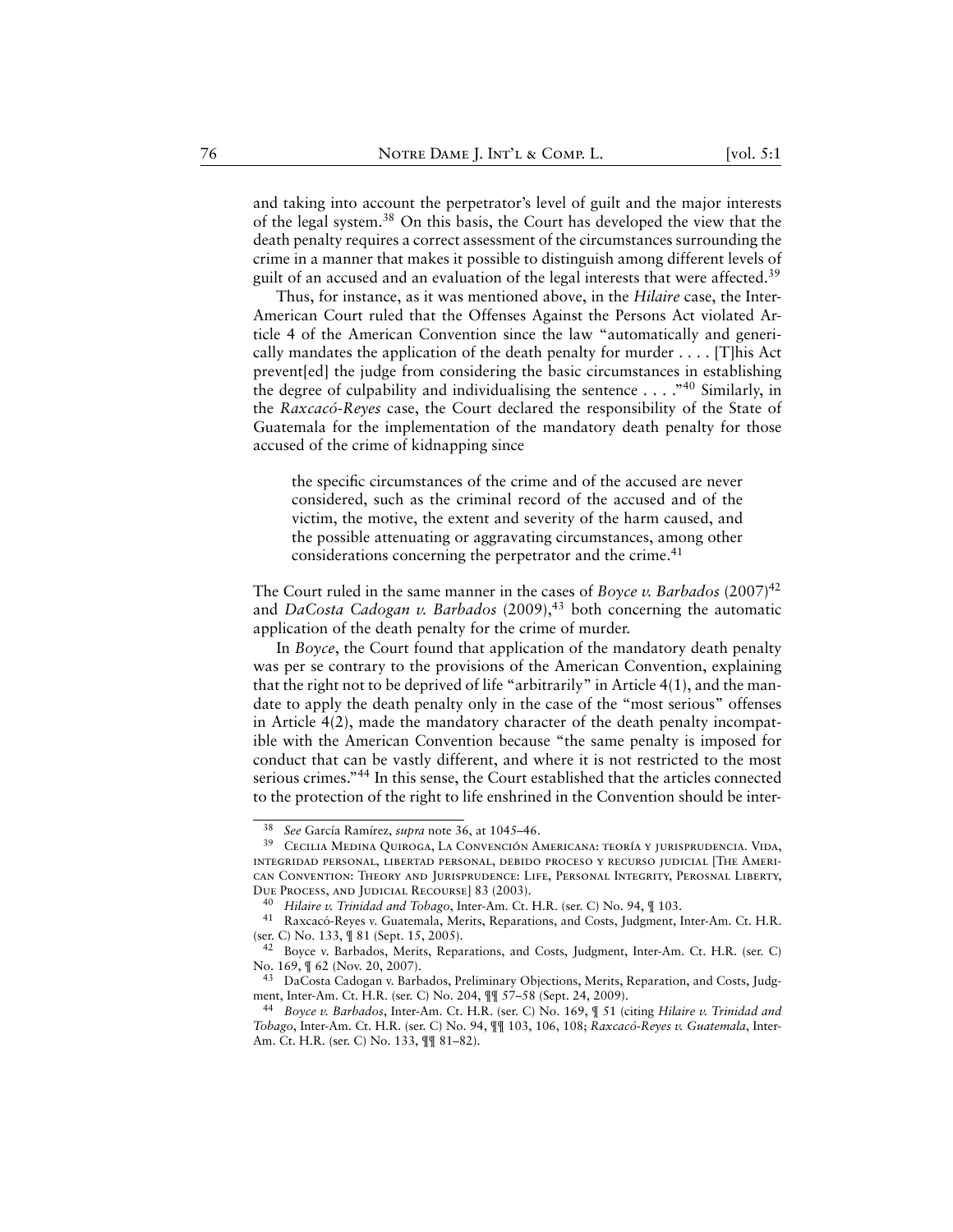preted in accordance with the principle of *pro persona*, in order to progressively limit the application and scope of the death penalty, so that this punishment is reduced until its final disappearance.<sup>45</sup>

It is in this spirit that the Inter-American Court has understood the phrase: "No one shall be arbitrarily deprived of his life"—Article 4(1). The mandate applies not only as a prohibition of those executions that have been committed outside the law (as it happens with extra-judicial killings or with massacres), but also to those that occur even when the state acts within the limits of the law, since it is an obligation of the state to distinguish through the law between the "most serious" crimes and other offenses, even if domestic law does not make such distinctions. In other words, it is not enough that the principle of the rule of law is fulfilled in the imposition of the death penalty; the law should allow for differentiating between different degrees of culpability of the accused in order not to consider that the execution was "arbitrary."<sup>46</sup> The failure to make these distinctions "treats all persons convicted of a designated offense not as uniquely individual human beings, but as members of a faceless, undifferentiated mass to be subject to the blind infliction of the death penalty."<sup>47</sup>

It is worth mentioning that the Inter-American Court has also ruled on the consequences of the existence of domestic laws that permit the automatic imposition of the death penalty. In *Boyce*, the Court established that, since the basis for the imposition of the death penalty was Article 2 of the Offences Against the Person Act of 1868 (a statutory law), this law prevents the exercise of the right not to be arbitrarily deprived of life and, thus, is per se contrary to the American Convention, so the state has the duty to suppress or eliminate this provision in accordance with Article 2 of the Pact of San José.<sup>48</sup> Accordingly, the Court has also referred to the duty of all state authorities to exercise a "conventionality control" on laws that allow the imposition of the automatic death penalty, so that domestic authorities accede to their inapplicability in order to avoid the arbitrary imposition of this punishment. In the words of the Court:

the Judiciary must exercise a sort of "conventionality control" between the domestic legal provisions . . . and the American Convention on Human Rights. To perform this task, the Judiciary has to take into account not only the treaty, but also the interpretation thereof made by the Inter-American Court, which is the ultimate interpreter of the American Convention.<sup>49</sup>

The second formal restriction to the death penalty comes from the conceptual relationship that the Court has created between the right to due process and the right to an effective remedy, on the one hand, and the protection of the right to

<sup>45</sup> *Id.* ¶ 52.

 $\frac{46}{47}$  *Id.*  $\frac{9}{47}$  *Id*  $\frac{9}{45}$  *S*<sub>2</sub>.

Id. ¶ 58 (quoting Woodson v. North Carolina, 428 U.S. 280, 304 (1976)).

<sup>48</sup> *Id.* ¶¶ 72, 74.

Id. ¶ 78 (quoting Almonacid Arellano v. Chile, Preliminary Objections, Merits, Reparations, and Costs, Judgment, Inter-Am. Ct. H.R. (ser. C) No. 154, ¶ 124 (Sept. 26, 2006)) (omission in original).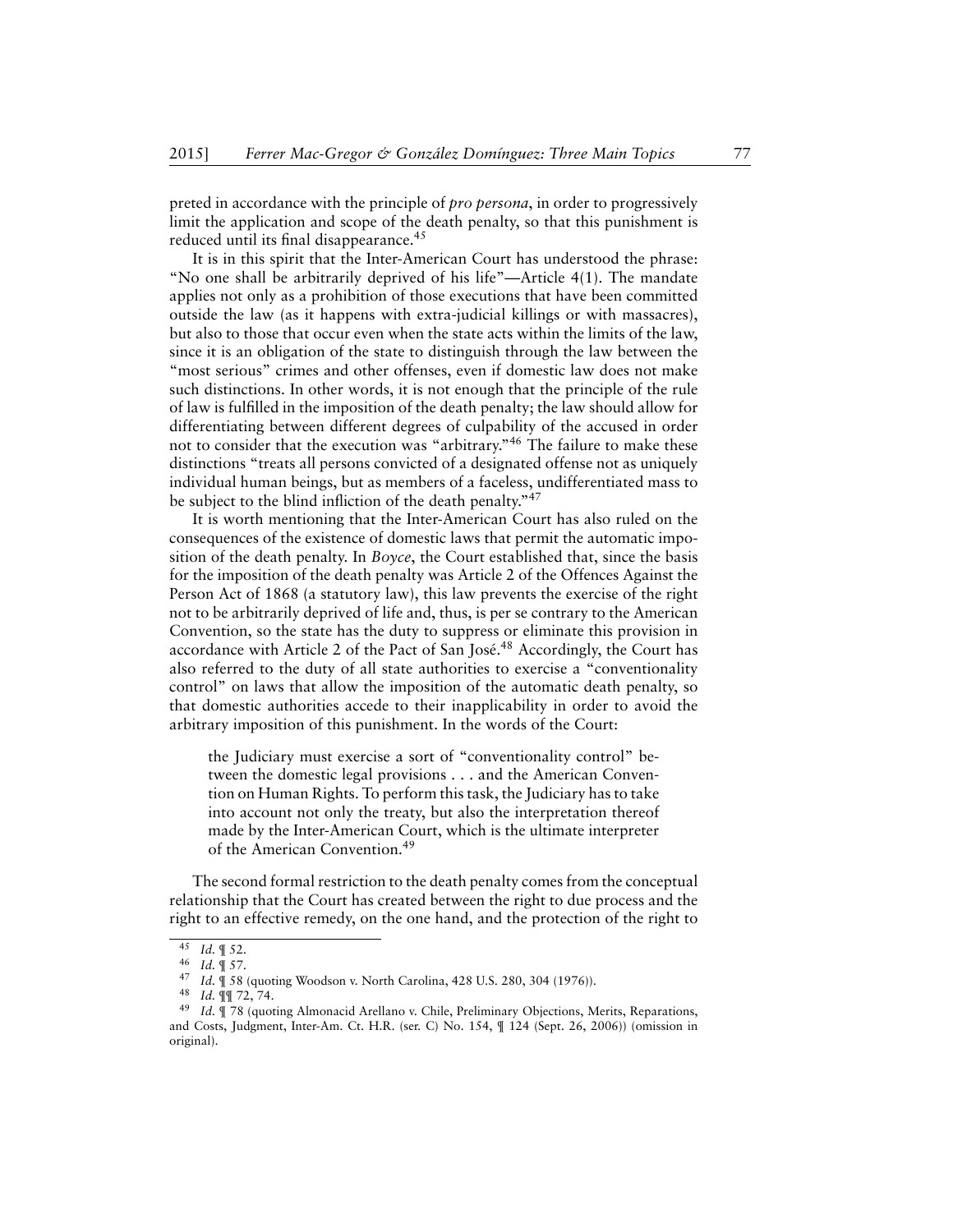life in the context of the death penalty, on the other hand. On this issue, Sergio García Ramírez explains that there is a dual system of guarantees in relation to the death penalty: The ordinary guarantees, applicable to all scenarios for prosecution, and the specific guarantees aimed to respect the substantive issue of non-retroactivity of the law as regards the prosecution.<sup>50</sup> In the *Hilaire* case, citing *Advisory Opinion OC-16/99*, the Court stated: "Taking into account the exceptionally serious and irreparable nature of the death penalty, the observance of due process, with its bundle of rights and guarantees, becomes all the more important when human life is at stake."<sup>51</sup> Consequently, in the specific case of the death penalty, its application against the standards of due process, protected by various articles of the Convention (beginning with Articles 4(2) and 4(6), but also by the protections set out by Articles 8 and 25) imply a violation of due process per se, and a violation of Article 4 of the Convention.<sup>52</sup>

This criterion was established for the first time in the advisory opinion *OC-16/99*, where the Inter-American Court concluded that international practice reflects the existence of the principle which states that the most rigorous control for observance of judicial guarantees should be applied by states that still maintain the death penalty. Consequently, the breach of a right that affects due process implies a violation of the right not to be deprived of life "arbitrarily" in the terms of the relevant provisions. $53$ 

In this spirit, the Court has also determined that the American Convention is violated when there is a constitutional provision that does not allow judicial review of statutory laws that consider the death penalty as the only punishment for those guilty of murder. The Court decided this point in *Boyce*, where it found that Article 26 of the Constitution of Barbados, which established a "saving clause" that denied the defendants in the case the right to demand judicial protection against the enforcement of Article 2 of the Offences Against the Person Act, provides that "any person convicted of murder shall be sentenced to, and suffer, death." Since Article 2 of the aforementioned Act was in violation of Article 4 of the Convention, the Court found that the State breached its duty under Article 2 of the Convention in relation to Articles 1(1), 4(1), 4(2), and 25(1) of the Pact of San José. By enforcing Article 26 of the Constitution, it denied to the defendants the right to a "prompt recourse to a competent court or tribunal against acts that violate his fundamental rights recognized by the Constitution."<sup>54</sup>

Other formal restrictions set forth in Article 4 of the Convention include the principle of non-retroactivity, specifically for death penalty cases, which is re-

<sup>50</sup> García Ramírez, *supra* note 36, at 1058.

<sup>51</sup> Hilaire v. Trinidad and Tobago, Merits, Reparations, and Costs, Judgment, Inter-Am. Ct. H.R. (ser. C) No. 94, ¶ 148 (June 21, 2002) (citing The Right to Information on Consular Assistance in the Framework of the Guarantees of the Due Process of Law, Advisory Opinion OC-16/99, Inter-Am. Ct. H.R. (ser. A) No. 16 (Oct. 1, 1999)).

<sup>&</sup>lt;sup>52</sup> García Ramírez, *supra* note 36, at 1058; MEDINA QUIROGA, *supra* note 39, at 88.

<sup>53</sup> *Advisory Opinion OC-16/99*, Inter-Am. Ct. H.R. (ser. A) No. 16, ¶¶ 133–37.

<sup>54</sup> *Boyce v. Barbados*, Inter-Am. Ct. H.R. (ser. C) No. 169, ¶¶ 75–80, n.63.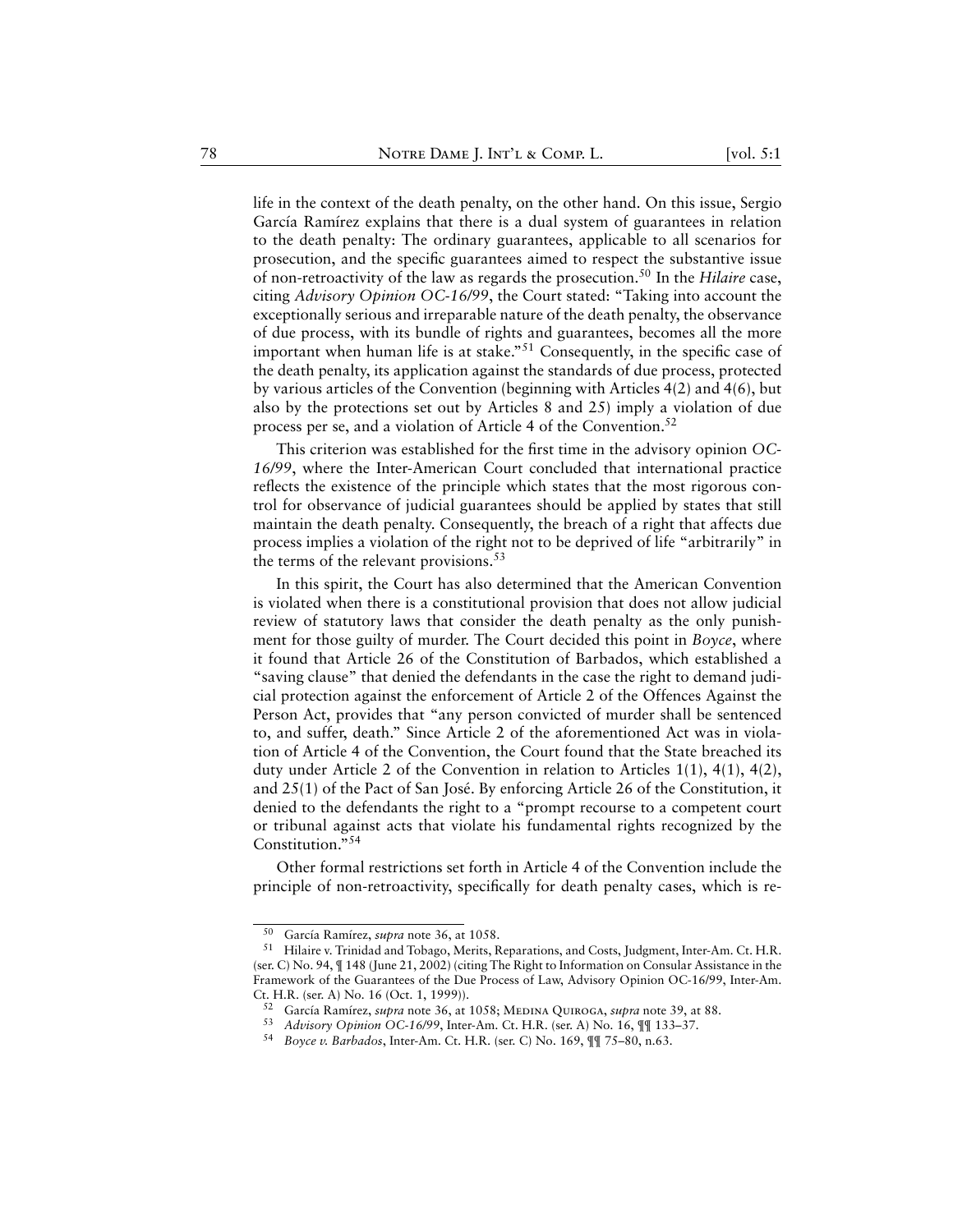inforced by the general rule in Article 9 of the American Convention. Article 9 states, "no one shall be convicted of any act or omission that did not constitute a criminal offense, under the applicable law, at the time it was committed." Article 4(2) of the Convention also states that the death penalty may be imposed only "pursuant to a final judgment rendered by a competent court and in accordance with a law establishing such punishment, enacted prior to the commission of the crime." The same paragraph states, "the application of such punishment shall not be extended to crimes to which it does not presently apply"—a condition that brings the "freezing" of the death penalty within its current boundaries in a clear abolitionist attitude.<sup>55</sup> In this regard, the Court stated that Article  $4(2)$ "imposes a definite prohibition on the death penalty for all categories of offenses as far as the future is concerned."<sup>56</sup>

In the same vein, Paragraph 3 of Article 4 shows a clear "abolitionist bias" (*un sesgo abolicionista*),<sup>57</sup> as it was called by the former President of the Inter-American Court, Judge Cecilia Medina Quiroga. Because the American Convention establishes that "the death penalty shall not be reestablished in states that have abolished it," the regulation of the death penalty is "no longer a question of surrounding with strict conditions the exceptional imposition or implementation or application of the death penalty, but [aims] to put a definite limit, through a progressive and irreversible process, in countries that have not yet resolved to abolish it." In this way, the decision of a state "to abolish the death penalty, whenever made, becomes, *ipso jure*, a final and irrevocable decision."<sup>58</sup>

Paragraphs 4 and 5 of Article 4 provide, respectively, the substantive prohibition against imposing the death penalty "for political offenses or related common crimes," and the prohibition against imposing the death penalty "upon persons who, at the time the crime was committed, were under 18 years of age or over 70 years of age; nor shall it be applied to pregnant women." Finally, Paragraph 6 of Article 4, although it does not establish per se a restriction to the death penalty, does recognize the right of everyone sentenced to death to "apply for amnesty, pardon, or commutation of sentence, which may be granted in all cases." The last paragraph of Article 4 provides an additional guarantee of one last opportunity for the offender to have their situation reconsidered, and for this reason the Inter-American Court has established that individual requests for clemency must be exercised through fair and adequate procedures in accordance with Article  $4(6)$  and Article 8 of the American Convention.<sup>59</sup> This means that the processing of this petition must comply with the rules of due process.

Regarding this last point, Sergio García Ramírez explains that it is important to remember that a pardon, amnesty, or commutation must be interpreted

<sup>55</sup> García Ramírez, *supra* note 36, at 1059–60.

<sup>56</sup> Restrictions to the Death Penalty (Arts. 4(2) and 4(4) American Convention on Human Rights), Advisory Opinion OC-3/83, Inter-Am. Ct. H.R. (ser. A) No. 3, ¶ 68 (Sept. 8, 1983).

<sup>57</sup> Medina Quiroga, *supra* note 39, at 80.

<sup>58</sup> *Advisory Opinion OC-3/83*, Inter-Am. Ct. H.R. (ser. A) No. 3, ¶ 56.

<sup>59</sup> Hilaire v. Trinidad and Tobago, Merits, Reparations, and Costs, Judgment, Inter-Am. Ct. H.R. (ser. C) No. 94, ¶ 186 (June 21, 2002).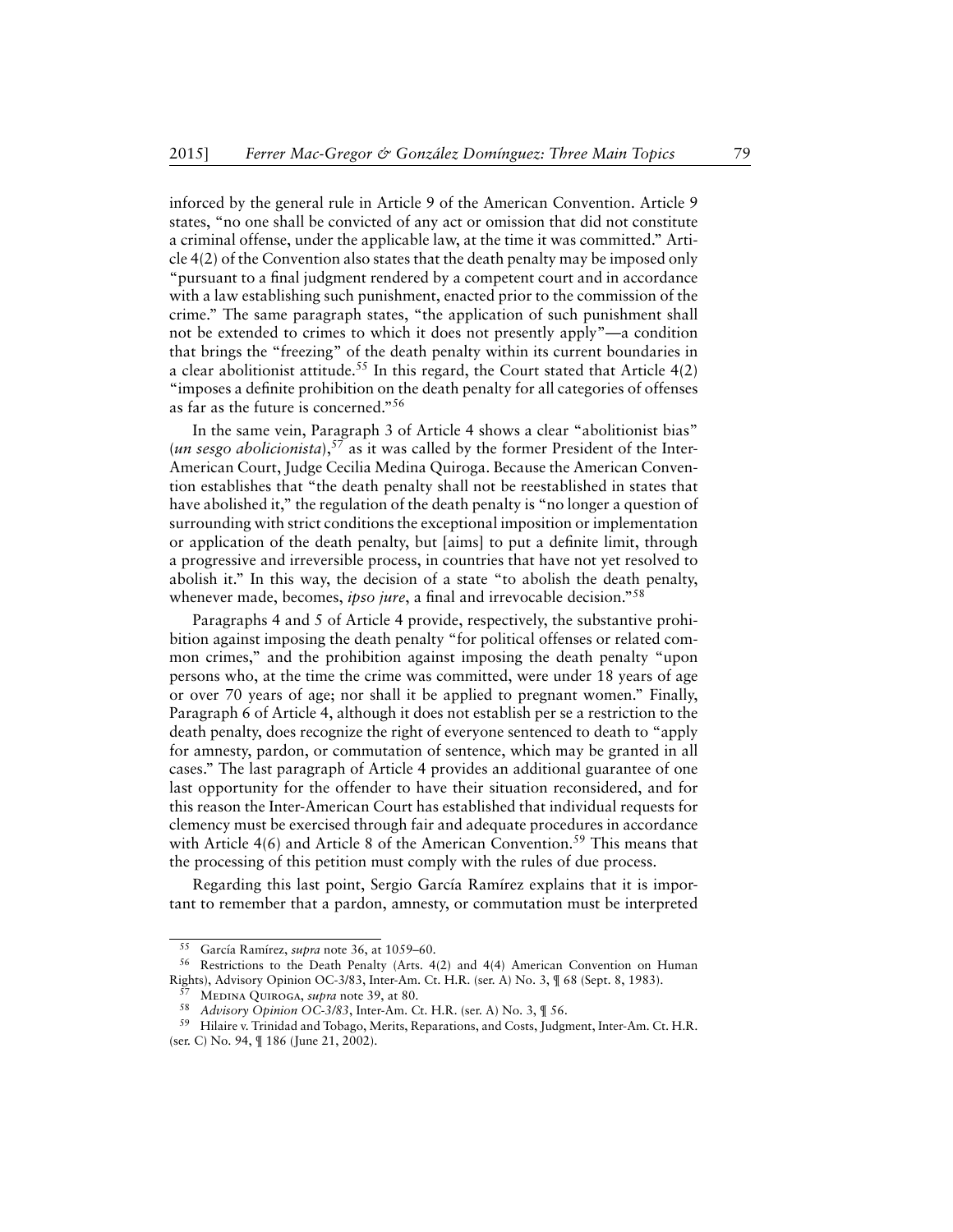according to the ordinary use of the terms—which means according to their nature as independent and legal institutions—and must be also effective for the applicant, in the sense that they must be granted in all cases without obstacles that deprive the petitioner of this benefit.<sup>60</sup> In this sense, in *Hilaire*, the Court established that individual requests for mercy must be exercised through fair and adequate procedures in accordance with Article 4(6) of the American Convention, in conjunction with the relevant provisions of the Convention about the guarantees of due process laid down in Article 8.<sup>61</sup> In other words, this right is not only about formally issuing a decision, but also substantiating the petition in accordance with the applicable rules of due process.

Accordingly, Article 4(6), read in conjunction with Articles 8 and 1(1), assigns the state the obligation to ensure that a petitioner's right to apply for amnesty, pardon, or commutation of cases can be exercised effectively by a person condemned to capital punishment. The state thus has the obligation to implement a procedure of this nature that is characterized by being fair and transparent, in which the person condemned to the death penalty has the chance to present all the evidence deemed relevant in order to be favored by the act of clemency.<sup>62</sup>

Finally, the importance of the protection to the right to life and personal integrity in the context of the imposition of the death penalty has impacted the granting of provisional measures. In the provisional measures of March 31, 2014 in *Wong Ho Wing*, the Court ordered the State of Peru to stop the extradition of Wong Ho Wing to the People's Republic of China. The Court found that the requirements of extreme gravity, urgency, and the necessity to avoid irreparable harm (that are necessary to grant provisional measures) were satisfied due to the fact that, if the alleged perpetrator was extradited, he would be outside the scope of protection of the Inter-American System and would be prosecuted for a crime which could carry the death penalty.<sup>63</sup> In the same spirit, the court has ordered provisional measures against states connected with the death penalty in the cases of *DaCosta Cadogan* (Barbados),<sup>64</sup> *Boyce* (Barbados),<sup>65</sup> and *James* (Trinidad and Tobago)<sup>66</sup> among others.

<sup>60</sup> García Ramírez, *supra* note 36, at 1070.

<sup>61</sup> *Hilaire v. Trinidad and Tobago*, Inter-Am. Ct. H.R. (ser. C) No. 94, ¶ 186.

<sup>62</sup> *Id.* ¶ 188.

<sup>63</sup> Wong Ho Wing Regarding Peru, Provisional Measures, Order of the Court, "Considering," ¶¶ 11–12 (Inter-Am. Ct. H.R. Mar. 31, 2014), [http://www.corteidh.or.cr/docs/medidas/](http://www.corteidh.or.cr/docs/medidas/wong_se_14_ing.pdf) [wong\\_se\\_14\\_ing.pdf](http://www.corteidh.or.cr/docs/medidas/wong_se_14_ing.pdf).

<sup>64</sup> DaCosta Cadogan v. Barbados, Provisional Measures, Order of the President of the Court, "Having Seen," ¶ 1 (Inter-Am. Ct. H.R. Nov. 4, 2008), [http://www.corteidh.or.cr/docs/](http://www.corteidh.or.cr/docs/medidas/tyrone_se_01_ing.pdf) [medidas/tyrone\\_se\\_01\\_ing.pdf](http://www.corteidh.or.cr/docs/medidas/tyrone_se_01_ing.pdf).

<sup>65</sup> Boyce v. Barbados, Provisional Measures, Order of the Court, "Having Seen" ¶ 9 (Inter-Am. Ct. H.R. Nov. 25, 2004), [http://www.corteidh.or.cr/docs/medidas/boyce\\_se\\_01\\_ing1.pdf](http://www.corteidh.or.cr/docs/medidas/boyce_se_01_ing1.pdf).

<sup>&</sup>lt;sup>66</sup> James Regarding Trinidad and Tobago, Provisional Measures, Order of the Court, "Considering," ¶ 9 (Inter-Am. Ct. H.R. Feb. 28, 2005), [http://www.corteidh.or.cr/docs/medidas/](http://www.corteidh.or.cr/docs/medidas/james_se_17_ing.pdf) [james\\_se\\_17\\_ing.pdf](http://www.corteidh.or.cr/docs/medidas/james_se_17_ing.pdf); *see also* James Regarding Trinidad and Tobago, Provisional Measures, Order of the President of the Court, "Having Seen," ¶ 1 (Inter-Am. Ct. H.R. May. 27, 1998), [http://www.corteidh.or.cr/docs/medidas/james\\_se\\_01\\_ing.pdf](http://www.corteidh.or.cr/docs/medidas/james_se_01_ing.pdf).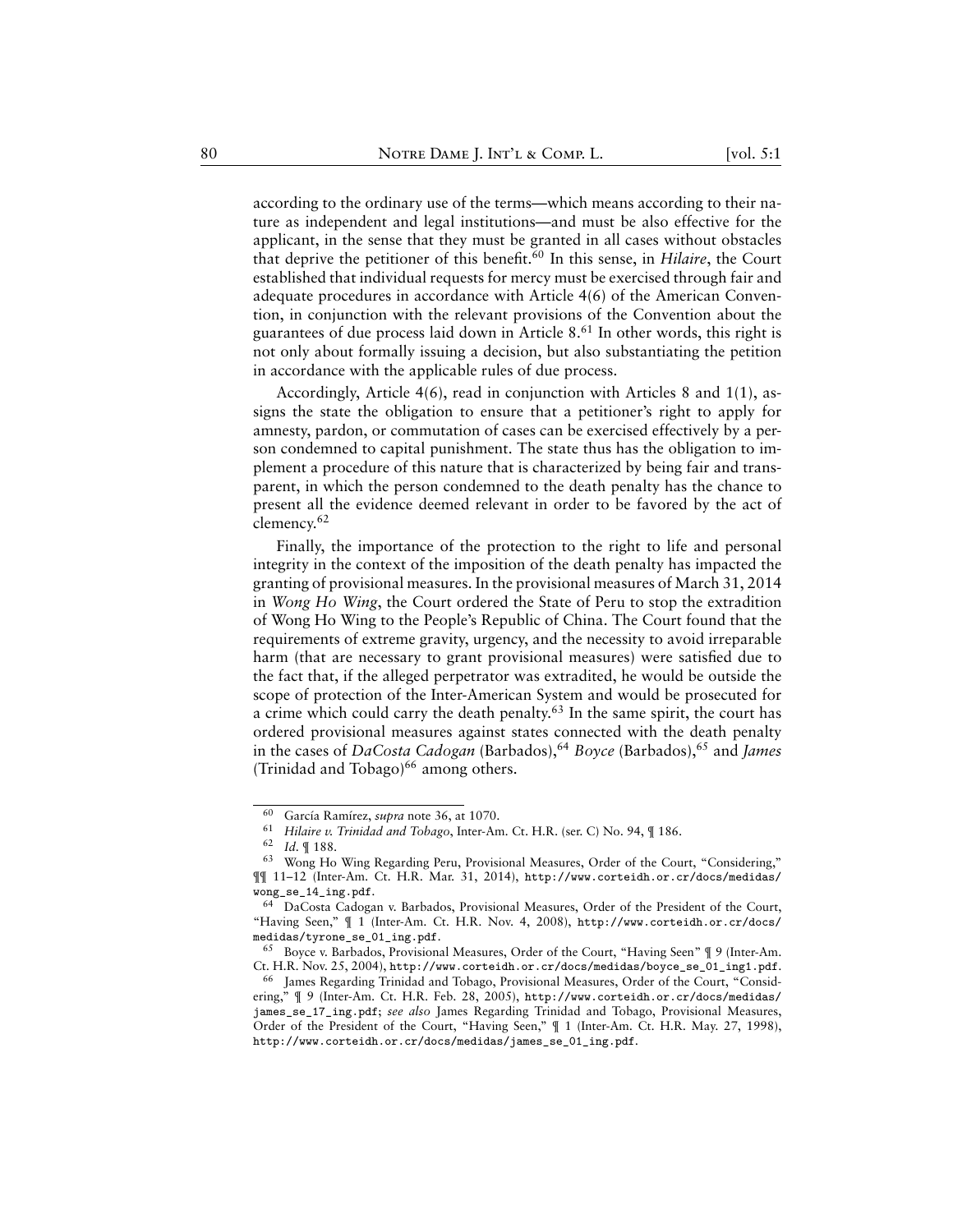# <span id="page-19-0"></span>D The Jurisprudential Dialogue between the Inter-American Court and the International Court of Justice: *Avena and Other Mexican Nationals (Mexico v. United States)*

The need to respect the due process of law in cases of the application of the death penalty has been a topic addressed by other international tribunals. In 2004, the International Court of Justice (ICJ) ruled in *Avena and Other Mexican Nationals (Mexico v. United States)* on the violation of the rights of consular information and notification regarding Mexican nationals facing the death penalty in the United States, as well as the consequences of these violations as a matter of international law.

The ICJ apparently took into account the serious consequences of the death penalty when it established that a proper remedy in cases where there is a violation of due process is that the convictions at the domestic level have to be subject to "review and reconsideration" by domestic courts.<sup>67</sup> The ICJ ruled in *Avena* that the review should actually be performed according to the methods of choice that the United States authorities determined, but that it should be effective and should take into consideration the rights protected by the Vienna Convention on Consular Relations.<sup>68</sup> Specifically, the controversy in *Avena* focused on whether the United States violated Article  $36(1)(a)$  and (c) of the Convention.<sup>69</sup>

For the purposes of this article, the relevance of the decision of the ICJ is not the analysis about the legality of the death penalty under international law or the Vienna Convention, since the Mexican State did not seek to question the institution of capital punishment in the United States, nor did the ICJ enter into that analysis. Instead, this case shows how important it is that, for the government of Mexico and for the ICJ, procedural rights be respected in cases where

Communication and contact with nationals of the sending State

- 1. With a view to facilitating the exercise of consular functions relating to nationals of the sending State:
	- (a) consular officers shall be free to communicate with nationals of the sending State and to have access to them. Nationals of the sending State shall have the same freedom with respect to communication with and access to consular officers of the sending State;
	- . . . .
	- (c) consular officers shall have the right to visit a national of the sending State who is in prison, custody or detention, to converse and correspond with him and to arrange for his legal representation. They shall also have the right to visit any national of the sending State who is in prison, custody or detention in their district in pursuance of a judgment. Nevertheless, consular officers shall refrain from taking action on behalf of a national who is in prison, custody or detention if he expressly opposes such action.

Avena and Other Mexican Nationals (Mexico v. United States of America), Judgment, 2004 I.C.J. 12, ¶ 121 (Mar. 30).

<sup>68</sup> *Id.* ¶ 122.

<sup>69</sup> *See* Vienna Convention on Consular Relations, art. 36, Apr. 24, 1967, T.I.A.S. No. 6820, 596 U.N.T.S. 292.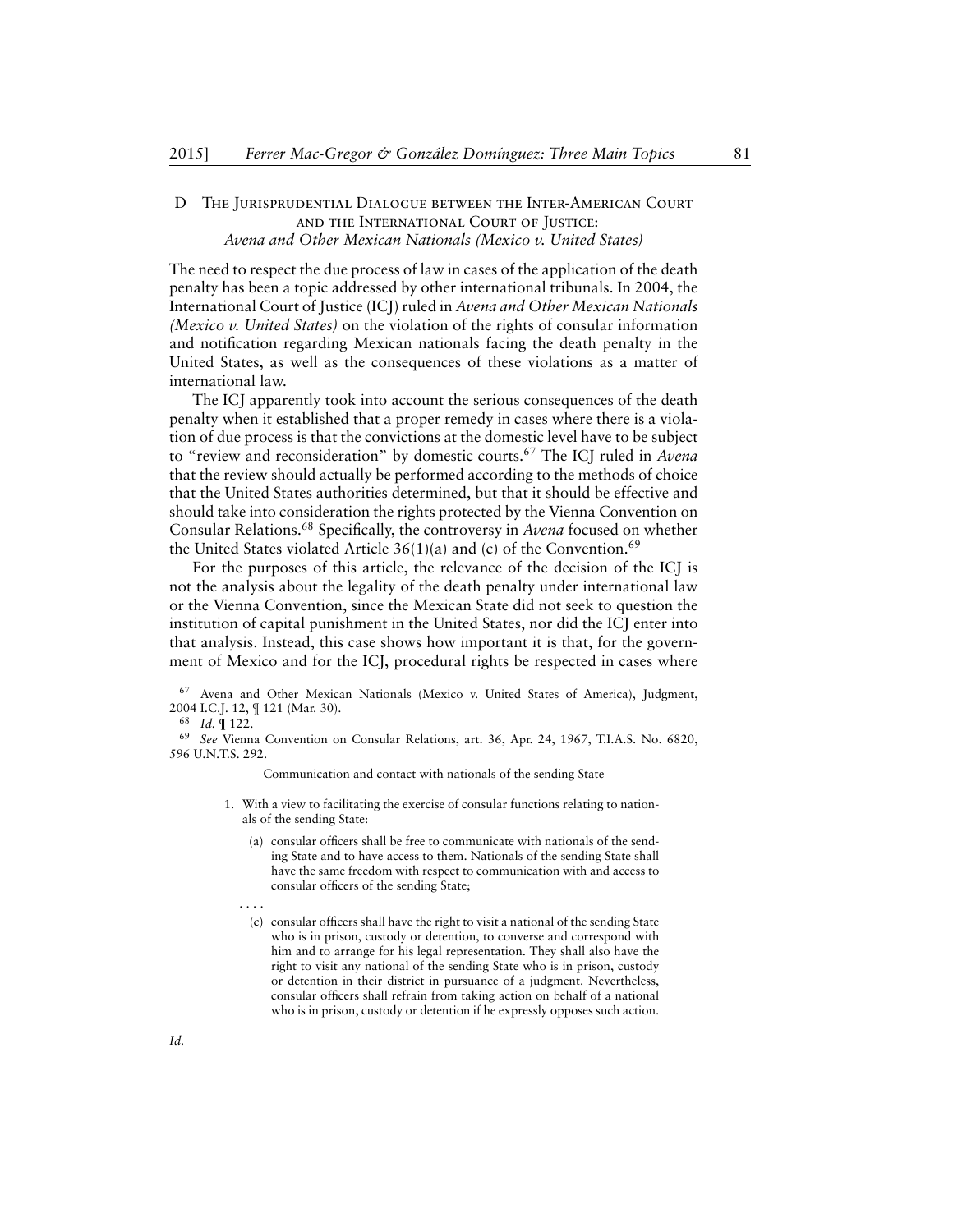the death penalty is imposed, because life is the affected good for these types of enforcement.

Juan Manuel Gómez Robledo, a former agent of the Mexican State when *Avena* was litigated, explained that the ICJ, by establishing the reparations in the case, considered that, in order for the "review and reconsideration" to be effective, the United States authorities had to take into account the violation of the rights under the Vienna Convention, the damage that would result from that violation, and that this exercise should cover both the verdict and the sanction imposed, which meant that the review should be conducted by a judicial body that satisfied the standard set by the ICJ in its decision. It seems reasonable to think that the ICJ was not indifferent to the fact that the results of the violation of the procedural rights of the Mexican nationals were precisely the destruction of their life.<sup>70</sup> As mentioned above, the jurisprudence of the Inter-American Court follows a similar logic: The protection of due process is particularly important in cases where the consequence of the violation of this right would result in the violation of the right to life. In this sense, it is good to remember the criteria set forth by the Inter-American Court in the advisory opinion, *The Right to Information on Consular Assistance in the Framework of the Guarantees of the Due Process of Law*, decided in 1999. On that occasion, the court mentioned:

[T]he Court concludes that nonobservance of a detained foreign national's right to information, recognized in Article 36(1)(b) of the Vienna Convention on Consular Relations, is prejudicial to the guarantees of the due process of law; in such circumstances, imposition of the death penalty is a violation of the right not to be "arbitrarily" deprived of one's life, in the terms of the relevant provisions of the human rights treaties ([e.g.,] the American Convention on Human Rights, Article 4; the International Covenant on Civil and Political Rights, Article 6) with the juridical consequences inherent in a violation of this nature, that is, those pertaining to the international responsibility of the State and the duty to make reparations.<sup>71</sup>

#### E CONCLUSION

<span id="page-20-0"></span>Despite the controversial nature of the death penalty as a criminal sanction from a moral and a legal perspective, this sanction is not illegal per se in the Inter-American System. However, the imposition of the death penalty is subject to severe restrictions imposed by Article 4 of the American Convention, by the 1990 Protocol, and by the jurisprudence of the Inter-American Court. These

<sup>70</sup> Juan Manuel Gómez-Robledo V, *El caso Avena y otros nacionales mexicanos (México c. Estados Unidos de América) ante la Corte Internacional de Justicia* [*The Case of* Avena and Other Mexican Nationals (Mexico v. United States of America) *before the International Court of Justice*], *in* 5 Anuario Mexicano de Derecho Internacional [Mexican Y.B. Int'l L.] (Instituto de Investigaciones Jurídicas) 216 (2005).

The Right to Information on Consular Assistance in the Framework of the Guarantees of the Due Process of Law, Advisory Opinion OC-16/99, Inter-Am Ct. H.R. (ser. A) No. 16, ¶ 137 (Oct. 1, 1999).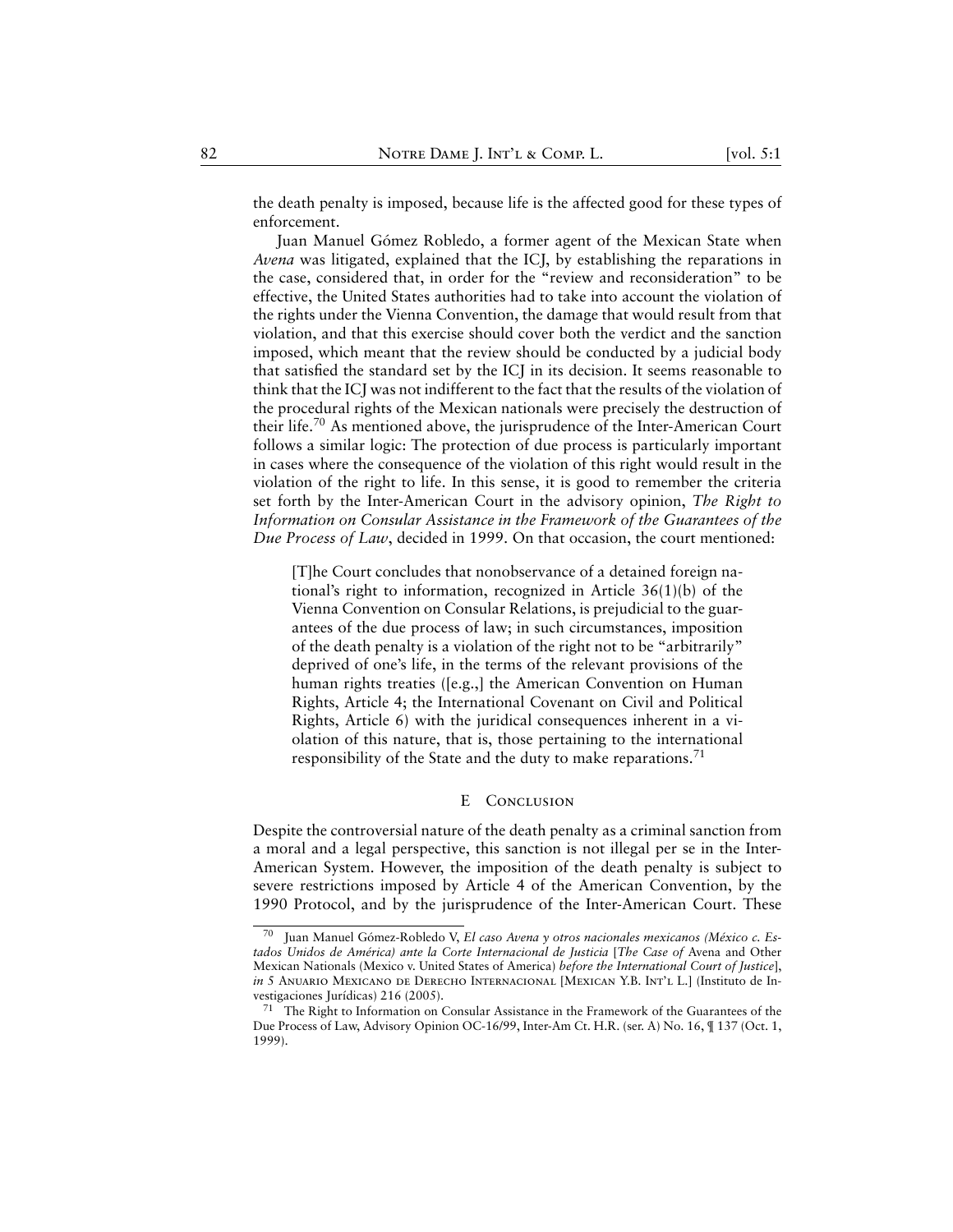normative elements show that the spirit of the American Convention, the position of the majority of the member states, and the Inter-American Court have a clear abolitionist trend. This trend is also a reality outside the limits of the Inter-American System, as it was recently made clear by Minister of Foreign Affairs of twelve countries in the twelfth World Day Against the Death Penalty.<sup>72</sup>

It is true that an absolute ban on death penalty as a matter of international law, at least in the Inter-American System, would not be possible unless there is an amendment to the American Convention. It is thus in the hands of states to take the affirmative steps, both internationally and domestically, to eradicate the death penalty, which in our opinion constitutes a punishment that is per se a cruel and inhuman treatment, and in some cases it also constitutes a discriminatory treatment and a violation to the prohibition of torture.

In any case, as we have shown from the cases decided by the Inter-American Court on this matter, and from the example that we used from the ICJ, what is essential is that in death penalty cases the judicial authorities take special care to ensure that due process is respected. It is worth mentioning that the Court continues to address these types of cases as it recently did in the situation of Mr. Wong Ho Wing, who obtained provisional measures in order to prevent his extradition from Peru to China since he could face the imposition of death penalty. The Court held the hearings of the *Wong Ho Wing v. Peru Case*, in the city of Asunción, Paraguay on September 3, 2014.<sup>73</sup> The merits of the case will be decided in 2015.

#### III Amnesty Laws

<span id="page-21-0"></span>The case law on amnesty laws has been of great importance in the Inter-American System since the iconic judgment in *Barrios Altos v. Peru*, decided by the Inter-American Court in 2001. In this case, the Court addressed challenges of some states faced in investigating and punishing public officials who committed serious human rights violations in the context of dictatorships (most of them military dictatorships) that proliferated in Central and South America during the decades of the 1970s, 1980s and 1990s, but who enjoyed the benefit of laws that extinguished criminal liability for the perpetrators of certain types of crimes. Some of these laws were enacted by the same military regimes that committed human rights violations, which created an environment of impunity.

After the falling of these regimes, different courts, commissions, and governments at a national and international level had to determine how to deal with the existence of these amnesty laws. Some international institutions took moderate positions on this question, deciding that the adoption of these laws was an internal affair of the states and therefore that international organizations should

Dialogue Should Make Death Penalty "A Sentence of the Past"—Foreign Ministers, WORLD Coal. Against the Death Penalty (Oct. 9, 2014), [http://www.worldcoalition.org/foreign](http://www.worldcoalition.org/foreign-ministers-declaration-world-day-against-death-penalty.html)[ministers-declaration-world-day-against-death-penalty.html](http://www.worldcoalition.org/foreign-ministers-declaration-world-day-against-death-penalty.html).

Press Release, Inter-American Court of Human Rights, 51 período extraordinario de sesiones en el Paraguay [51st Period of Extraordinary Sessions in Paraguay] (Sept. 4, 2014), [http://www.](http://www.corteidh.or.cr/docs/comunicados/cp_18_14.pdf) [corteidh.or.cr/docs/comunicados/cp\\_18\\_14.pdf](http://www.corteidh.or.cr/docs/comunicados/cp_18_14.pdf).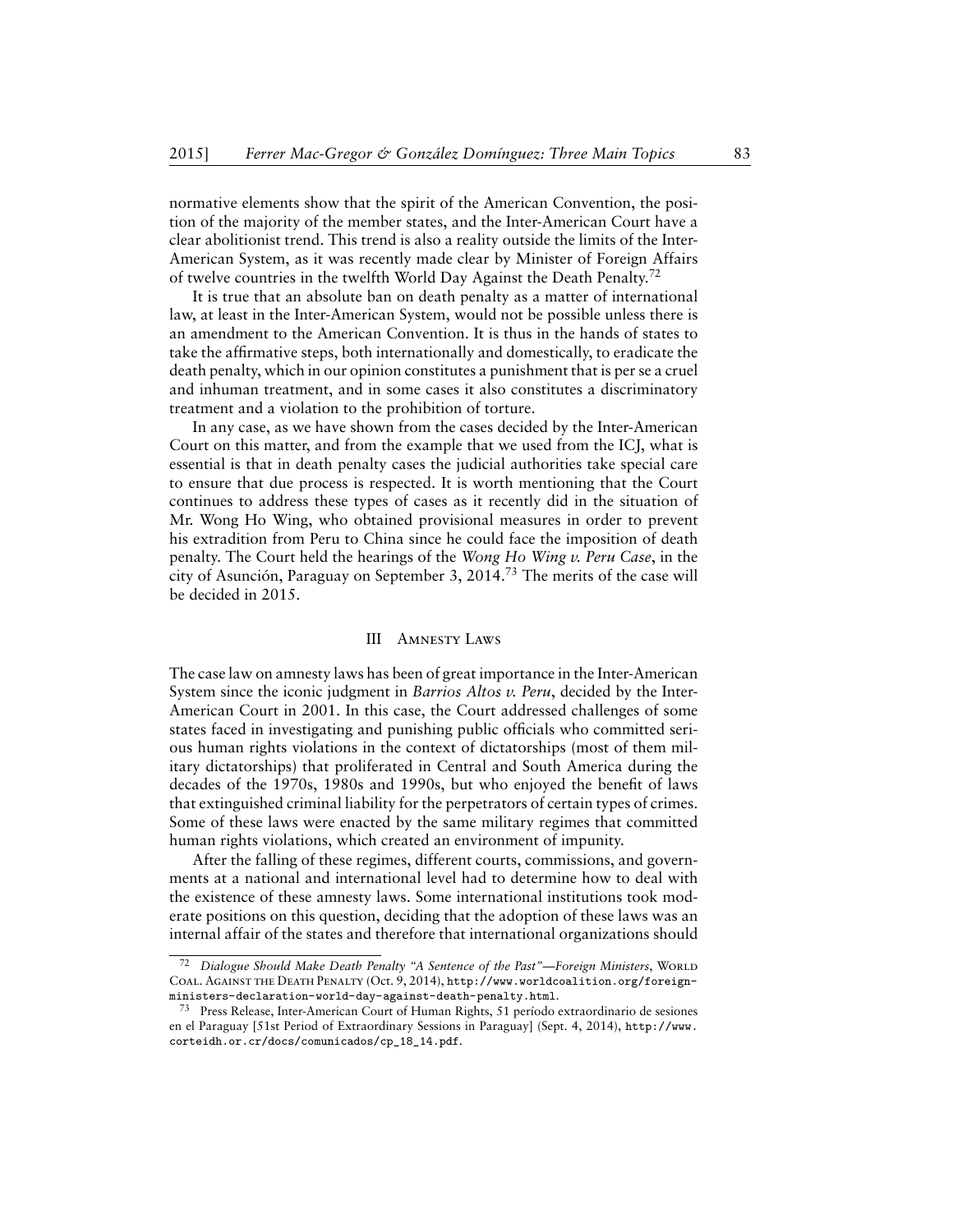stay away. By contrast, the response of the Inter-American Court regarding the existence of amnesty laws was categorical: Regardless of their legality under domestic law, or the political legitimacy that these laws may have enjoyed under relevant political forces within a particular state, the creation of amnesty laws that allowed impunity for serious human rights violations was unacceptable according to international law, because these laws violated the right of access to justice, the right to the truth, and the right to reparation.

On this basis, the Inter-American Court has decided fourteen cases about the adoption and enforcement of amnesty laws, which represents almost ten percent of all cases heard by the Court in the exercise of its contentious jurisdiction, and that are connected with criminal matters. As was previously mentioned, the first case in which this issue was discussed in depth was the leading case of *Barrios Altos v. Peru*, decided in 2001, and the most recent decision on the topic was the judgment in *Osorio Rivera v. Peru*, decided in 2013. For the adoption and enforcement of these types of laws seven countries have been declared internationally responsible: Peru (four) Guatemala (three), El Salvador (two), Chile (two) Brazil (one) Suriname (one), and Uruguay (one).

Before we start with a substantive analysis of this topic, it is important to clarify that the Court's position on this matter was a jurisprudential development, because the American Convention does not explicitly prohibit the adoption of amnesty laws. Consequently in the next paragraphs we will refer to the arguments on which the Inter-American Court based its position on this matter. The analysis begins with a presentation of the basic features of the *Barrios Altos* case, where the court ruled for the first time the nullity ab initio of an amnesty law, and then it will show the contributions that followed in other decisions of the Court. In the third section, the most important components of the Court's case law, and how its approach has increased the jurisprudential dialogue with other national and international courts, is analytically described. In the final part we conclude with a general reflection on the future of this topic.

# <span id="page-22-0"></span>A Emergence of the Court's Jurisprudence on Amnesty Laws in *Barrios Altos v. Peru* (2001)

#### 1 The Facts of the Case

<span id="page-22-1"></span>The events that led to the decision in *Barrios Altos* began on November 3, 1991. On that day, six heavily armed individuals broke into a building located in the Barrios Altos neighborhood of Lima, Peru. When the outbreak occurred, a *pollada* was taking place (a *pollada* is a party to raise funds in order to make repairs to a building). The individuals who broke into the party obliged the victims of the case to lie on the ground, and once they were on the ground, the attackers shot at them indiscriminately for a period of approximately two minutes, killing fifteen people and seriously injuring four others. Later, the attackers escaped in two vehicles.<sup>74</sup>

<sup>74</sup> Barrios Altos v. Peru, Merits, Judgment, Inter-Am. Ct. H.R. (ser. C) No. 75, ¶¶ 2(a)–(b) (Mar. 14, 2001).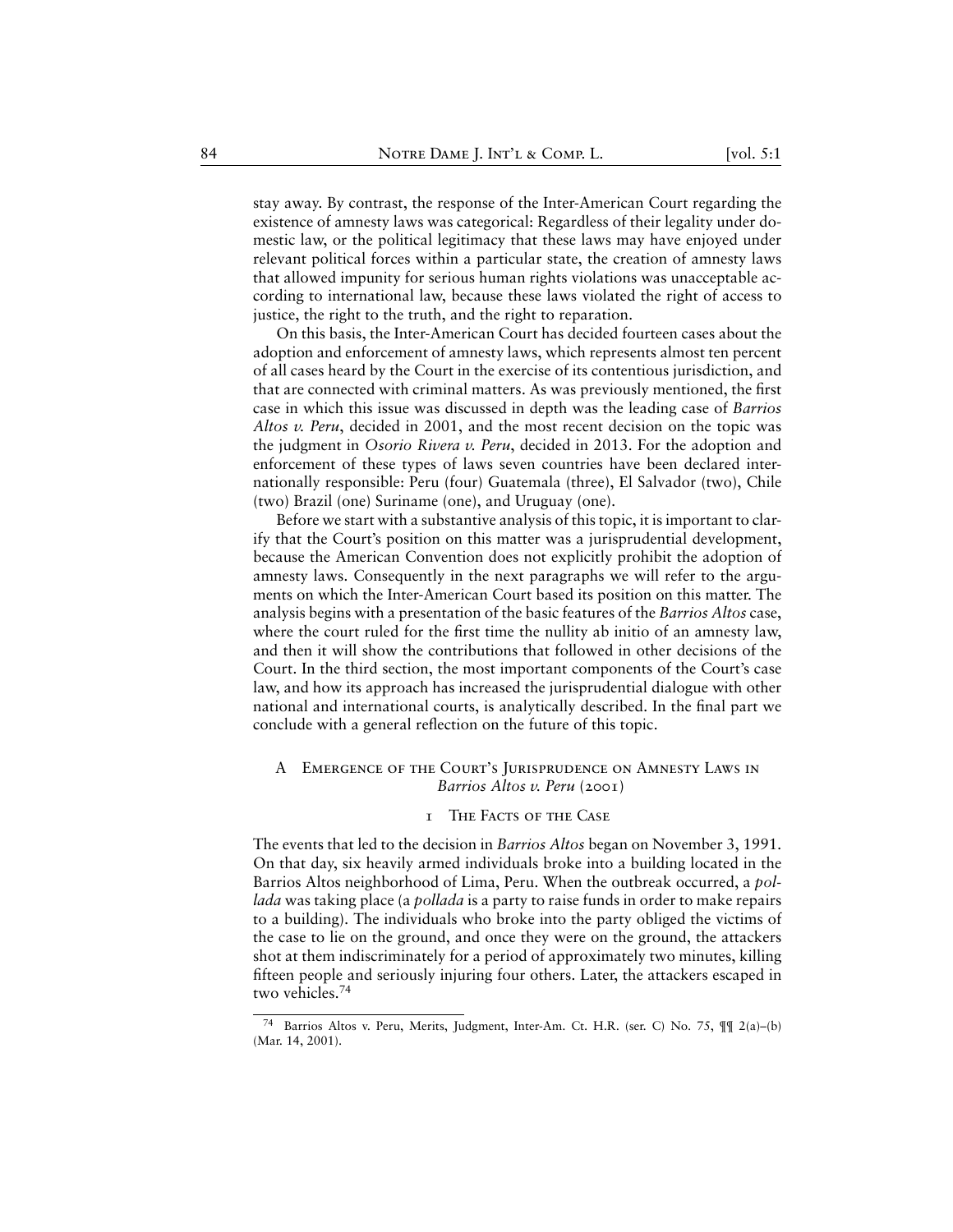Judicial investigations and media reports revealed that the individuals involved in the massacre worked for the military intelligence service, and that they were members of the Peruvian Army operating in the "death squadron" called "Colina Group." The Court found that actions taken by the perpetrators of the massacre were made in retaliation against suspected members of the Shining Path (*sender luminoso*), a political group of Leninist or Maoist ideological bent that sought to replace Peruvian political institutions with a "new democracy" (a proletariat dictatorship). Notwithstanding the brutality of the acts committed by the army, the massacre at Barrios Altos could not be investigated because, before any investigation was completed in a judicial setting, the Peruvian Congress enacted Law No. 26479, which exonerated the members of the military and police forces, and the civilians that had committed or participated in human rights violations between 1980 and 1995.<sup>75</sup>

Law No. 26479 granted amnesty to all members of the security forces and civilians who were the subject of complaints, investigations, prosecutions, or convictions, or who were serving prison sentences for human rights violations. The few convictions of members of the security forces for human rights violations that occurred before the adoption of the amnesty law were immediately annulled. Consequently, eight men responsible for the human rights violations in the case known as the "La Cantuta Massacre" were released. The Peruvian Congress approved a second amnesty law: Law No. 26492, which declared that the amnesty was not "reviewable" in judicial instances and was mandatory for all judicial authorities.<sup>76</sup>

#### 2 THE COURT'S CRITERION

<span id="page-23-0"></span>During the hearings before the Inter-American Court, the delegates of the Peruvian State recognized the responsibility of the state for the events giving rise to *Barrios Altos* (mainly the extrajudicial killings and the failure to investigate the facts), which constituted violations of Articles 4 (right to life), 5 (personal integrity), 8 (fair trial), 25 (judicial protection), 1(1) (obligation to respect rights), and 2 (domestic legal effects). However, in a public hearing before the Court, the Peruvian State representatives referred to the obstacle represented by the existence of the amnesty laws at the domestic level in order to ensure the right to the truth, the right of access to justice, and the right to reparation. Due to the acquiescence of the Peruvian State, the Court found that there was no longer a dispute between the Peruvian State and the Commission before the Court, but ruled on the legal consequences of the existence of such amnesty laws.<sup>77</sup>

Thus, the Inter-American Court, using powers inherent in its judicial function and jurisdiction,<sup>78</sup> declared in the judgment that laws No. 26479 and No. 26492

<sup>75</sup> *Id.*  $\P\P$  2(d)–(f).

<sup>76</sup> *Id.* ¶¶ 2(g)–(n).

<sup>77</sup> *Id.* ¶¶ 38–40.

<sup>78</sup> *Id.* ¶ 2 (Cançado Trindade, J., concurring).

Given the high relevance of the legal questions dealt with in the present Judgment, I feel obliged to express, under the always merciless pressure of time, my personal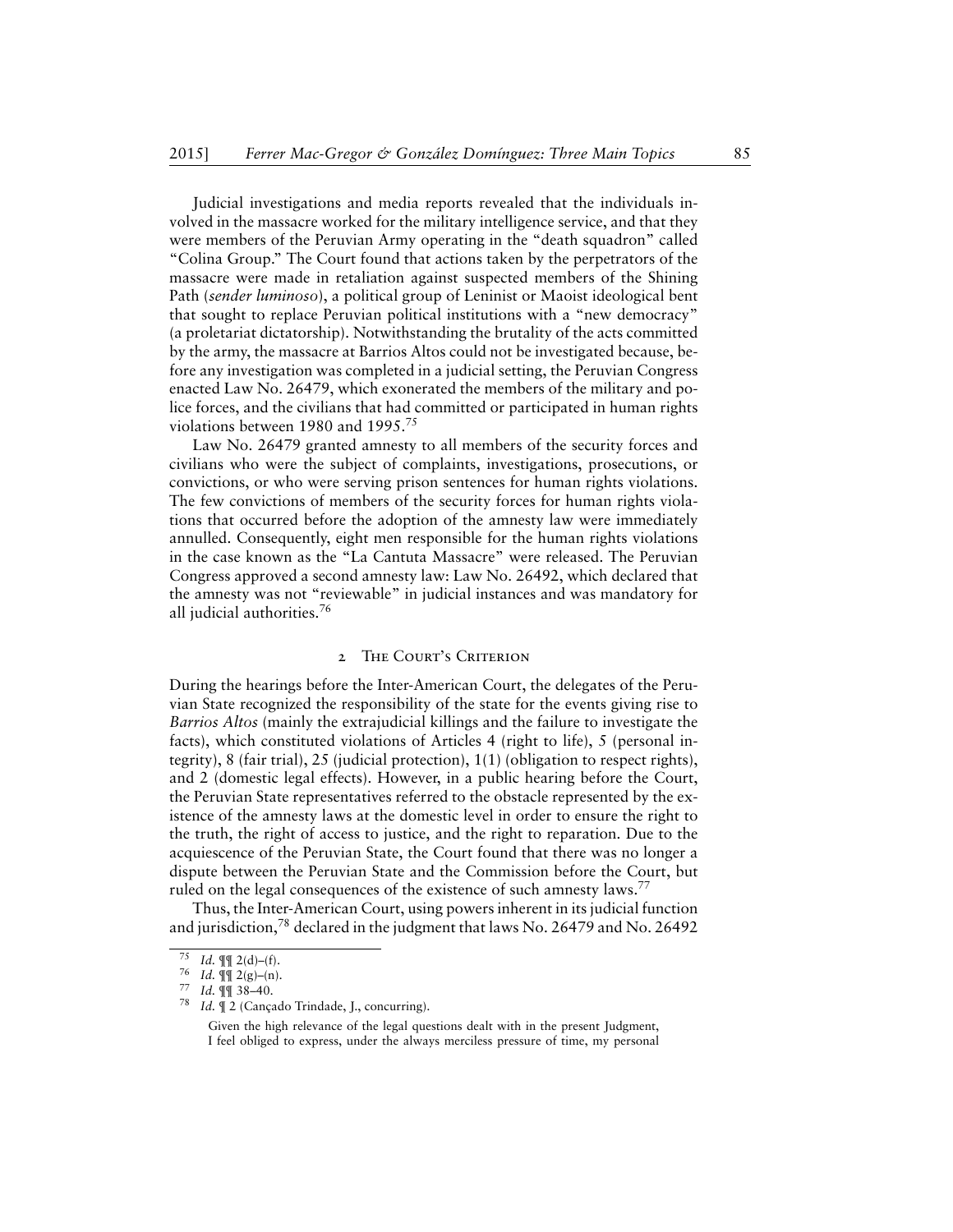were inadmissible under the American Convention regime, as these laws prevented the relatives of the victims to be heard by a judge in accordance with Article 8(1) of the Convention, to have access to judicial protection in accordance with Article 25 of the Convention, and to acknowledge the truth of the facts that surrounded the massacre. Furthermore, these provisions prevented the fulfillment of the duty of the Peruvian State to investigate human rights violations under Article 1(1) and constituted a violation of the duty of the state to adapt its domestic law to the Convention in accordance with Article 2 of the same treaty.<sup>79</sup>

The Inter-American Court established that self-amnesty laws lead to the defenselessness of the victims and perpetuated impunity by obstructing the investigation of serious human rights violations such as torture; extrajudicial, summary, or arbitrary executions; and forced disappearance; all of which are prohibited because they violate non-derogable rights such as the right of access to justice, the right of the relatives of the victims to know the truth, and the right to receive appropriate reparation.<sup>80</sup> Consequently, the Court considered, amnesty laws are manifestly incompatible with the letter and spirit of the American Convention, and thus established that

the said laws lack legal effect and may not continue to obstruct the investigation of the grounds on which this case is based or the identification and punishment of those responsible, nor can they have the same or a similar impact with regard to other cases that have occurred in Peru, where the rights established in the American Convention have been violated.<sup>81</sup>

The concurring opinions of Judges Cançado Trindade and García Ramírez in *Barrios Altos* are particularly important to understand the Court's reasoning, since they let us see that the invalidity of self-amnesty laws is based on the logic that not everything that is legal in the domestic legal system is legal in the international legal order, and that, in certain circumstances, that incompatibility may result in the invalidity of the domestic law. These opinions, although they are of course not binding as a matter of international law, are an excellent guide to know the foundations of this important development of the Court's jurisprudence.

thoughts on the matter. The Court, in any circumstances, including in cases of *allanamiento*, as from the recognition on the part of the respondent State of its international responsibility for acts in violation of the protected rights, has the full faculty to determine *motu proprio* the legal consequences of such wrongful acts, such determination no being conditioned by the terms of the *allanamiento*. By acting in that way, the Court is making use of the powers which are *inherent* to its judicial function. As I have always sustained within the Court, in any circumstances *the Court is master of its jurisdiction*.

*Id.* (footnotes omitted).

<sup>79</sup> *Id.* ¶¶ 40–41 (majority opinion).

<sup>80</sup> *Id.* ¶¶ 41, 43.

<sup>81</sup> *Id.* ¶ 44.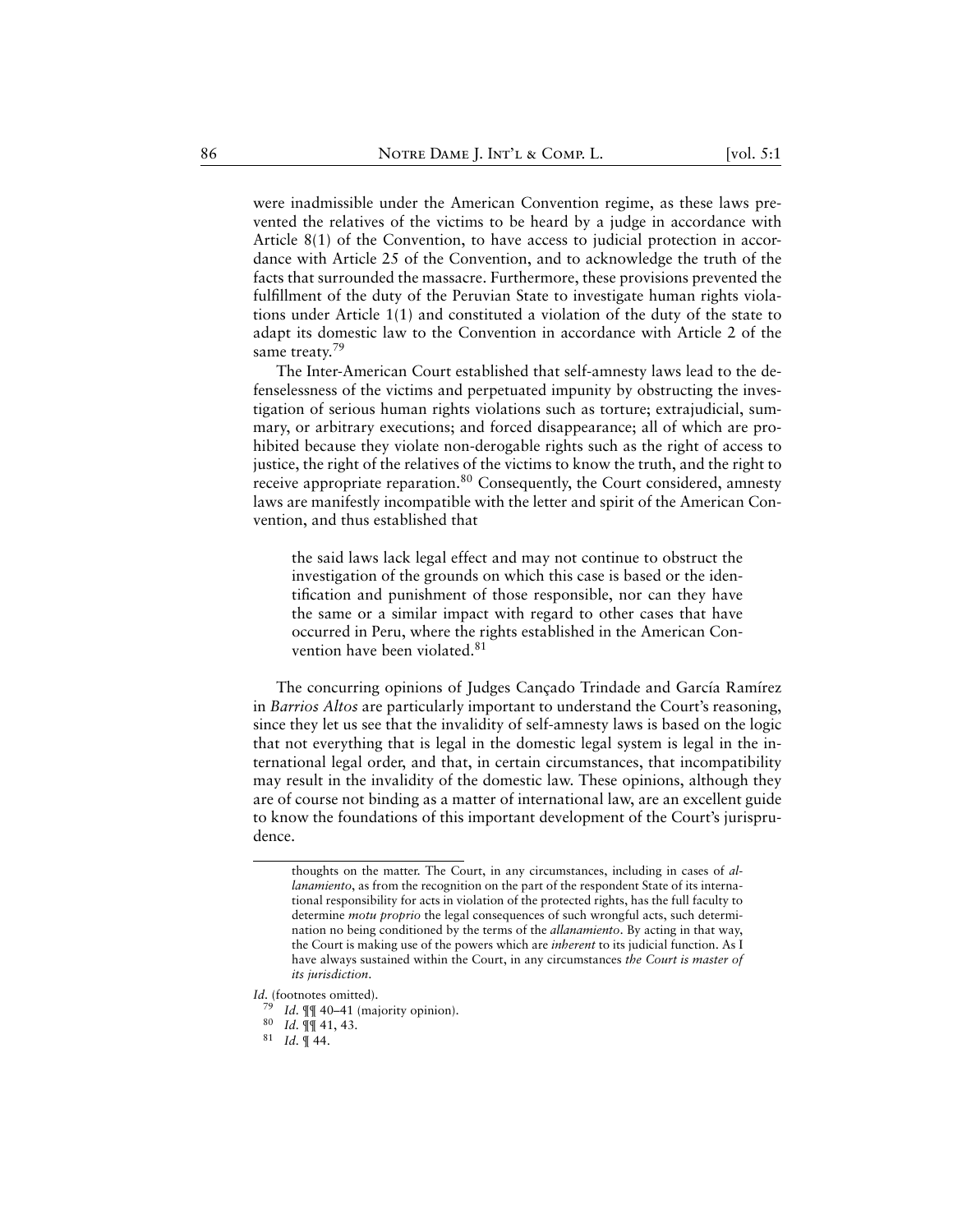Judge Cançado Trindade, who was the President of the Court when *Barrios Altos* was decided, started his analysis of the reasons that explain the nullity of the amnesty law by pointing out the necessity of overcoming an obstacle that the international organs of supervision of human rights have not yet succeeded in surpassing: The impunity and the resulting erosion of the confidence that the population has in public institutions.<sup>82</sup> The legal argument for Judge Cançado Trinidade is a clear one. Self-amnesty laws are:

an inadmissible offence against the right to truth and the right to justice . . . . They are manifestly incompatible with the general—indissociable—obligations of the States Parties to the American Convention to respect and to ensure respect for the human rights protected by it, . . . as well as to harmonize their domestic law with the international norms of protection . . . . Moreover, they affect the rights protected by the Convention, in particular the rights to judicial guarantees (Article 8) and to judicial protection (Article 25).<sup>83</sup>

Judge Cançado Trindade, however, goes one step further regarding the consequences of the existence of a law that violates in such manner the right to access justice, truth, and reparation. In this sense, he explains that the *corpus juris* of international human rights law "makes it clear that not everything that is lawful in the domestic legal order is so in the international legal order, and even more forcefully when superior values (such as truth and justice) are at stake."<sup>84</sup> In this manner, an amnesty law, which may be a valid legal norm under domestic standards, is not a "law" seen from the perspective of international human rights law. In this spirit, Judge Cançado Trindade formulated a rhetorical question that is fair in the cases of amnesty laws and that shows the monist approach taken by the Court to justify the invalidity of amnesty laws: Who would dare to suggest that a "law" of self-amnesty satisfies all the requirements of a law in *stricto senso* (this means a legal norm of a general character, oriented towards the general welfare, formulated according to a valid constitutional procedure)?

Judge García Ramírez, on the other hand, and in a position based more on considerations of policy and of the minimum requirements to combat impunity, expressed his awareness of the convenience of encouraging civil harmony through amnesty laws that contribute to re-establishing peace after periods of grave social stress and conflict. However, he also expressed that the provisions of forgetfulness and forgiveness cannot be permitted to cover the most severe human rights violations, such as extrajudicial executions, forced disappearances, genocide, torture, and crimes against humanity, as these acts "constitute an utter disregard for the dignity of the human being and are repugnant to conscience of humanity."<sup>85</sup> This position is based on the principle that the impunity of

<sup>&</sup>lt;sup>82</sup> *Id.*  $\P$  4 (Cançado Trindade, J., concurring).<br><sup>83</sup> *Id*  $\P$  5 (footnote omitted)

<sup>&</sup>lt;sup>83</sup> *Id.*  $\parallel$  5 (footnote omitted).

<sup>84</sup> *Id.* ¶ 6.

<sup>85</sup> *Id.* ¶ 11 (García Ramírez, J., concurring) (quoting *Barrios Altos v. Peru*, Inter-Am. Ct. H.R. (ser. C) No. 75, ¶ 7 (majority opinion)).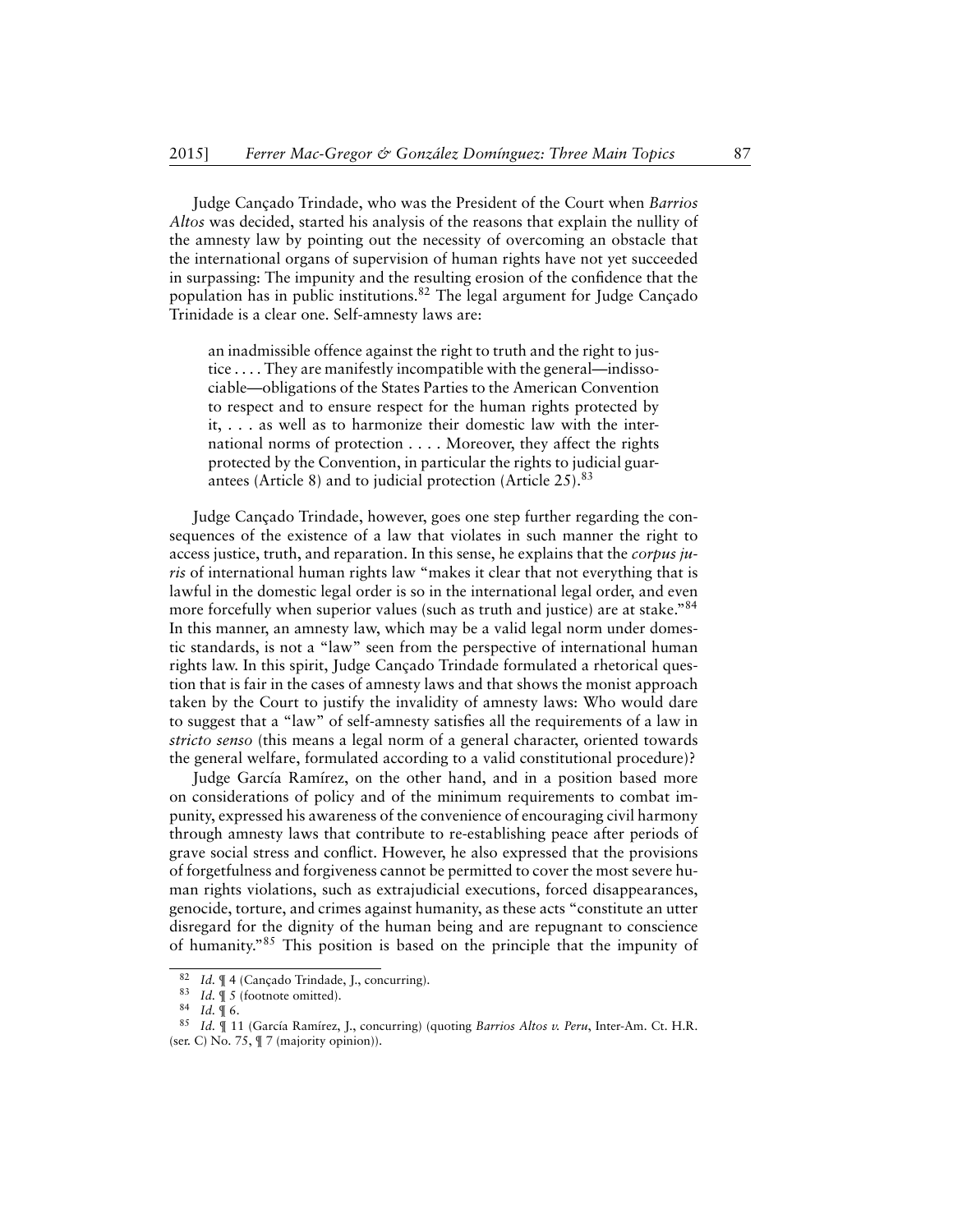conduct that most gravely violates the essential legal rights protected by international law cannot be permitted.<sup>86</sup> Therefore, the codification of the most severe human rights violations as punishable conduct at the domestic level, and the prosecution and punishment of the perpetrators and other participants, is an obligation of the state that cannot be avoided through amnesty dispositions. Serious human rights violations must be punished, and any amnesty law that does not allow for the compliance of the international commitments of the state implies the incompatibility of the law with the American Convention and, thus, produces the nullity of that domestic law.<sup>87</sup>

#### <span id="page-26-0"></span>B Further Developments in the Court's Amnesty Law Jurisprudence

The judgment in the *Barrios Altos* case constituted a milestone in the fight against impunity in Peru, since the Court nullified a domestic law that was manifestly contrary to the American Convention. As Casesse explains, this decision was the first time that an international tribunal acted as some sort of constitutional court, since it not only declared the international responsibility of the state for the enactment of an unconventional law, but it also nullified that law.<sup>88</sup> This view was strengthened with the interpretation of the ruling in the *Barrios Altos* case, where the Inter-American Court stated that the enactment of a law that manifestly violates the Convention is per se a violation of the treaty that has as a consequence the international responsibility of the state. Consequently, the Court established that, "given the nature of the violation that amnesty laws No. 26479 and No. 26492 constitute, the effects of the decision in the judgment on the merits of the Barrios Altos Cases are general in nature."<sup>89</sup>

The Inter-American Court followed the precedent of *Barrios Altos* in the cases of *Myrna Mack Chang v. Guatemala* (2003), *Carpio Nicolle v. Guatemala* (2004), *Moiwana Community v. Suriname* (2005), *La Cantuta v. Peru* (2006), and *Almonacid Arellano v. Chile* (2006) with no major substantive changes concerning the analysis of the amnesty laws. However, it is important to notice that in *Almonacid Arellano*, the Court developed what Professor Laurence Burgorgue-Larsen called "the high point of the position taken by the Court in matters of amnesty laws,"<sup>90</sup> by establishing that when the legislative power fails to set aside laws that are contrary to the object and purpose of the Convention

 $rac{86}{87}$  *Id.* || 13.<br>87 *Id* || 15

*Id.* ¶ 15.

<sup>88</sup> *See* Antonio Cassese, *Y a-t-il un conflit insurmontable entre souveraineté des États et justice pénale internationale?* [*Is there an Insurmountable Conflict between State Sovereignty and International Criminal Law?*], *in* Crimes Internationaux et juridictions internationales, *supra* note 3, at 16 ("It is the first time that an international court determines that national laws are devoid of legal effects within the State system where they have been adopted and consequently obliges the State to act as if these laws have never been enacted.").

<sup>89</sup> Barrios Altos v. Peru, Interpretation of the Judgment on Merits, Judgment, Inter-Am. Ct. H.R. (ser. C) No. 83, ¶ 18 (Sept. 3, 2001) (the original language reflects in a better manner the sense of this phrase: "En consecuencia, la Corte considera que, dada la naturaleza de la violación constituida por las leyes de amnistía No. 26479 y No. 26492, lo resuelto por la sentencia de fondo en el caso Barrios Altos tiene efectos generales.").

<sup>90</sup> *See* Burgorgue-Larsen & Úbeda de Torres, *supra* note 7, at 260.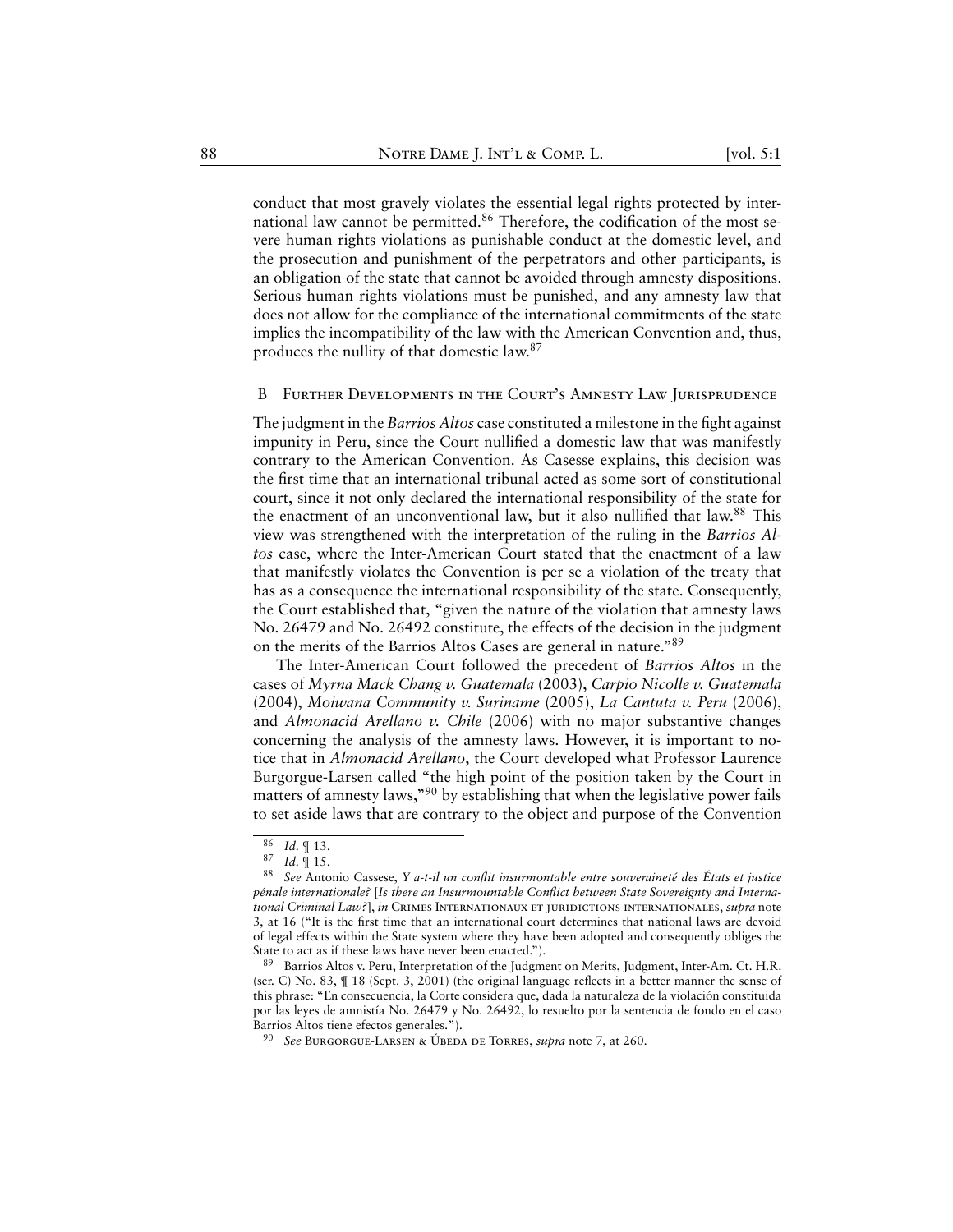and are void ab initio, as it was the Amnesty Law 2.191 issued by the government of Augusto Pinochet, the judiciary remains linked to the duties listed in Article 1(1) of the Convention, and consequently domestic judges must refrain from enforcing those type of laws.<sup>91</sup>

In this manner, the Inter-American Court established that the duty to guarantee the rights protected by the Convention in accordance with Article 1(1) meant that Chilean judges had to exert a kind of "conventionality control" between the domestic legal provisions that apply in specific cases and the American Convention because the judiciary, as part of the State, is obligated to ensure that the effects of the provisions of the Convention are not adversely affected by the enforcement of laws that are contrary to its object and purpose, and that lack legal effects since their inception.<sup>92</sup> After *Almonacid Arellano*, the Court decided similar cases against Peru, Brazil, Uruguay, El Salvador, and Chile, both regarding the criterion of the nullity of amnesty laws and regarding the existence of the duty of domestic judges to exercise conventionality control.

However, the Inter-American Court continued to develop some specific topics of its position regarding the existence of amnesty laws after the *Almonacid* case. In the decision of *Gomes Lund ("Guerrilha do Araguaia") v. Brazil* (2010), the Court added two new elements to its jurisprudence on the subject. First, that the incompatibility between amnesty laws and the American Convention not only comprehends "self-amnesty laws" (for example those created by the regime that committed the violations, and that was still in power when the law was adopted), but the prohibition extends to amnesty laws that were the result of a public debate that was "considered by many as an important step in the national reconciliation process."<sup>93</sup> The Court dismissed the position of the representatives of Brazil in their defense before the Court, who argued that the existence of political agreement was a relevant factor to sustain the validity of the law as a matter of international law.<sup>94</sup>

The Court was emphatic in the fact that the non-compatibility of amnesty laws with the Convention is not limited to those that are denominated "self amnesties."<sup>95</sup> On the contrary, what is important is not the "process and the authority" that issued the amnesty law, but "its *ratio legis*: to leave unpunished serious violations in international law committed by the military regime."<sup>96</sup> Therefore, the Court considered that:

The non-compatibility of the amnesty laws with the American Convention in cases of serious violations of human rights does not stem from a formal question, such as its origin, but rather from the mate-

<sup>&</sup>lt;sup>91</sup> Almonacid Arellano v. Chile, Preliminary Objections, Merits, Reparations, and Costs, Judgment, Inter-Am. Ct. H.R. (ser. C) No. 154, ¶ 123 (Sept. 26, 2006).

<sup>92</sup> *Id.* ¶ 124.

<sup>93</sup> Gomes Lund ("Guerrilha do Araguaia") v. Brazil, Preliminary Objections, Merits, Reparations, and Costs, Judgment, Inter-Am. Ct. H.R. (ser. C) No. 219, ¶ 130 (Nov. 24, 2010) (internal quotation marks omitted).

<sup>94</sup> *Id.* ¶ 175.

<sup>95</sup> *Id.*

<sup>96</sup> *Id.* (citing *Almonacid Arellano v. Chile*, Inter-Am. Ct. H.R. (ser. C) No. 154, ¶ 120).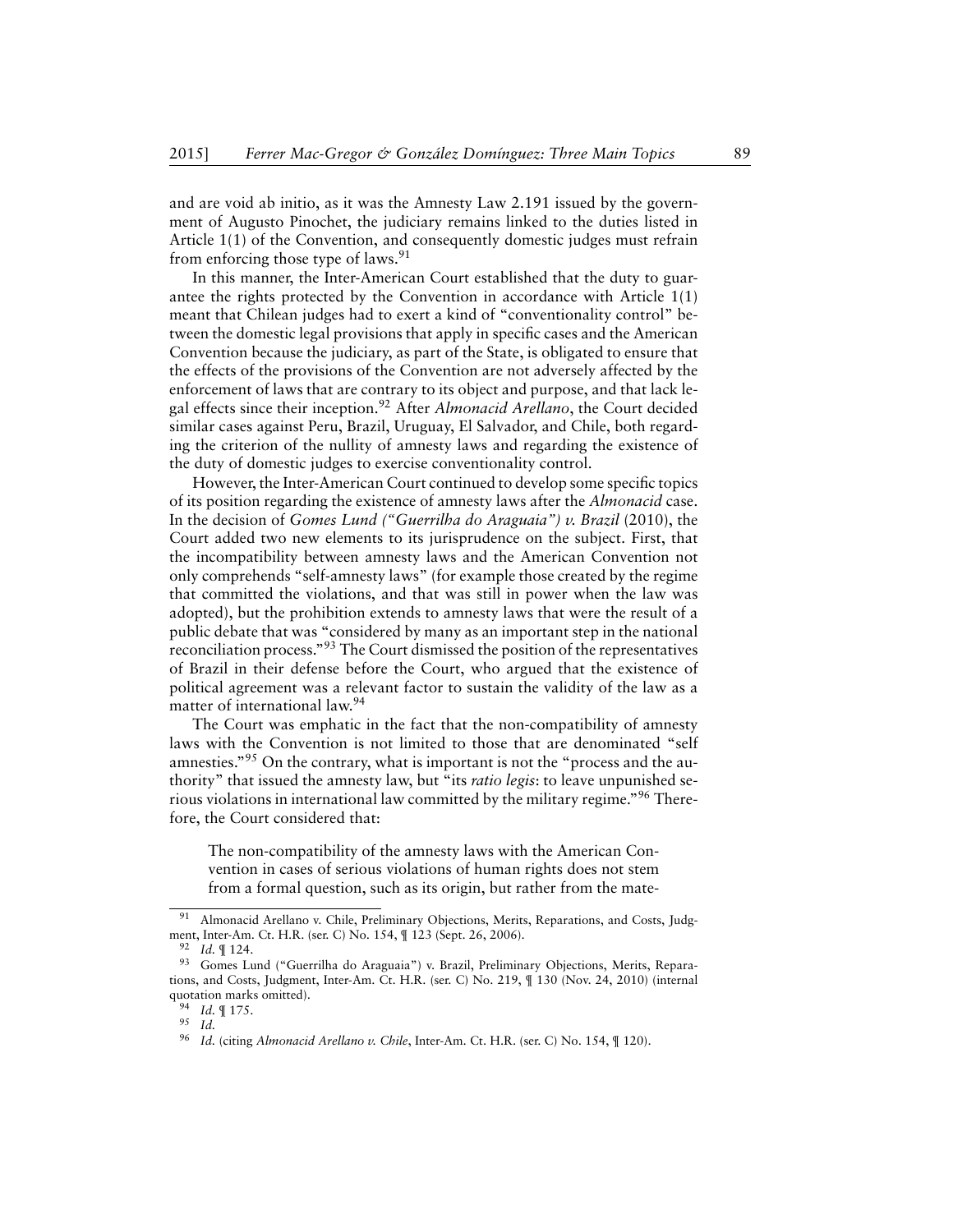rial aspect as they breach the rights enshrined in Articles 8 and 25, in relation to Articles  $1(1)$  and 2 of the Convention.<sup>97</sup>

The same view was reiterated in *Gelman v. Uruguay*, where the Court ruled that, for purposes of determining the invalidity of an amnesty law, factors such as the name of the law, the authority that issued the law, the individuals covered by it, and its adoption process are all irrelevant. The crucial element is the underlying purpose of the amnesty law: If the law was created with the purpose of allowing the impunity for those individuals who are responsible for serious violations of international law, its adoption and enforcement will be contrary to the American Convention. In this case, the Court reflected on how, even when the Expiry Law (*Ley de Caducidad*) had been approved in a democratic regime and supported by the public through an act of congress (the adoption of the law) and then via referendum, this fact does not automatically or by itself grant legitimacy or validity under international law.<sup>98</sup>

On the contrary, the Court stated in *Gelman*, the existence of a democratic regime does not guarantee per se the fulfillment of the state's international obligations, so the democratic legitimacy of certain acts in a particular society is limited by the framework of protection of human rights recognized in the American Convention.<sup>99</sup> In the Court's analysis, a truly democratic regime finds in international law a formal and substantive limit to its capacity to make decisions on what can be possibly be decided by the majorities in a democratic instance.<sup>100</sup> In this regard, the Court made clear that the adoption of amnesty laws that allow impunity for serious human rights violations are outside of the limits of democratic deliberation, and in this sense, the judiciary should also exercise a "conventionality control" regarding the application of those laws in concrete cases.<sup>101</sup>

However, in *Massacres of El Mozote and Nearby Places v. El Salvador*, the Inter-American Court faced a particularly interesting situation that it had not faced in previous cases. The "Law of General Amnesty for the Consolidation of Peace" (*Ley de Amnistía General para la Consolidación de la Paz*) enacted by the Legislative Assembly of the Republic of El Salvador in 1993, had to be evaluated in relation to the serious breaches of international humanitarian law committed during the internal armed conflict that lasted from 1980 until 1991.<sup>102</sup> This meant that the Court had to take into consideration the specific circumstances that surrounded the enactment of this law in El Salvador; that the country was coming out of an armed conflict and therefore the case had to be decided considering the applicable dispositions of international humanitarian law.<sup>103</sup>

<sup>97</sup> *Id.*

<sup>98</sup> *Id.* ¶ 238.

<sup>99</sup> *Id.* ¶ 239.

<sup>100</sup> *Id.*

<sup>101</sup> *Id.*

<sup>102</sup> Massacres of El Mozote and Nearby Places v. El Salvador, Merits, Reparations, and Costs, Judgment, Inter-Am. Ct. H.R. (ser. C) No. 252,  $\P$  265 (Oct. 25, 2012).<br><sup>103</sup> *M* 

<sup>103</sup> *Id.*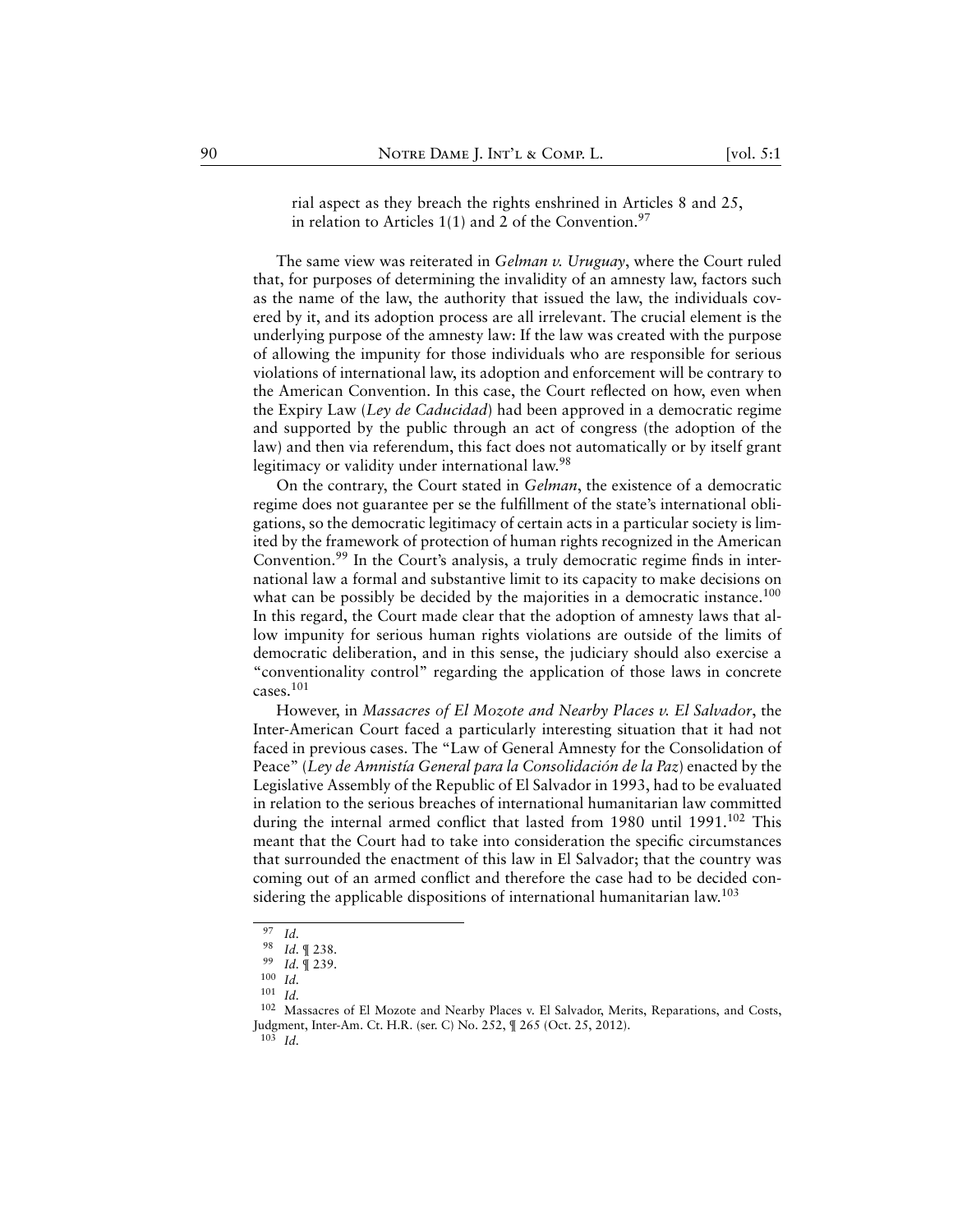Two facts were particularly relevant in *El Mozote*. First, the Court was "deal[ing] with a general amnesty law that relat[ed] to acts committed in the context of an internal armed conflict," which meant that the amnesty law had to be analyzed not just in light of the American Convention, but also in light of the Protocol II Additional to the 1949 Geneva Conventions.<sup>104</sup> Second, the law was agreed to in the context of a previous political agreement in order to end hostilities in El Salvador, "in particular, of Chapter I ('Armed Forces'), Section 5 ('End of Impunity'), of the Peace Accord of January 16, 1992."<sup>105</sup> For the Court, the content of Article 6(5) of Protocol II Additional to the Geneva Convention, which establishes that, "At the end of hostilities, the authorities in power shall endeavour to grant the broadest possible amnesty to persons who have participated in the armed conflict, or those deprived of their liberty for reasons related to the armed conflict, whether they are interned or detained," was particularly relevant for its analysis.<sup>106</sup>

In this context, the Court accepted the possibility of amnesties as a means to ensure the cessation of hostilities in armed conflicts not of an international character, but the Court also made clear that the above-mentioned article is not absolute because, under international humanitarian law, states also have an obligation to investigate and prosecute war crimes. Consequently, broad amnesty laws that can be created to benefit those who participated in an armed conflict, or that are deprived of their liberty for reasons related to an armed conflict, can only be benefited by an amnesty law if their acts cannot be considered to be war crimes or to be crimes against humanity.<sup>107</sup> In other words, the Court expressly opened the door for the adoption of an amnesty law as part of a peace process as a way to end hostilities in the context of an armed conflict, but it also asserted limits to the existence of these types of laws.

In the particular case of *El Mozote*, the Court found that the Law of General Amnesty for the Consolidation of Peace had resulted in the perpetuation of a situation of impunity for perpetrators of serious human rights violations, since it had not allowed the investigation, pursuit, capture, prosecution, and punishment of those responsible for the massacres involved in the case, thus failing to comply with the obligations of the state in terms of Articles 1(1), 2, 8(1), and 25 of the American Convention.<sup>108</sup> Therefore, due to the evident incompatibility with the American Convention, the Court decided that

the provisions of the Law of General Amnesty for the Consolidation of Peace that prevent the investigation and punishment of the grave human rights violations that were perpetrated in this case lack legal effects and, consequently, cannot continue to represent an obstacle

<sup>104</sup> *Id.* ¶ 284.

<sup>105</sup> *Id.*

<sup>106</sup> *Id.* ¶ 285 (quoting Protocol Additional to the Geneva Conventions of 12 August 1949, and Relating to the Protection of Victims of non-International Armed Conflicts (Protocol II), June 8, 1977, 1125 U.N.T.S. 609).

<sup>107</sup> *Id.* ¶¶ 286–87.

<sup>108</sup> *Id.* ¶ 295.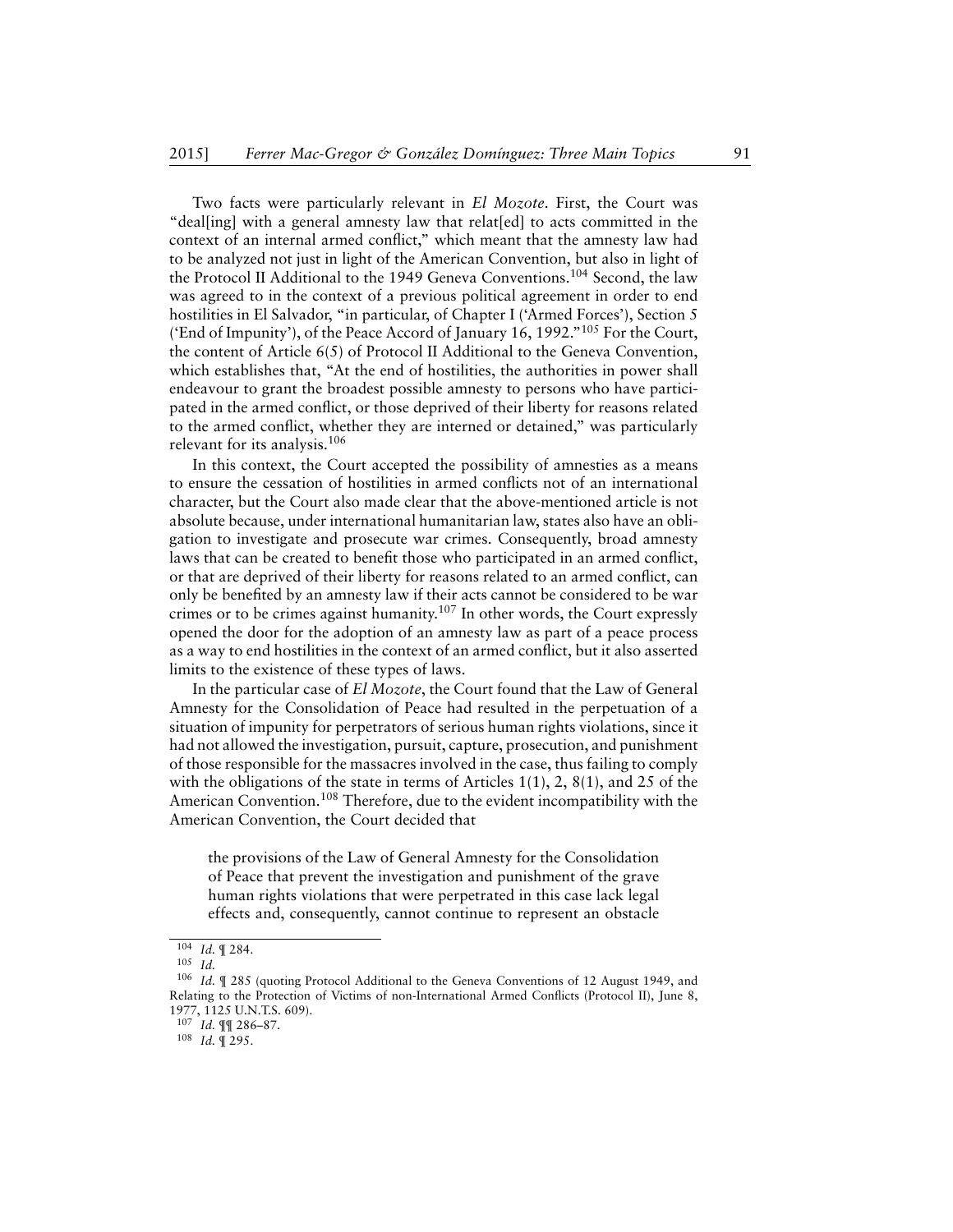to the investigation of the facts of this case and the identification, prosecution and punishment of those responsible $[] \ldots$ .<sup>109</sup>

It is important to emphasize that in *El Mozote* the Inter-American Court did not nullify the amnesty law of El Salvador solely for its incompatibility with the American Convention, but also because its provisions were contrary to the Peace Accord and the relevant provisions of the Geneva Convention.<sup>110</sup> This slight change on the Court's jurisprudence can be explained by looking at the position of the former President of the Inter-American Court, Judge Diego García Sayán, who stated in his reasoned concurring opinion in *El Mozote* that, regardless of the decisions in previous cases regarding the existence of amnesty laws, it is necessary to make an appropriate balance in contexts in which tensions could arise between "the demands of justice and the requirements of a negotiated peace in the framework of a non-international armed conflict."<sup>111</sup>

What seems clear, however, is that the American Convention—through the interpretations of the Inter-American Court—establishes a clear limit to political deliberation: War crimes and crimes against humanity cannot go unpunished in any circumstance.

- <span id="page-30-0"></span>C The Most Important Elements in the Jurisprudence of the Inter-American Court regarding Amnesty Laws
- <span id="page-30-1"></span>1 AMNESTY LAWS VIOLATE ARTICLES  $I(I)$  and 2 of the American Convention, and the rights of access to justice, truth and reparation

Article 1(1) of the American Convention states the following:

The States Parties to this Convention undertake to respect the rights and freedoms recognized herein and to ensure to all persons subject to their jurisdiction the free and full exercise of those rights and freedoms, without any discrimination for reasons of race, color, sex, language, religion, political or other opinion, national or social origin, economic status, birth, or any other social condition.<sup>112</sup>

In the Inter-American Court's jurisprudence, starting with *Velásquez-Rodríguez* in 1989, it has always been sustained that the obligation "to ensure" established in Article 1(1) creates the obligation "to organize the governmental apparatus and, in general, all the structures through which the exercise of public power is exercised, so that they are capable of juridically ensuring the free and full enjoyment of human rights."<sup>113</sup> The Court also established in *Velásquez-Rodríguez* that "[a]s a consequence of this obligation, the States must prevent,

<sup>109</sup> *Id.* ¶ 296.

<sup>110</sup> *Id.* ¶¶ 283–97.

<sup>111</sup> *Id.* ¶ 4 (García Sayán J., concurring).

<sup>112</sup> American Convention on Human Rights, *supra* note 8, art. 1(1).

<sup>113</sup> Velásquez-Rodríguez v. Honduras, Merits, Judgment, Inter-Am. Ct. H.R. (ser. C) No. 4, ¶ 166 (July 29, 1988).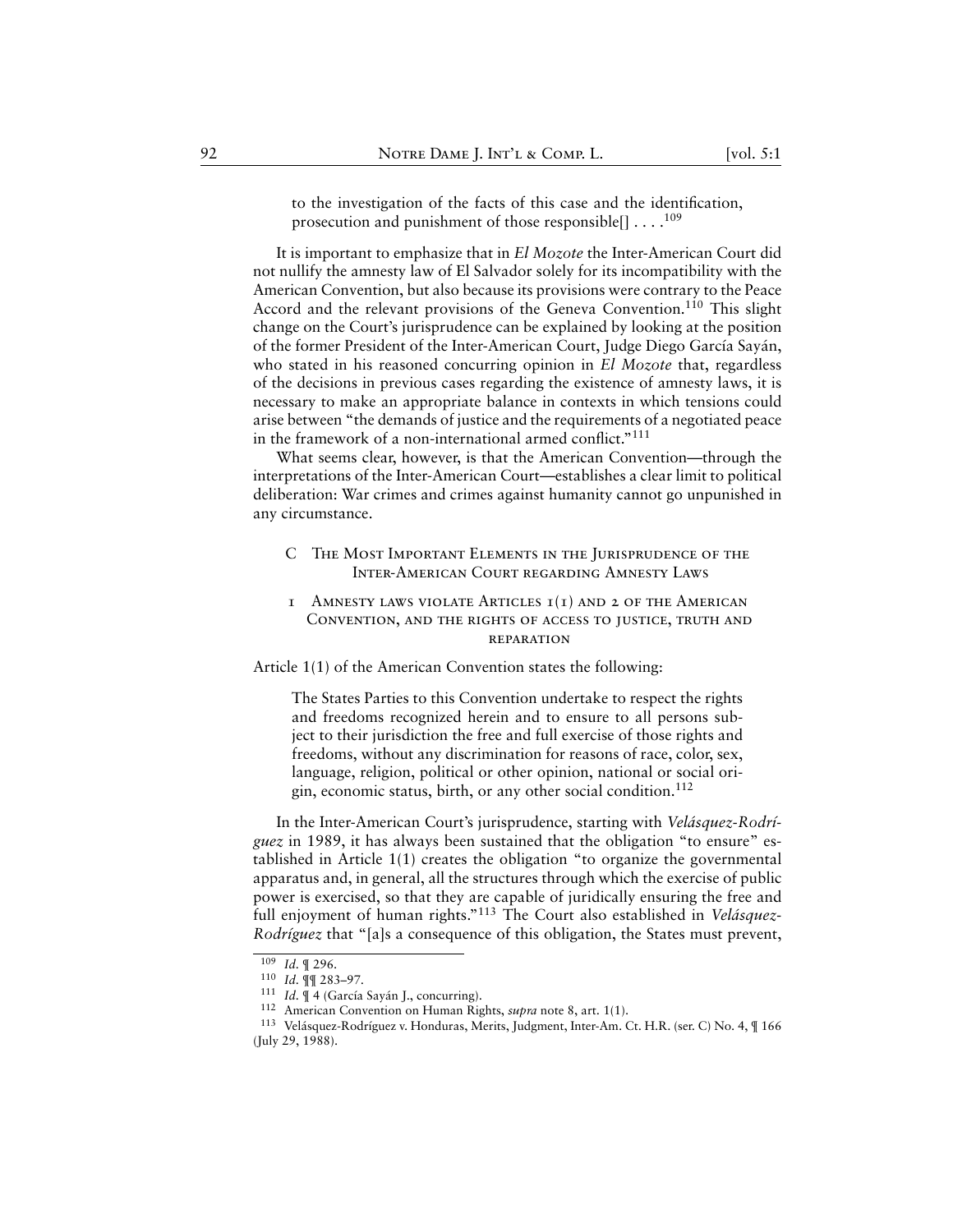investigate and punish any violation of the rights recognized by the Convention and, moreover, if possible attempt to restore the right violated and provide compensation as warranted for damages resulting from the violation."<sup>114</sup> The notion that the obligation to "ensure" implies positive actions by state authorities has been present since the beginning of the Court's jurisprudence.

It is true that the duty to investigate human rights violations is an obligation of means and not of results, which must be assumed as an independent legal duty and not as a mere formality. But Article 1(1) requires that, once the authorities become aware of an act that constitutes a human rights violation, this act must be investigated, ex officio, seriously, effectively, and impartially, removing all obstacles de facto and de jure that allow the maintenance of impunity.<sup>115</sup> The authorities must also use all means available to guarantee and expedite investigation and prosecution. Consequently, the Court has considered that the application of amnesty laws violates Article 1(1) of the American Convention, since it allows serious human rights violations to remain unpunished, which constitutes a breach of the duty to investigate and punish those state agents responsible for these acts. In this sense, the Court has identified that

amnesties or similar mechanisms have been one of the obstacles cited by States in order not to comply with their obligations to investigate, prosecute and punish, as appropriate, those responsible for grave human rights violations. . . . Consequently . . . the Court [has] reiterate[d] the inadmissibility of "amnesty provisions, provisions on prescription, and the establishment of exclusions of responsibility that seek to prevent the investigation and punishment of those responsible for grave human rights violations such as torture, summary, extrajudicial or arbitrary execution, and forced disappearance, all of which are prohibited because they violate non-derogable rights recognized by international human rights law."<sup>116</sup>

Article 2 is violated when an amnesty law is adopted, when it is not removed from the legal system, or when it is enforced by domestic authorities in a manner that prevents the fulfillment of State's obligations under Article 1(1) of the Convention. Article 2 establishes the following:

Where the exercise of any of the rights or freedoms referred to in Article 1 is not already ensured by legislative or other provisions, the States Parties undertake to adopt, in accordance with their constitutional processes and the provisions of this Convention, such legislative or other measures as may be necessary to give effect to those rights or freedoms.<sup>117</sup>

<sup>114</sup> *Id.*

<sup>115</sup> Gomes Lund ("Guerrilha do Araguaia") v. Brazil, Preliminary Objections, Merits, Reparations, and Costs, Judgment, Inter-Am. Ct. H.R. (ser. C) No. 219, ¶ 138 (Nov. 24, 2010).

<sup>116</sup> *El Mozote*, Inter-Am. Ct. H.R. (ser. C) No. 252, ¶ 283 (majority opinion) (footnotes omitted) (quoting Gelman v. Uruguay, Merits and Reparations, Judgment, Inter-Am. Ct. H.R. (ser. C) No. 221, ¶ 225 (Feb. 24, 2011)).

<sup>117</sup> American Convention on Human Rights, *supra* note 8, art. 2.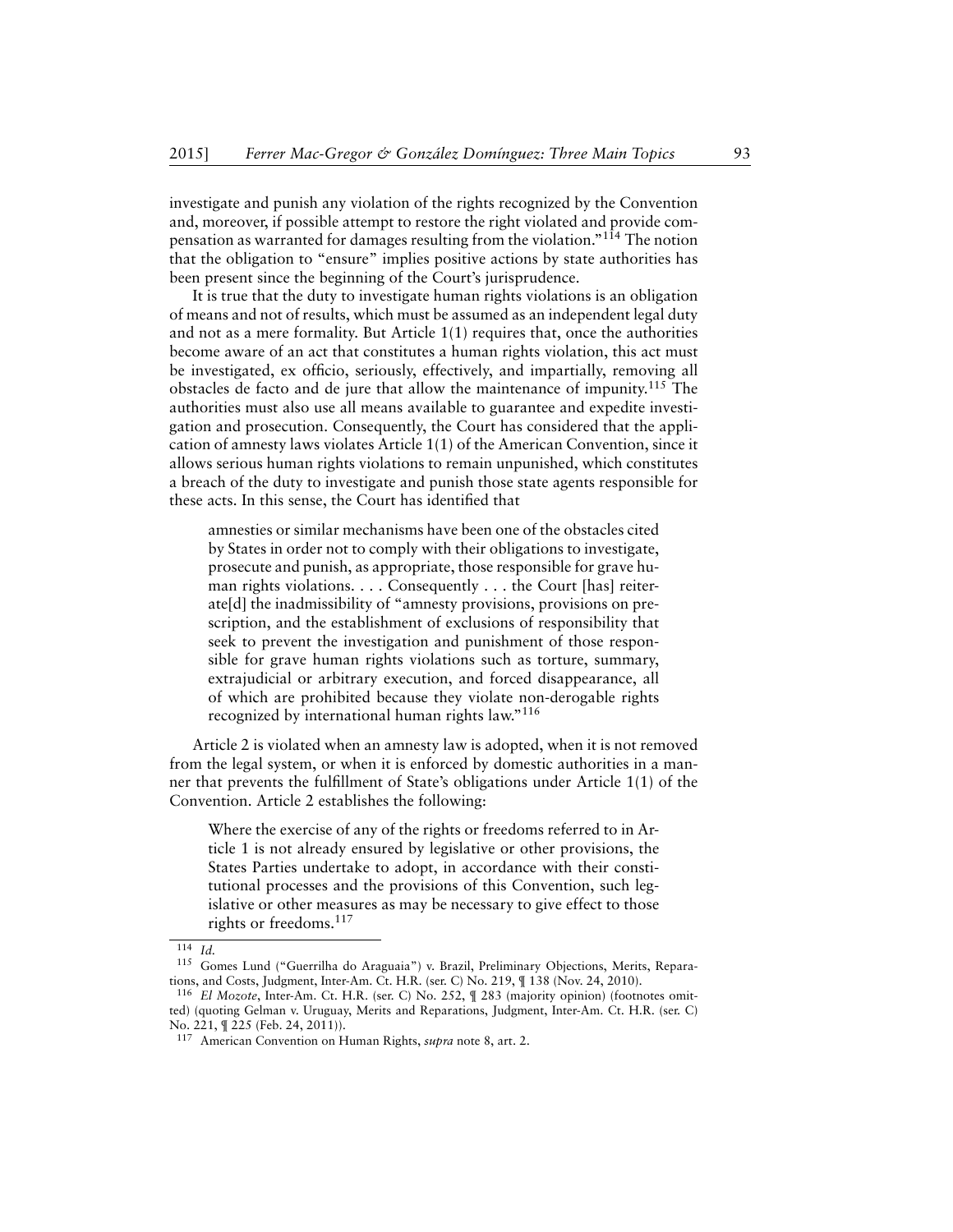The Court has understood that the violation of Article 2 occurs because once the American Convention is ratified, the state must take all the necessary steps to expel the laws that may contravene its provisions, such as those laws that prevent the investigation of serious human rights violations, that lead to the lack of access to justice of the victims, that perpetuated the impunity of those responsible for those violations, and that prevented the victims and their relatives from discovering the truth.<sup>118</sup>

Additionally the Court has established that the enforcement of amnesty laws denies victims and their families the right "to a hearing, with due guarantees and within a reasonable time, by a competent, independent and impartial tribunal, previously established by law," which is a right protected by Article 8(1) of the American Convention. In the same sense, the Court has considered that the consequences of enforcing these kinds of laws result in the lack of investigation, arrest, prosecution, and punishment of those responsible for human rights violations, which violate the right to

simple and prompt recourse, or any other effective recourse, to a competent court or tribunal for protection against acts that violate his fundamental rights recognized by the constitution or laws of the State concerned or by this Convention, even though such violation may have been committed by persons acting in the course of their official duties.<sup>119</sup>

The Court has considered the violation of Articles 8(1), 25, and 1(1) at the same time as a violation to the right to access to justice, in the sense that

amnesty laws affect the international obligation of the State in regard to the investigation and punishment of serious human rights violations because they prevent the next of kin from being heard before a judge, pursuant to . . . Article 8(1) of the American Convention, thereby violating the right to judicial protection enshrined in Article 25 of the Convention precisely for the failure to investigate, persecute, capture, prosecute, and punish those responsible for the facts, thereby failing to comply with Article  $1(1)$  of the Convention.<sup>120</sup>

Furthermore, the Court has stated that the right to access to justice "is not limited to the formal institution of domestic proceedings, but it also involves the assurance within reasonable time of the right of alleged victims or their relatives to have every necessary step taken to *know the truth* and punish those responsible for the events." $12i$  Accordingly, the right to the truth is subsumed in the right of the victim or his relatives to obtain from the competent organs of the state clarification about the human rights violations and the punishment

<sup>118</sup> *Gomes Lund*, Inter-Am. Ct. H.R. (ser. C) No. 219, ¶¶ 173–74.

<sup>119</sup> *Id.* ¶ 3(a) n.416 (de Figueriedo Caldas, J. ad hoc, concurring).

<sup>120</sup> *Gelman v. Uruguay*, Inter-Am. Ct. H.R. (ser. C) No. 221, ¶ 227.

<sup>121</sup> La Cantuta v. Peru, Merits, Reparations, and Costs, Judgment, Inter-Am. Ct. H.R. (ser. C) No. 162, ¶ 149 (Nov. 29, 2006) (emphasis added).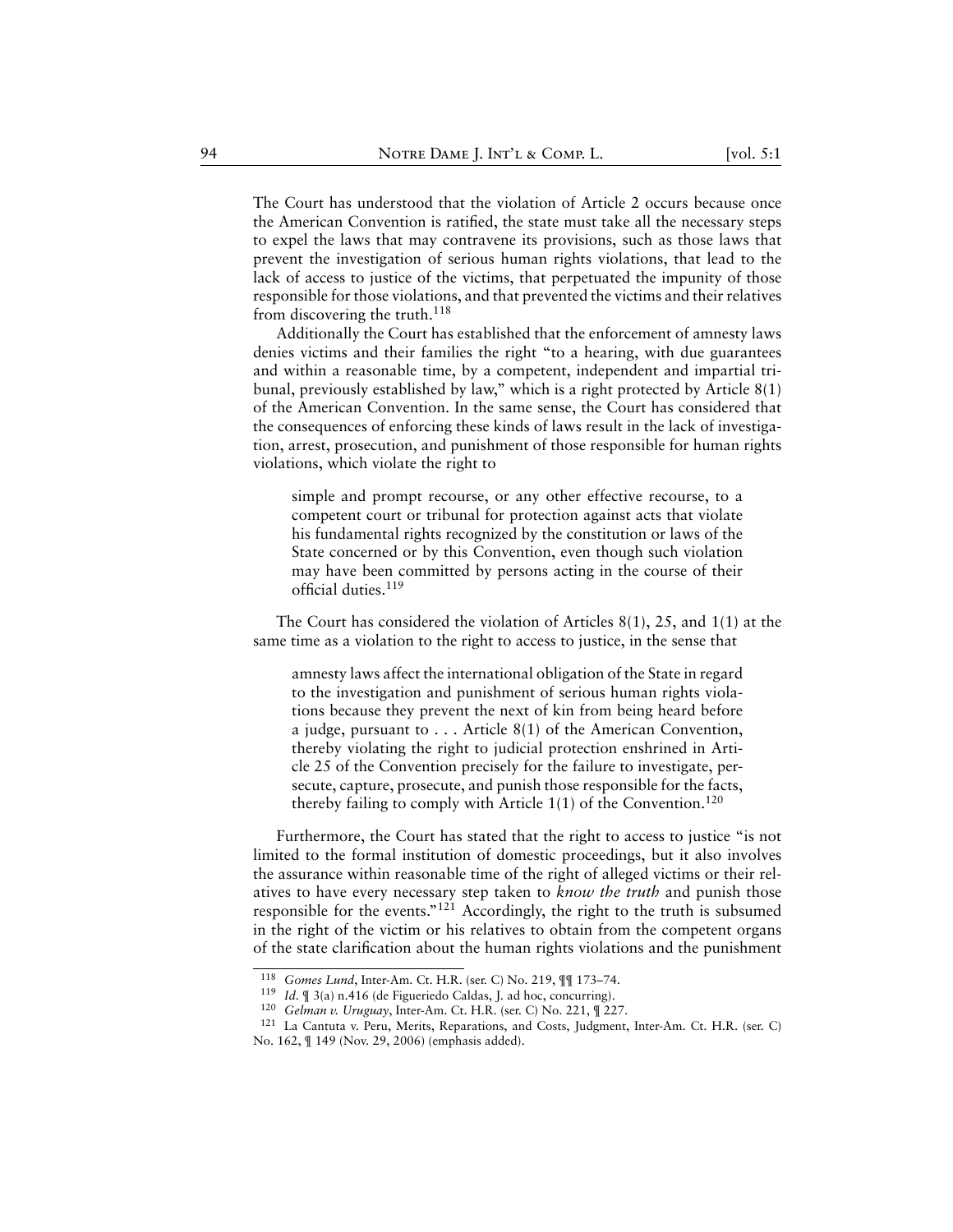of those who are responsible for those violations.<sup>122</sup> This right is violated at the moment that the surviving victims of human rights violations or the families of the deceased victims cannot learn the circumstances that surrounded the perpetration of crimes against their relatives. It is also a violation of this right when the relatives of a victim of forced disappearance do not know the whereabouts of the disappeared person.<sup>123</sup>

Finally, regarding this point, the Court has established that the enforcement of amnesty laws violate the right to reparation, because it closes the door for the investigation and further compensation of the victims and their relatives. The Court has constantly drawn lines between the obligation of the state to investigate crimes and the forms of reparation, so the obligation to investigate and punish those responsible for certain types of crimes always constitutes an important measure of reparation.<sup>124</sup> For instance, in *Goiburú v. Paraguay* (2006), the Court found: "When this right to the truth is recognized and exercised in a specific situation, it constitutes an important measure of reparation, and is a reasonable expectation of the victims that the State must satisfy."<sup>125</sup>

# <span id="page-33-0"></span>2 Amnesty laws are manifestly incompatible with the American Convention and are null ab initio

Taking the above-mentioned into consideration, it is possible to explain why, in the Court's position, the nullity of amnesty laws is generated. There are three fundamental reasons:

First, because no provision of domestic law—including amnesty laws and statutes of limitation—can serve as a justification for the failure of the state to fulfill its obligation to investigate, capture, and, where appropriate, prosecute and punish those responsible for serious human rights violations (like extrajudicial executions, massacres, torture, forced disappearance, war crimes, crimes against humanity, etc.). The existence of amnesty laws leads to the defenselessness of the victims and perpetuates impunity in flagrant violation of the obligation to enforce Article 1(1) of the Convention.

Second, these kinds of laws violate what the Court has considered to be nonderogable rights recognized by international human rights law (the right to access to justice, the right to the truth, and the right to reparation), which are protected by Articles 8, 25, and certain provisions of Article 13, in relation to Articles 1(1) and 2 of the American Convention. Regarding the right to the truth, it is noteworthy that this is the truth known in judicial instances, not only in truth

<sup>122</sup> Barrios Altos v. Peru, Merits, Judgment, Inter-Am. Ct. H.R. (ser. C) No. 83, ¶¶ 47–48 (Mar. 14, 2001); Massacres of El Mozote and Nearby Places v. El Salvador, Merits, Reparations and Costs, Judgment, Inter-Am. Ct. H.R. (ser. C) No. 252, ¶ 298 (Oct 25, 2012).

<sup>123</sup> *See generally* Trujillo-Oroza v. Bolivia, Reparations and Costs, Judgment, Inter-Am. Ct. H.R. (ser. C) No. 92, ¶¶ 114–15 (Feb. 27, 2002).

<sup>124</sup> Ituango Massacres v. Colombia, Preliminary Objections, Merits, Reparations, and Costs, Judgment, Inter-Am. Ct. H.R. (ser. C) No. 148, ¶ 399 (July 1, 2006).

<sup>&</sup>lt;sup>125</sup> Goiburú v. Paraguay, Merits, Reparations, and Costs, Judgment, Inter-Am. Ct. H.R. (ser. C) No. 153, ¶ 164 (Sept. 22, 2006).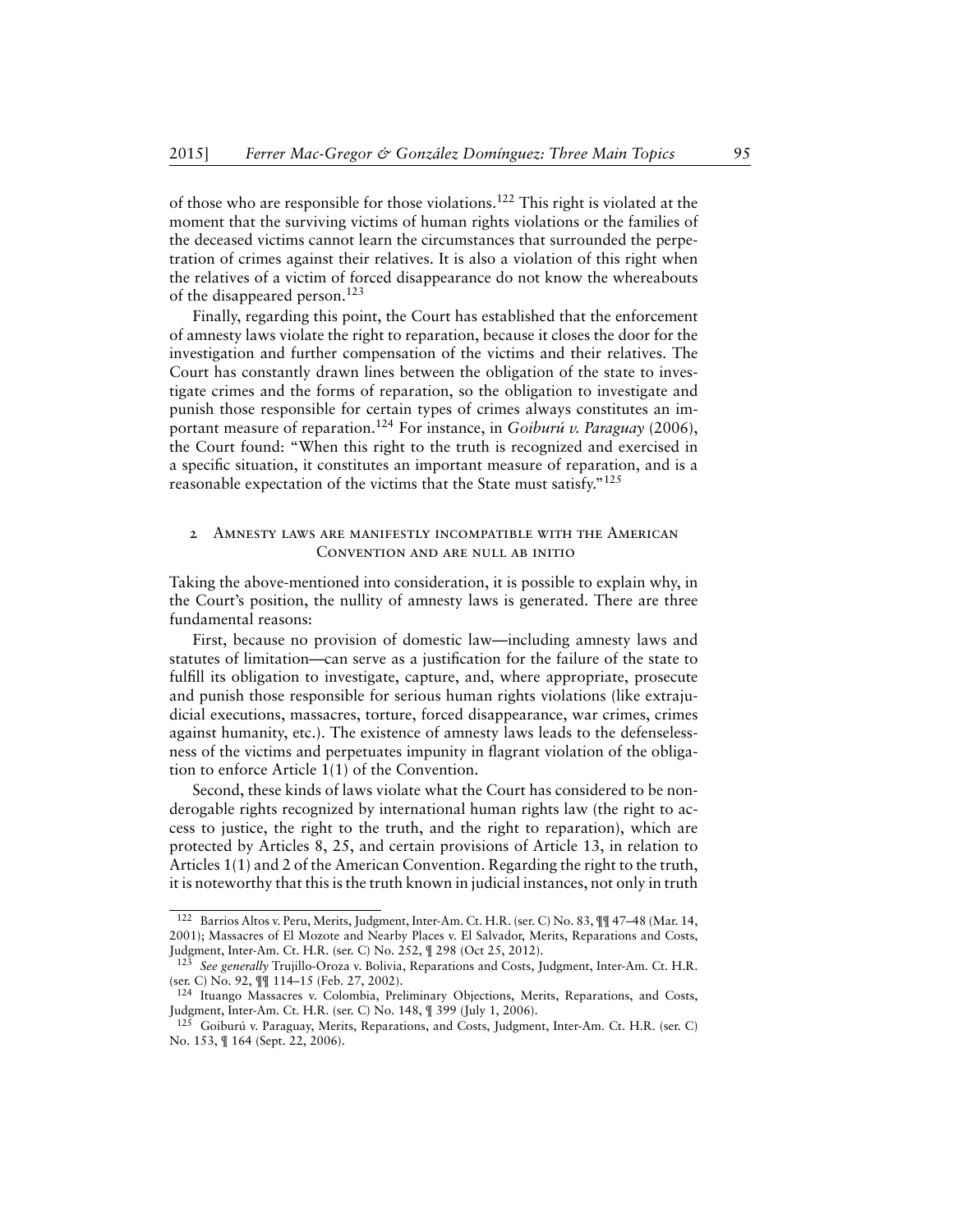commissions, which are important but cannot replace the State's obligation to establish the truth through criminal procedures.<sup>126</sup>

Third, the obligations of Article 2 prohibit the adoption of laws that are contrary to the American Convention. They also prohibit, through the doctrine of conventionality control, the implementation of these laws when they impede the fulfillment of the obligations under Article 1(1). Finally, amnesty laws are manifestly incompatible with the American Convention, and constitute an internationally wrongful act; therefore, their validity in a particular legal system creates per se a situation that involves the international responsibility of the state by continuously affecting non-derogable rights.

# <span id="page-34-0"></span>D Influence of the Case Law of the Inter-American Court on Amnesty Laws in the Decisions of other National and International Courts

The criteria of the Inter-American Court have found an echo in the national courts of several Latin American countries that have faced the existence of amnesty laws or similar provisions. These courts have used the criteria created by the Inter-American Court as part of their arguments for declaring such laws unconstitutional as a matter of domestic law. It is not the purpose of this Article to refer extensively to the decisions of domestic courts, but two cases exemplify what we may call a "judicial dialogue" which is taking place regarding the validity of amnesty laws. The first is the July 13, 2007 decision of the Supreme Court of Argentina in *Mazzeo, Julio Lilo and others*, where a decree that ordered clemency to a defendant who had committed crimes against humanity was declared unconstitutional.<sup>127</sup> As part of its considerations, the Argentine Supreme Court referred extensively to the judgment of the Inter-American Court in *Barrios Altos* regarding the inadmissibility of amnesty laws. The Argentinian Court also referred to the duty of courts to make a conventionality control in accordance with the provisions of *Almonacid Arellano*. 128

The second example is the decision of the Constitutional Court of Peru in its judgment in *Santiago Martín Rivas*. In that case, the Peruvian court stated that the state is obligated to investigate the facts and punish those responsible for the human rights violations that occurred in the *Barrios Altos* massacre, and therefore that the effects of the judgments of the Inter-American Court in Barrios Altos are not only the invalidity of those judicial procedures where the amnesty laws were enforced, but also that any practice intended to prevent the investigation and punishment for violations of the rights to life and personal integrity due to the enforcement of amnesty laws should be avoided. In the same sense, the

<sup>126</sup> Gomes Lund ("Guerrilha do Araguaia") v. Brazil, Preliminary Objections, Merits, Reparations, and Costs, Judgment, Inter-Am. Ct. H.R. (ser. C) No. 219, ¶ 297 (Nov. 24, 2010).

<sup>127</sup> *See* Corte Supremea de Jusicia de la Nación [CSJN] [National Supreme Court of Justice], 13/07/2007, "Mazzeo, Julio Lilo / recurso de casación e inconstitucionalidad," Fallos (2007-330- 3248) (Arg.), [http://www.csjn.gov.ar/jurisp/jsp/fallos.do?usecase=mostrarDocumento&](http://www.csjn.gov.ar/jurisp/jsp/fallos.do?usecase=mostrarDocumento&falloId=1951) [falloId=1951](http://www.csjn.gov.ar/jurisp/jsp/fallos.do?usecase=mostrarDocumento&falloId=1951).

<sup>128</sup> *Id.* ¶¶ 23, 29.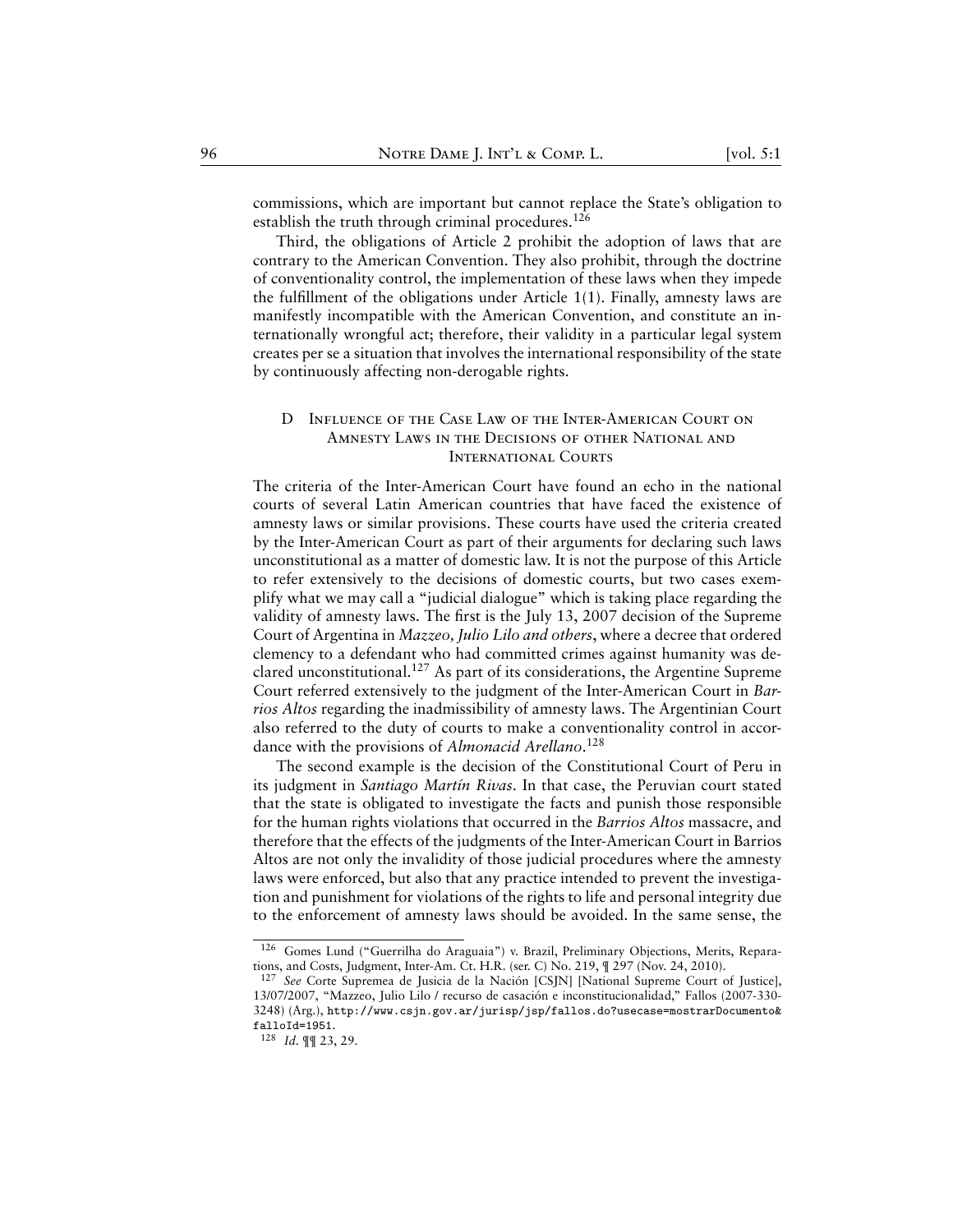Peruvian Constitutional Court ruled that, even if the adoption of amnesty laws is a constitutional responsibility of Congress, the judicial review of those laws presupposes that Congress intended to act within the constitutional framework and the respect for human rights.<sup>129</sup>

The criteria of the Inter-American Court have been echoed in the reasoning of the European Court of Human Rights, which in *Marguš v. Croatia* (2014), widely used the case law of the Inter-American Court on the evaluation of amnesties. Specifically, the European Court referred to the decisions of the cases of *Barrios Altos v. Peru*, *Almonacid Arellano v. Chile*, *La Cantuta v. Peru*, *Anzualdo Castro v. Peru*, and *Gelman v. Uruguay* to support the position that the right not to be tried twice for the same offense was not violated in the case of *Marguš*, since the reason why the accusation against the petitioner had been removed in the first place was due to the enforcement of a general amnesty law.<sup>130</sup> The European Court held that, since the petitioner's acts were severe human rights violations, the Croatian government acted in accordance with Articles 2 and 3 of the European Convention by reopening the cases against him.<sup>131</sup>

### E CONCLUSION

<span id="page-35-0"></span>Since the adoption of the Inter-American Court's position in *Barrios Altos*, the legality of amnesty laws cannot be determined by simply looking at how convenient these laws may be for the restoration of peace. For the Court, there is an unconditional duty on the state to criminally punish those who commit serious human rights violations. Accordingly, the Court rejects alternatives to criminal sanctions—such as the creation of truth commissions—in order to ensure the right to truth and the right of access to justice and reparation. These commissions may be important to establishing the historical truth of the facts, but cannot replace criminal sanctions.

Similarly, the Inter-American Court has considered whether an amnesty law is adopted through democratic processes, the name acquired by the law, or if it is only directed to a particular group to be irrelevant. Amnesties are always prohibited if they prevent the investigation and punishment of those responsible for the most serious human rights violations. However, this fact does not necessarily mean that the American Convention theoretically prohibits all amnesties. As Judge García Ramírez established in his concurring opinion in *Barrios Altos*, these laws could be legitimate in certain circumstances. In the words of Judge García Ramírez:

I am very much aware of the advisability of encouraging civic harmony through amnesty laws that contribute to re-establishing peace and opening new constructive stages in the life of a nation. However,

<sup>129</sup> Tribunal Constitucional [T.C.] [Constitutional Court], 2 marzo 2007, Expediente 679-2005- PA/TC ¶ 52 (Peru), <http://www.tc.gob.pe/jurisprudencia/2007/00679-2005-AA.html>.

<sup>130</sup> *See generally* Marguš v. Croatia, App. No. 4455/10, Eur. Ct. H.R., ¶¶ 139–41 (May 27, 2014), <http://hudoc.echr.coe.int/eng?i=001-144276>.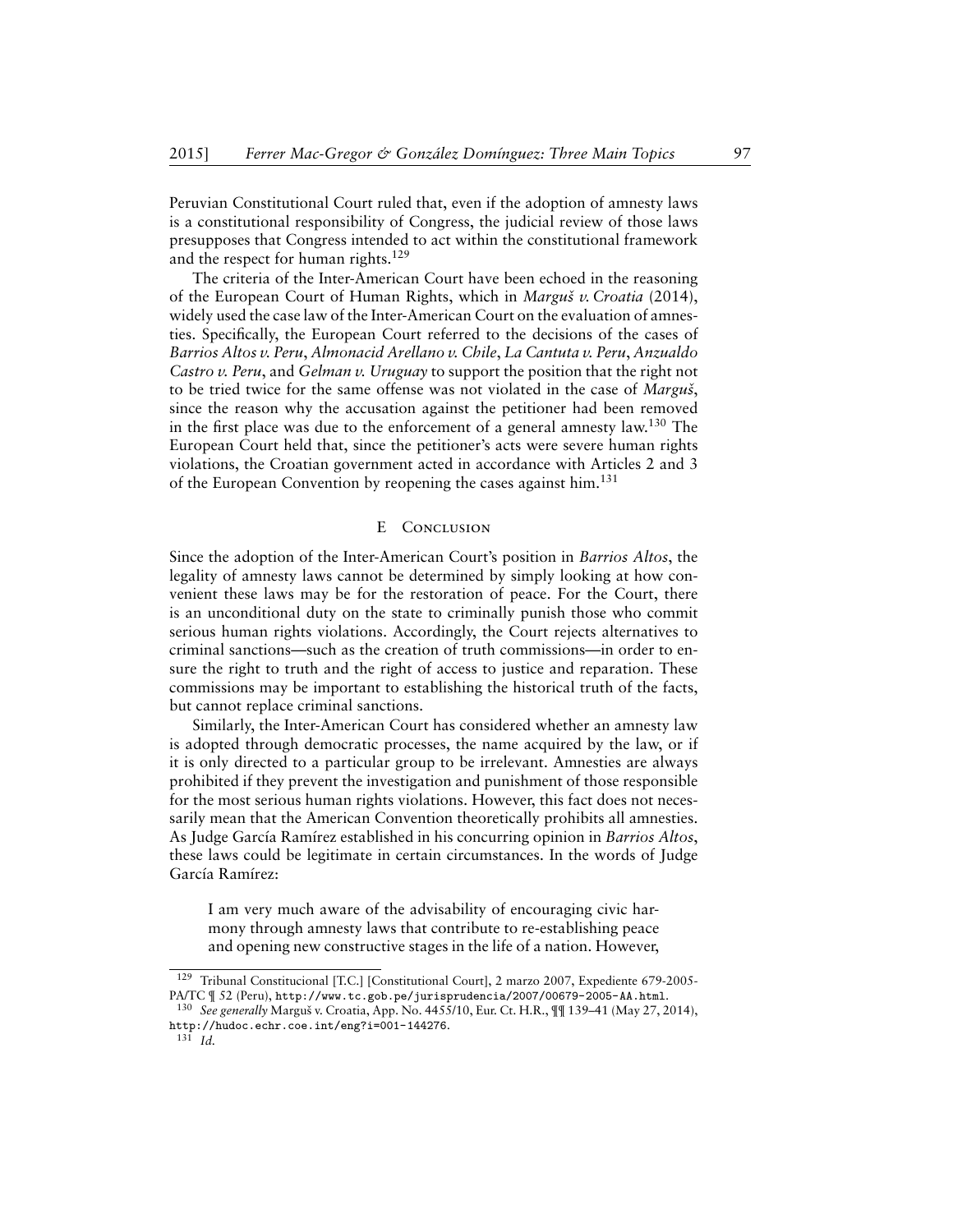I stress—as does a growing sector of doctrine and also the Inter-American Court—that such forgive and forget provisions "cannot be permitted to cover up the most severe human rights violations, violations that constitute an utter disregard for the dignity of the human being and are repugnant to the conscience of humanity."<sup>132</sup>

Judge García Ramírez's criteria become even more relevant after the position of the Court in *El Mozote*, which certainly opened the possibility for a new phase of the jurisprudence regarding amnesty laws in those cases where amnesty is adopted in order to put an end to an armed conflict and where there is a legitimate peace process.<sup>133</sup> Certainly the social conflicts of the twenty-first century in some of our countries will continue to exist, although hopefully in a different fashion than the conflicts of the 1970s, 1980s and 1990s. Perhaps in this new context there might be certain cases where an amnesty is legal. Yet the current position of the Court is that there are certain types of crimes that cannot go unpunished since they constitute radical injustices for the victims of serious human rights violations and for their relatives.

#### IV Forced Disappearance

<span id="page-36-0"></span>The decades of the 1970s and the 1980s were violent times in Latin America. It was a period of profound political instability that was reflected in the emergence of military dictatorships in several countries in the region: Argentina (1976– 1983), Bolivia (1971–1978), Brazil (1964–1985), Chile (1973–1980), Paraguay (1954–1989), and Uruguay (1973–1976). Other regimes with strong authoritarian characteristics ruled countries like Mexico, Peru, and Honduras. These regimes—although with different intensities in different periods of time—fought frontally against their political opponents (especially those promoters of communism), often at the expense of the violation of basic human rights (life, humane treatment, personal liberty, and juridical personality) of those persons or groups of persons who were considered a threat to national security.<sup>134</sup>

The chronological proximity of the entry into operation of the Inter-American Court of Human Rights and the above-mentioned times of political crisis helps to explain why the first cases that were brought before the Inter-American Court included the phenomenon of "forced disappearances," a subject that was addressed for the first time in the "Honduran cases": *Velásquez-Rodríguez* (1988), *Fairén-Garbi* (1989), and *Godinez-Cruz* (1989). The central question in all these cases—which was the first question that needed to be answered by the Inter-American Court before it addressed the legal consequences of the state's actions—was whether forced disappearance of persons (this means the kidnapping, execution, and subsequent denial of the facts by the authorities), which

<sup>132</sup> Barrios Altos v. Peru, Merits, Judgment, Inter-Am. Ct. H.R. (ser. C) No. 83, ¶ 11 (Mar. 14, 2001) (García Ramírez, J., concurring) (quoting *Barrios Altos v. Peru*, Inter-Am. Ct. H.R. (ser. C) No. 83, ¶ 7 (majority opinion)).

<sup>&</sup>lt;sup>133</sup> The Court, however, has not made any pronouncement in this regard as of this article's writing. <sup>134</sup> *See* Burgorgue-Larsen & Úbeda de Torres, *supra* note 7, at 299–300.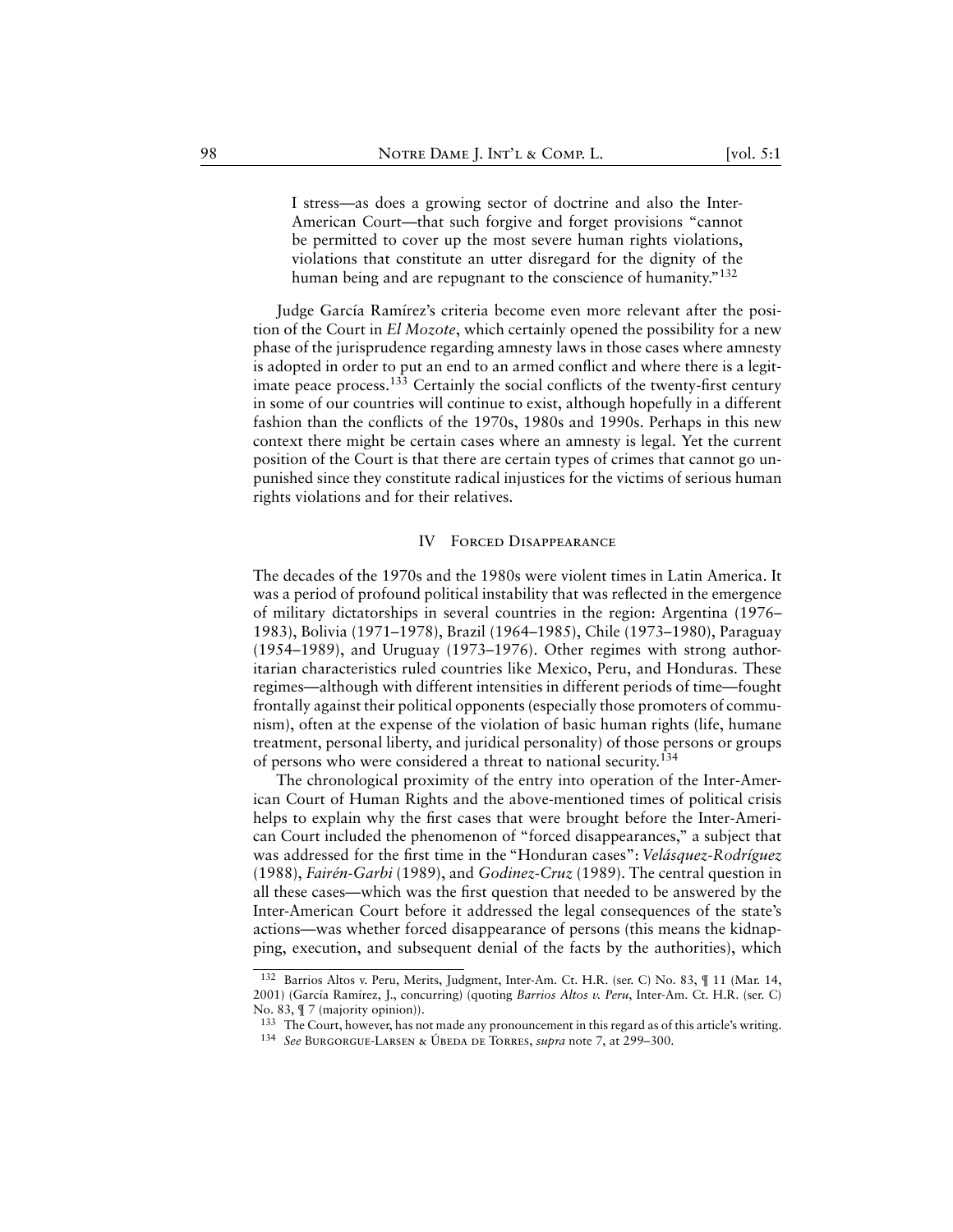was not expressly prohibited by any applicable treaty at the time that the cases where decided, could be considered a violation of the American Convention.

This problem was the core of the matter in the transcendent judgment on *Velásquez-Rodríguez*, where the Inter-American Court determined, for the first time, that forced disappearances constituted a violation of Articles 7 (right to personal liberty), 5 (right to humane treatment), and 4 (right to life) of the American Convention, when considered altogether. Later, with the entry into force of the Inter-American Convention on Forced Disappearance of Persons, on March 28, 1996, it was recognized by several states "that the forced disappearance of persons is an affront to the conscience of the Hemisphere and a grave and abominable offense against the inherent dignity of the human being, and one that contradicts the principles and purposes enshrined in the Charter of the Organization of American States."<sup>135</sup> In addition, this Convention created a definition of the crime of forced disappearance, recognized by the agreement of states.<sup>136</sup>

The jurisprudential development opened by the judgments in the "Honduran Cases," and the adoption of the Inter-American Convention on Forced Disappearance of Persons, has led to thirty-five judgments of the Inter-American Court in cases of forced disappearance, which represents 20.34% of the Inter-American jurisprudence in criminal matters. The most recent decision on the matter is *Osorio Rivera v. Peru* (2013). Until 2014, fourteen States have been declared internationally responsible for committing the crime of forced disappearance of persons: Guatemala (eight), Peru (six), Honduras (three), Colombia (three), Bolivia (three), Argentina (two), El Salvador (two), Venezuela (two), Paraguay (one), Mexico (one), Panama (one), Dominican Republic (one), Uruguay (one), and Brazil (one). These data allow us to observe the generality of the phenomenon of forced disappearances in the region, and also allow us to observe that this is an issue that is still present today in some of the cases decided by the Court in the exercise of its contentious jurisdiction.

Considering the above, this Part is divided in three parts. First we will present the core elements of the leading cases on the subject, starting with *Velásquez-Rodríguez*. Next, we will systematically explain the core elements of the Inter-American corpus juris on the subject (both derived from the Court's jurisprudence and the law of treaties). Finally, we will make some general conclusions.

<sup>&</sup>lt;sup>135</sup> Inter-American Convention on Forced Disappearance of Persons, pmbl., June 9, 1994, 33 I.L.M. 1529 (entered into force Mar. 28, 1996).

<sup>136</sup> *Id.* art. 2.

For the purposes of this Convention, forced disappearance is considered to be the act of depriving a person or persons of his or their freedom, in whatever way, perpetrated by agents of the State or by persons or groups of persons acting with the authorization, support, or acquiescence of the State, followed by an absence of information or a refusal to acknowledge that deprivation of freedom or to give information on the whereabouts of that person, thereby impeding his or her recourse to the applicable legal remedies and procedural guarantees.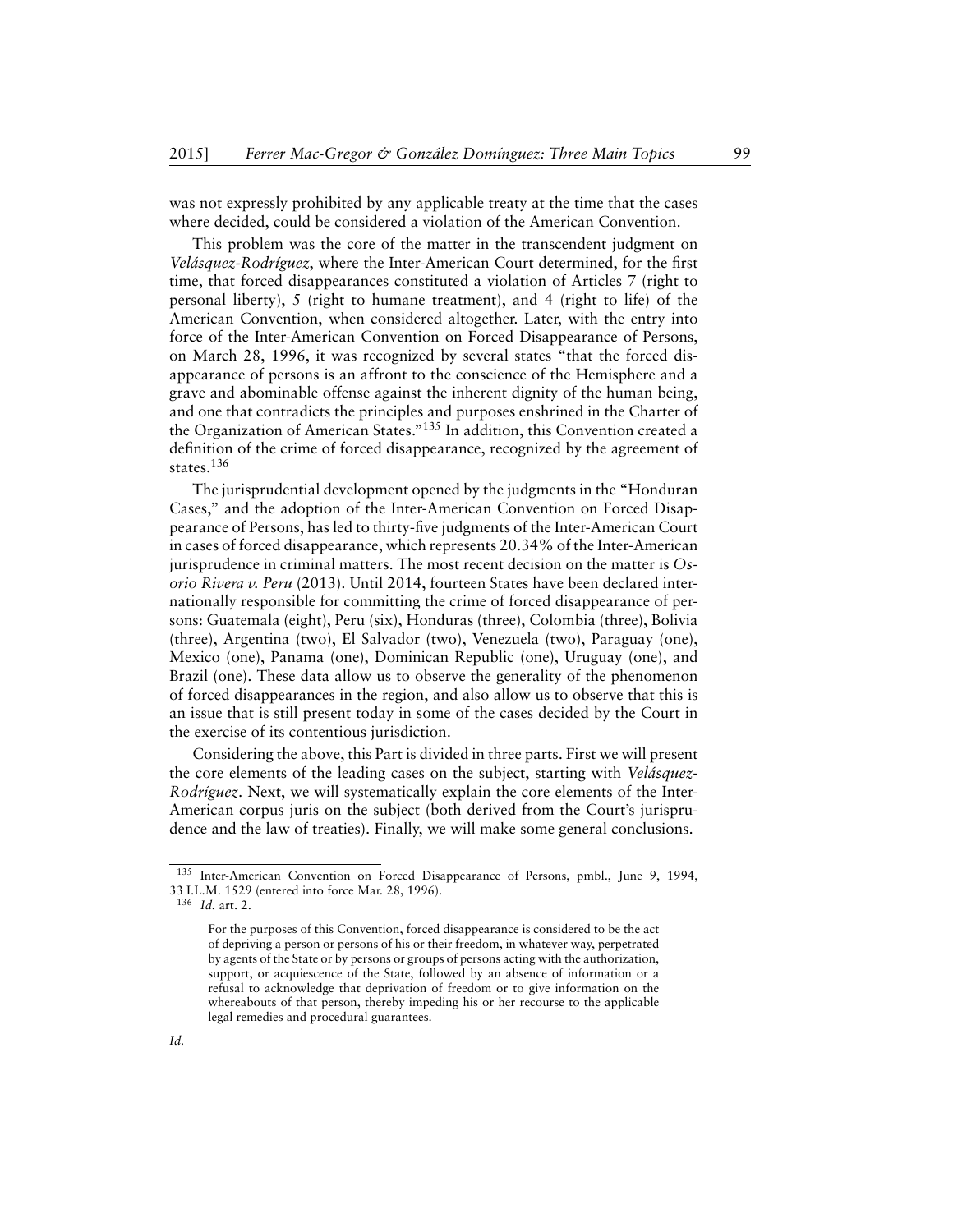# <span id="page-38-0"></span>A Emergence of the Court's Jurisprudence on Forced Disappearance of Persons in *Velásquez-Rodríguez v. Honduras* (1988)

#### 1 The Facts of the Case

<span id="page-38-1"></span>In Honduras, the practice of forced disappearances began when the civil conflict in Nicaragua spread to Honduras in the 1980s. Death squads—which were composed of members of the army or the police or by people under their orders arrested suspects of subversive activities and then interrogated, tortured, and executed those who were believed to be political opponents. The remains of the victims were deposited in mass graves. It was estimated that between 1981 and 1984 around 100 and 150 persons were disappeared. The victims were usually teachers, students, union leaders, peasant leaders, and human rights defenders who were disappeared following a similar pattern: They were kidnapped in broad daylight and in public places by armed men in civilian clothes using vehicles with official identification.<sup>137</sup>

Angel Manfredo Velásquez Rodríguez was one of those victims. Mr. Velásquez Rodríguez disappeared on September 12, 1981 in downtown Tegucigalpa, under similar conditions as other victims. Heavily armed men took him to the station of the public security forces where he was interrogated and tortured. His body was never found. At the time of his arrest, the authorities considered that he conducted activities "dangerous" to the security of the state, but there was no evidence before the Inter-American Court on this point. Mr. Velásquez Rodríguez was a schoolteacher who received a Masters in economics, was the Secretary General of the Union of Students of the Autonomous University of Honduras, was thirty-five years old, and had a wife and three children.

The inability of the families of the victims to obtain justice at the domestic level allowed the Inter-American Commission on Human Rights to accept the case and refer it to the Inter-American Court. The Court accepted jurisdiction over the case in 1986 and decided on its merits on July 29, 1988. The Court considered that a practice of disappearance was carried out or tolerated by Honduran officials, that Mr. Velásquez Rodríguez disappeared at the hands of the government or with their acquiescence, and that the government failed to guarantee the rights infringed upon by that practice.

#### 2 The Inter-American Court's Criteria

<span id="page-38-2"></span>Specifically, regarding the elements of the crime of forced disappearances, the Inter-American Court stated, "[t]he phenomenon of disappearances is a complex form of human rights violation that must be understood and confronted in an integral fashion."<sup>138</sup> At the moment of Mr. Velásquez Rodríguez's disappearance, there was no treaty in force nor any domestic legislation to implement

<sup>137</sup> Velásquez-Rodríguez v. Honduras, Merits, Judgment, Inter-Am. Ct. H.R. (ser. C) No. 4, ¶ 150 (July 29, 1988); *see also* Claudio Grossman, *The Velasquez Rodríguez Case: The Development of the Inter-American System of Human Rights*, *in* International Law Stories 77, 77–96 (John E. Noyes et al. eds., 2007).

<sup>138</sup> *Velásquez-Rodríguez*, Inter-Am. Ct. H.R. (ser. C) No. 4, ¶ 150.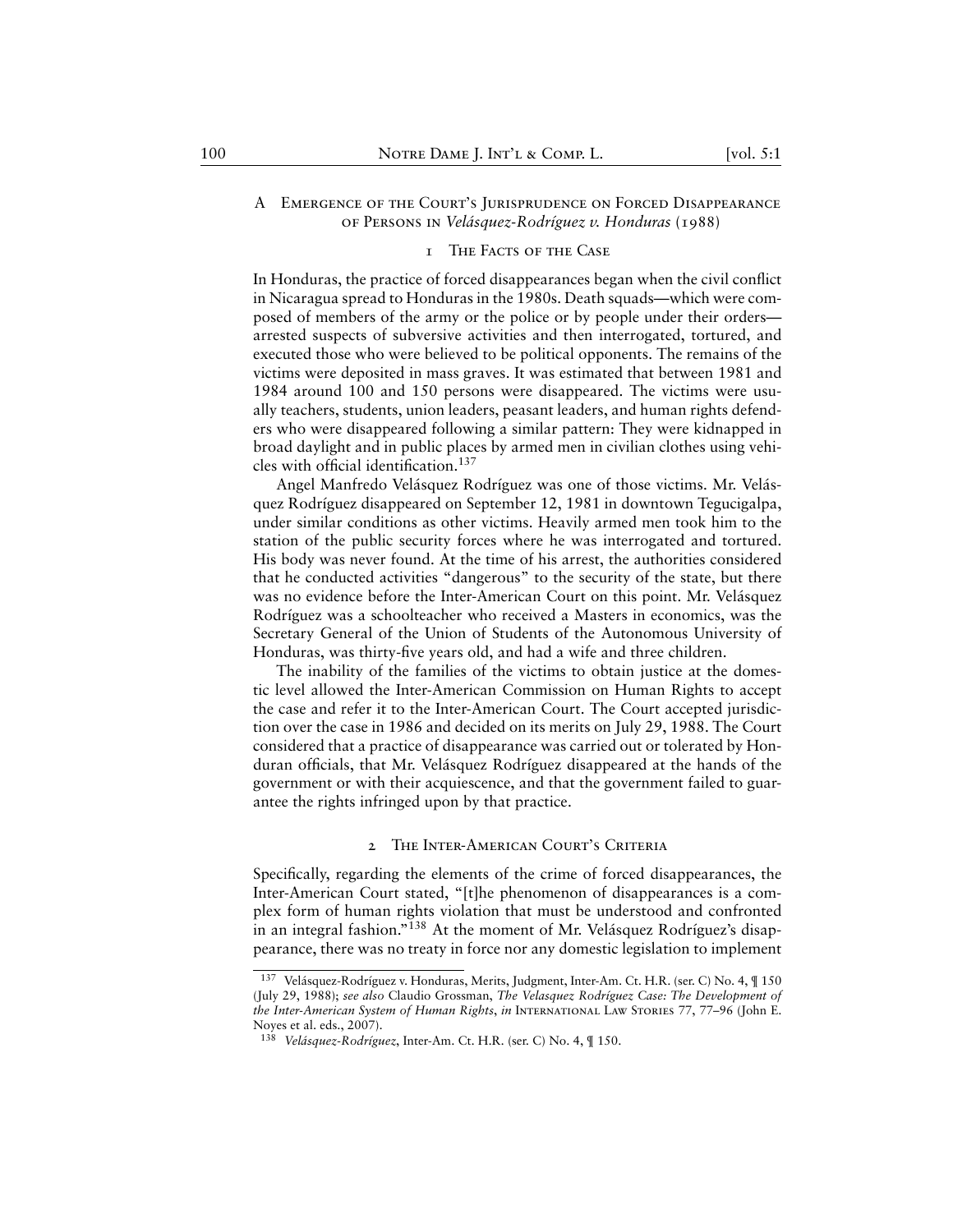the classification of "forced disappearance" as a unique offense, but the Court referred to doctrinal analysis and to the position of the General Assembly of the Organization of American States, which recognized this phenomenon as "an affront to the conscience of the hemisphere [which] constitutes a crime against humanity" and as a "cruel and inhuman" practice that "mocks the rule of law, and undermines those norms which guarantee protection against arbitrary detention and the right to personal security and safety" in order to evaluate this phenomenon as a distinct human rights violation.<sup>139</sup>

On this basis the Inter-American Court held that "forced disappearance of human beings is a *multiple and continuous violation of many rights* under the Convention, that the States parties are obliged to respect and guarantee.<sup>"140</sup> Thus, the Court found that forced disappearance constitutes a violation of Article 7 (right to personal liberty) of the American Convention, because it implies an arbitrary deprivation of liberty, which also includes a violation of the "detainee's right to be taken without delay before a judge and to invoke the appropriate procedures to review the legality of the arrest."<sup>141</sup>

The Court also ruled that Article 5 (personal integrity) is violated since "prolonged isolation and deprivation of communication are in themselves cruel and inhuman treatment, harmful to the psychological and moral integrity of the person and a violation of the right of any detainee to respect for his inherent dignity as a human being."<sup>142</sup> In reaching this conclusion, the Court verified the ruthless treatment of detainees who were subjected to harassment, torture, and other cruel treatment through testimonies of victims who had regained their freedom (after being "disappeared").<sup>143</sup>

Finally, the Court found that the forced disappearance violated Article 4 (right to life) of the Convention, as the practice of disappearances often involved execution without trial, followed by concealment of the body to eliminate any material evidence of the crime and to ensure the impunity of those responsible, which itself constitutes a brutal violation of the right to life.<sup>144</sup> On this point, the Court also referred to the radical rupture of legality and human rights involved in the forced disappearance of persons "in that it shows a crass abandonment of the values which emanate from the concept of human dignity and of the most basic principles of the Inter-American system and the Convention."<sup>145</sup>

It is relevant to mention that in *Velásquez-Rodríguez* the Court examined the conditions under which a particular act can be imputed to a state party. This led the Court to interpret Article 1(1) of the American Convention. The Court pointed out that the first obligation assumed by the states under Article 1(1) is "to respect the rights and freedoms" recognized by the Convention, which means

- <sup>144</sup> *Id.* ¶ 157.
- <sup>145</sup> *Id.* ¶ 158.

<sup>139</sup> *Id.* ¶ 153 (first quoting O.A.S. G.A. Res. 666 (XIII) (Nov. 18, 1983); then quoting O.A.S. G.A. Res. 742 (XIV) (Nov. 17, 1984)).

<sup>140</sup> *Id.* ¶ 155 (emphasis added).

<sup>141</sup> *Id.*

<sup>142</sup> *Id.* ¶ 156.

<sup>143</sup> *Id.*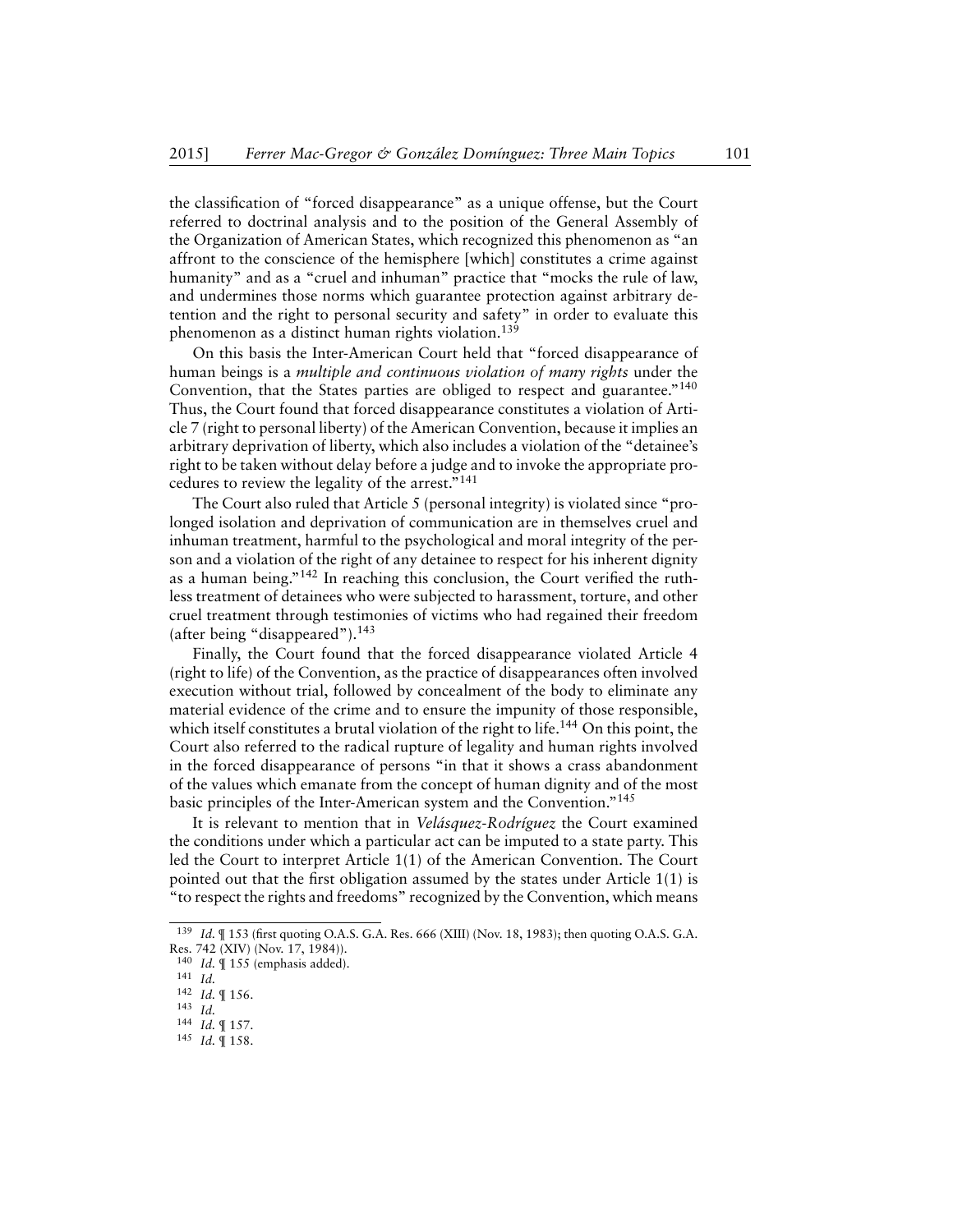that the exercise of public authority has certain limits that derive from the fact that "human rights are inherent attributes of human dignity and are, therefore, superior to the power of the State."<sup>146</sup> The second obligation of the parties, the Court considered, is to "ensure" the full exercise of the rights recognized by the Convention to every person subject to its jurisdiction, which "implie[d] the duty of States Parties to organize the governmental apparatus and, in general, all the structures through which public power is exercised, so that they are capable of juridically ensuring the free and full enjoyment of human rights."<sup>147</sup>

In this spirit, the Court considered that the obligation to "ensure" was not fulfilled by the mere existence of a legal system designed to make it possible to comply with this obligation, but that it also required the government to conduct itself so as to effectively ensure the free and full exercise of human rights, and to "prevent, investigate and punish any violation of the rights recognized by the Convention and, moreover, if possible attempt to restore the right violated and provide compensation as warranted for damages resulting from the violation."<sup>148</sup> These criteria, involving the notion that the duties of Article 1(1) of the Convention not only implied negative conducts, but also positive ones, in order to prevent and investigate human rights violations, inspired the jurisprudence of the Inter-American Court that evaluated forced disappearances, and, in general, inspired the decisions on death penalty and amnesty laws.

#### <span id="page-40-0"></span>B Further developments in the Court's Forced Disappearance **JURISPRUDENCE**

Further developments occurred after *Velásquez-Rodríguez* regarding the legal standards on forced disappearance. We will not address all the cases where these developments occurred. Instead, we will focus on *Goiburú v. Paraguay* (2006) and *Radilla-Pacheco v. Mexico* (2009) because these cases show the most sophisticated evaluation of the consequences of forced disappearance in the context of systematic human rights violations that occurred under military dictatorships (in the case of Paraguay), and of the continuing nature of the crime.

*Goiburú* had unique historical importance, since the facts that lead to the case "occurred in the context of systematic practice of arbitrary detention, torture, execution and disappearance perpetrated by the intelligence and security forces of the dictatorship of Alfredo Stroessner [in Paraguay] under 'Operation Condor.' "<sup>149</sup> This meant that the facts of the case were part of the "flagrant, massive and systematic repression to which the population was subjected on an inter-State scale because State security agencies were let loose against the people at a transborder level in a coordinated manner by the dictatorial governments concerned [mainly Argentina, Bolivia, Brazil, Chile, Paraguay, and

<sup>146</sup> *Id.* ¶ 165.

<sup>147</sup> *Id.* ¶ 166.

<sup>148</sup> *Id.* ¶¶ 166–67.

<sup>149</sup> Goiburú v. Paraguay, Merits, Reparations, and Costs, Judgment, Inter-Am. Ct. H.R. (ser. C) No. 153, ¶ 62 (Sept. 22, 2006).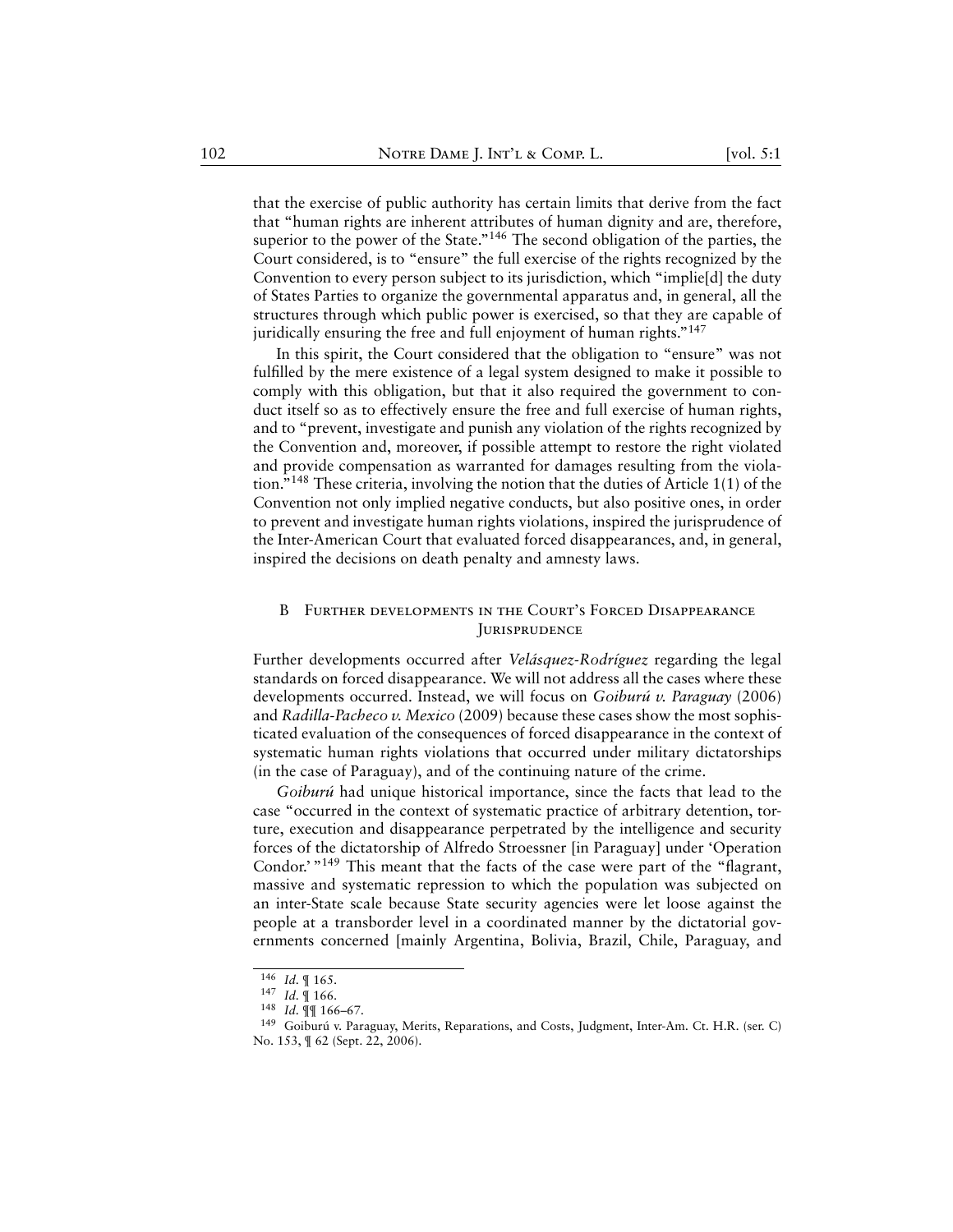Uruguay]."<sup>150</sup> This context permeated and conditioned the state's international responsibility in relation to its obligation to respect and ensure the rights embodied in Articles 4, 5, 7, 8, and 25 of the Convention.

The Court found that

preparation and execution of the detention and subsequent torture and disappearance of the victims could not have been perpetrated without the superior orders of the chiefs of police and intelligence and the Head of State himself at the time, or without the collaboration, acquiescence and tolerance revealed by direct actions carried out in a coordinated and interrelated manner by members of the police forces, intelligence services and even diplomatic services of the States concerned.<sup>151</sup>

In this regard, the Court found that by disappearing the victims and failing to guarantee an appropriate investigation,

State agents not only failed abysmally to fulfill their obligations to respect and protect the rights of the alleged victims, embodied in Article 1(1) of the American Convention, but used their official position and resources granted by the State to commit the violations. . . . In other words, the state became the principal factor in the grave crimes committed, constituting a clear situation of "State terrorism."<sup>152</sup>

In this manner, the Court found that "[t]he State's international responsibility is *increased* when the disappearance forms part of a systematic pattern or practice applied or tolerated by the State."<sup>153</sup> This condition meant that the Court qualified the forced disappearance as a crime against humanity "involving a gross rejection of the essential principles on which the Inter-American System is based."<sup>154</sup> This qualification of forced disappearance as a crime against humanity did not come only as an interpretation of the American Convention, since the Court drew on several instruments of international law, including Article 7(1)(i) of the Statute of the International Criminal Court; the preparatory works, the Preamble, and the provisions of the Inter-American Convention on Forced Disappearance of Persons; and from Articles 5 and 8(1)(b) of the United Nations International Convention for the Protection of All Persons from Forced Disappearance.<sup>155</sup> Consequently, the Court found that

as may be deduced from the preamble to the aforesaid Inter-American Convention, faced with the particular gravity of such offenses and the nature of the rights harmed, the prohibition of the forced

 $\overline{150}$  *Id.* 

<sup>151</sup> *Id.* ¶ 66.

<sup>152</sup> *Id.*

<sup>153</sup> *Id.* ¶ 82 (emphasis added).

<sup>154</sup> *Id.*

<sup>155</sup> *Id.*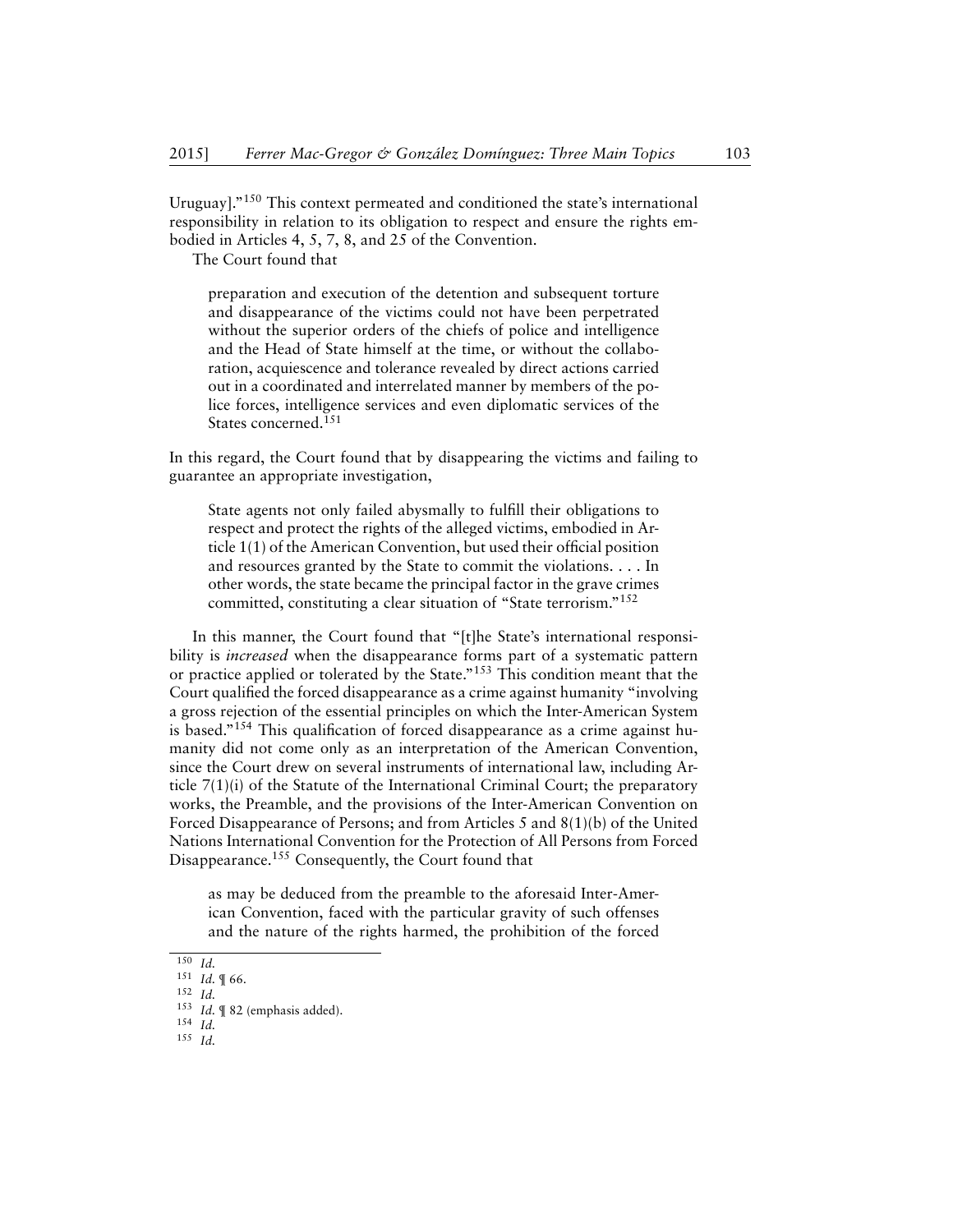disappearance of persons and the corresponding obligation to investigate and punish those responsible has attained the status of *jus cogens*. 156

In this spirit, the Court concluded that the gravity of the torture and forced disappearance could not be separated from the context in which they occurred in order to establish the appropriate reparation, to preserve the historical memory, and for the imperative need to ensure that such facts are never repeated.<sup>157</sup> In this form, the Court went a step further in its jurisprudence by qualifying the prohibition of forced disappearance as a norm of *jus cogens* and by determining the legal consequences of the breach of this prohibition both in terms of the aggravated international responsibility of the state and in terms of the duty to repair.

Regarding the "continuous nature of the crime," since *Velásquez-Rodríguez* the Court has emphasized that "forced disappearance of human beings is a multiple and continuous violation of many rights under the Convention."<sup>158</sup> The Inter-American Convention on Forced Disappearance of Persons states in Article 3, "This offense shall be deemed continuous or permanent as long as the fate or whereabouts of the victim has not been determined." This position has not changed, but in *Radilla-Pacheco* the Court allows us to see its full effects.

*Radilla-Pacheco* involved the forced disappearance of Mr. Rosendo Radilla-Pacheco, which occurred on August 25, 1974 at the hands of members of the army in the State of Guerrero, Mexico. According to the Inter-American Commission, Mexico was internationally responsible since the disappearance of Mr. Radilla-Pacheco continued to exist up to the date of the presentation of the case before the Court. What is interesting for the purposes of this section is that the Commission presented the case before the Court notwithstanding the fact that Mexico had ratified the American Convention in 1981 (the disappearance occurred in 1974), even though the state had certainly not established the whereabouts of the Mr. Radilla-Pacheco, nor had it found his remains.<sup>159</sup>

In its response to the Commission's petition, Mexico indicated that the Court "[l]ack[ed] jurisdiction *ratione temporis*to hear the merits of the case . . . since . . . [it] signed its adherence instrument to the American Convention . . . on March 2, 1981."<sup>160</sup> In this regard, the state argued that, at the time the facts occurred in this case (1974), "there was no international obligation whatsoever over which [the] Court ha[d] jurisdiction."<sup>161</sup> The state added that, according to the American Convention, legal obligations could not be applied retroactively.<sup>162</sup> This

<sup>156</sup> *Id.* ¶ 84 (footnote omitted).

<sup>157</sup> *Id.* ¶ 93.

<sup>158</sup> Velásquez-Rodríguez v. Honduras, Merits, Judgment, Inter-Am. Ct. H.R. (ser. C) No. 4, ¶ 155 (July 29, 1988).

<sup>&</sup>lt;sup>159</sup> Radilla-Pacheco v. Mexico, Preliminary Objections, Merits, Reparations, and Costs, Judgment, Inter-Am. Ct. H.R. (ser. C) No. 209, ¶ 2 (Nov. 23, 2009).

<sup>160</sup> *Id.* ¶ 15 (first and third through sixth alterations in original).

<sup>161</sup> *Id.* (first alteration in original).

<sup>162</sup> *Id.*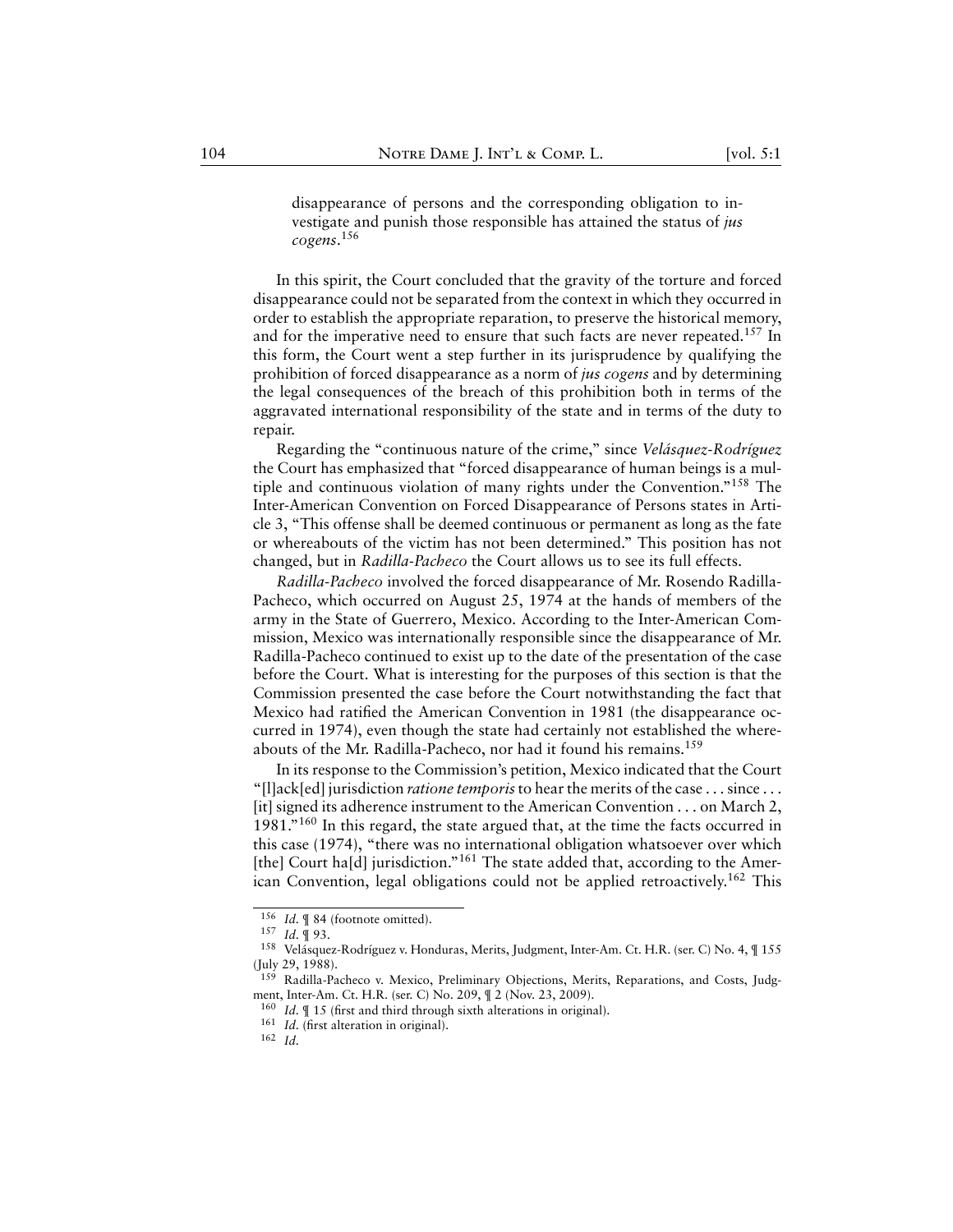was, indeed, a simple but solid argument by Mexico that could have avoided the Court's exercise of jurisdiction.

Yet, the Court considered that the "continuous or permanent nature" of the crime of forced disappearance—up to the date when the case was addressed by the Court the victim had not been found, and that the investigations carried out by Mexican authorities had not produced any result whatsoever—meant that "the facts argued or the State's behavior that could imply its international responsibility continued to exist after the treaty had gone into force for Mexico and up to the present."<sup>163</sup> In this sense, the Court differentiated "between instantaneous acts and acts of a continuing or permanent nature."<sup>164</sup> In the second case, once the American Convention goes into force, those continuous or permanent acts that persist after that date may generate international obligations for the state party without violating the principle of non-retroactivity.<sup>165</sup> In the words of the Court:

The forced disappearance of persons, whose continuous or permanent nature has been acknowledged repeatedly by International Human Rights Law, falls within this category of acts, in which the act of disappearance and its execution start with the deprivation of freedom of the person and the subsequent lack of information on their fate, and it continues until the whereabouts of the disappeared person are known and the facts are elucidated.<sup>166</sup>

Based on this position, the Court dismissed the preliminary objection presented by the Mexican delegation and entered into an analysis of the merits of the case. In doing so the Court reiterated its jurisprudence on the subject, beginning with *Velásquez-Rodríguez*, regarding the qualification of the crime of forced disappearance as a continuous violation of several human rights protected by the American Convention.<sup>167</sup> From this proposition, the Court "concluded that the acts that constitute a forced disappearance have a permanent nature and that their consequences imply multiple offenses to the rights of people while the whereabouts of the victim are not known or their remains have not being located."<sup>168</sup> The Court's position ultimately led to the declaration of the international responsibility of Mexico and the duty to repair.

- <span id="page-43-0"></span>C The Most Important Elements in the Jurisprudence and the Treaty-Based Norms on Forced Disappearances
- <span id="page-43-1"></span>1 Constituent Elements of the Forced Disappearance of Persons

It is possible to identify the following elements as constitutive of the crime of forced disappearance of persons: (a) the deprivation of liberty; (b) the direct

<sup>163</sup> *Id.* ¶ 18.

<sup>164</sup> *Id.* ¶ 22 (citing Loizidou v. Turkey, 1996-VI Eur. Ct. H.R. 2236).

<sup>165</sup> *Id.*

<sup>166</sup> *Id.* ¶ 23 (footnote omitted).

<sup>167</sup> *Id.* ¶ 139.

<sup>168</sup> *Id.* ¶ 145.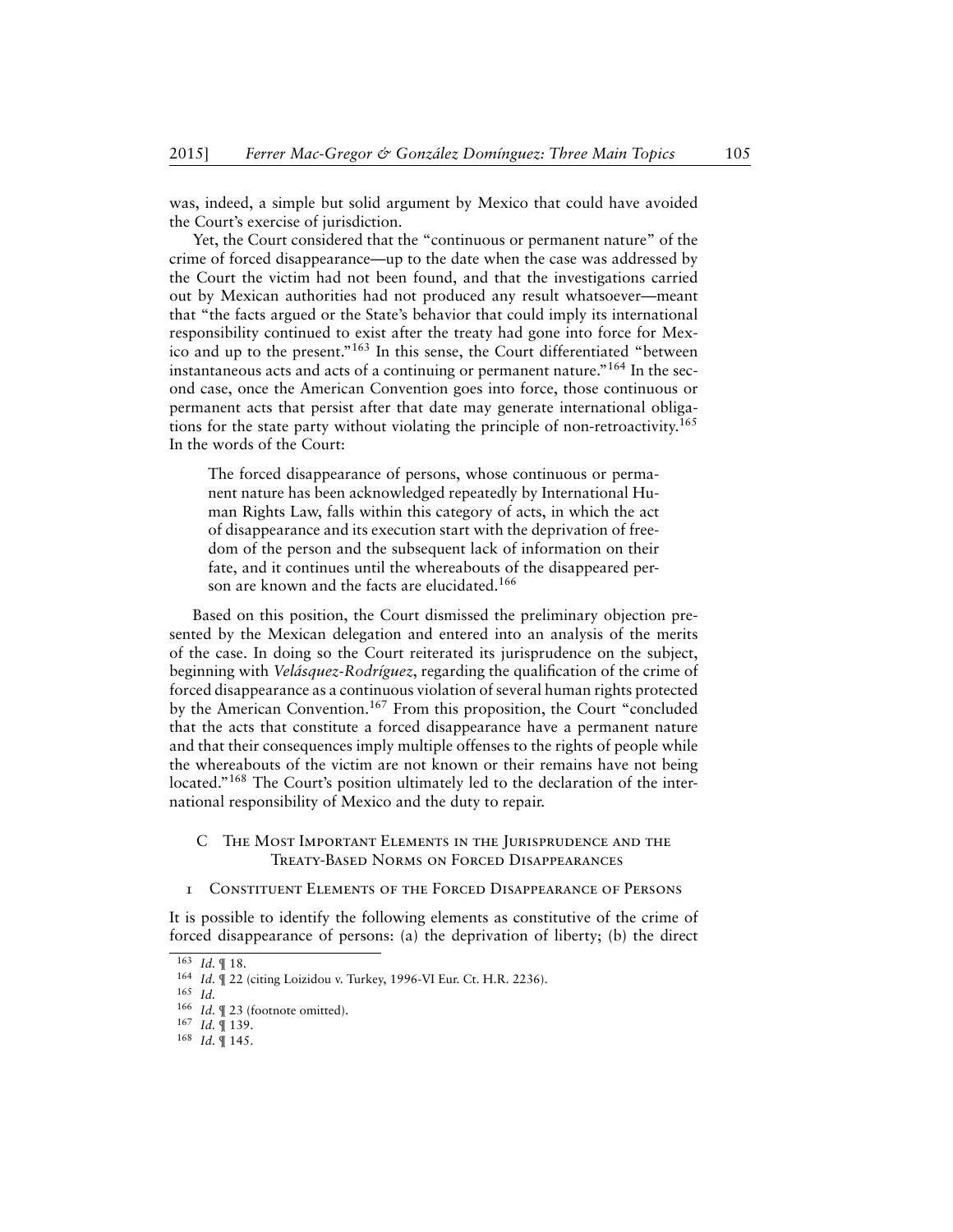involvement of state agents or their acquiescence; and (c) the refusal to acknowledge the detention and disclose the fate or whereabouts of the person concerned.<sup>169</sup> Each of these core elements is shared by the United Nations Working Groups on Enforced or Involuntary Disappearances, by the jurisprudence of the European Court of Human Rights (for example, in the 1997 case of *Kurt v. Turkey*), as well as the jurisprudence of several constitutional courts of the American states (for example, in *Marco Antonio Monasterios Pérez*, decided by the Supreme Court of the Bolivarian Republic of Venezuela in 1997).

The first element of our analysis is the deprivation of liberty. The Inter-American Court has established that the deprivation of liberty in the context of a forced disappearance should only "be understood as the beginning of the configuration of a complex violation that is prolonged in time until the situation and the whereabouts of the alleged victim are known."<sup>170</sup> The manner in which the deprivation of liberty occurs is not relevant for the purpose of the act constituting a forced disappearance. Any form of deprivation of freedom satisfies this first requirement, and it violates, among others, the right to "be brought promptly before a judge."<sup>171</sup> This means that once a person has been submitted to a kidnapping, detention, or any form of deprivation of freedom with the object of causing his or her forced disappearance, the first element of the definition is satisfied.

Furthermore, an illegal detention, which of course occurs in cases of forced disappearance, constitutes a violation of the right not to be deprived of physical liberty except for reasons and under conditions established beforehand by law, and the right not to be subject to arbitrary arrest or imprisonment.<sup>172</sup> In this sense, the Court remembered in *"Street Children" (Villagran-Morales) v. Guatemala* (1999) that, even in a case where the law authorized a forced disappearance, such a disappearance would constitute a violation of the Convention since:

[Article 7] contains as specific guarantees, described in its subparagraphs 2 and 3, the prohibition of detention or unlawful or arbitrary arrest, respectively. According to the first of these regulatory provisions, no one shall be deprived of his physical liberty, except for the reasons, cases or circumstances specifically established by law (material aspect), but, also, under strict conditions established beforehand by law (formal aspect). In the second provision, we have a condition according to which no one shall be subject to arrest or imprisonment for causes or methods that—although qualified as legal—may be considered incompatible with respect for the fundamental rights

<sup>169</sup> Gómez-Palomino v. Peru, Merits, Reparations, and Costs, Judgment, Inter-Am. Ct. H.R. (ser. C) No. 136, ¶ 97 (Nov. 22, 2005).

<sup>&</sup>lt;sup>170</sup> Chitay Nech v. Guatemala, Merits, Reparations, and Costs, Judgment, Inter-Am. Ct. H.R. (ser. C) No. 212, ¶ 89 (May 25, 2010).

<sup>171</sup> American Convention on Human Rights, *supra* note 8, art. 7(5).

<sup>172</sup> *Id.* art. 7(2)–(3).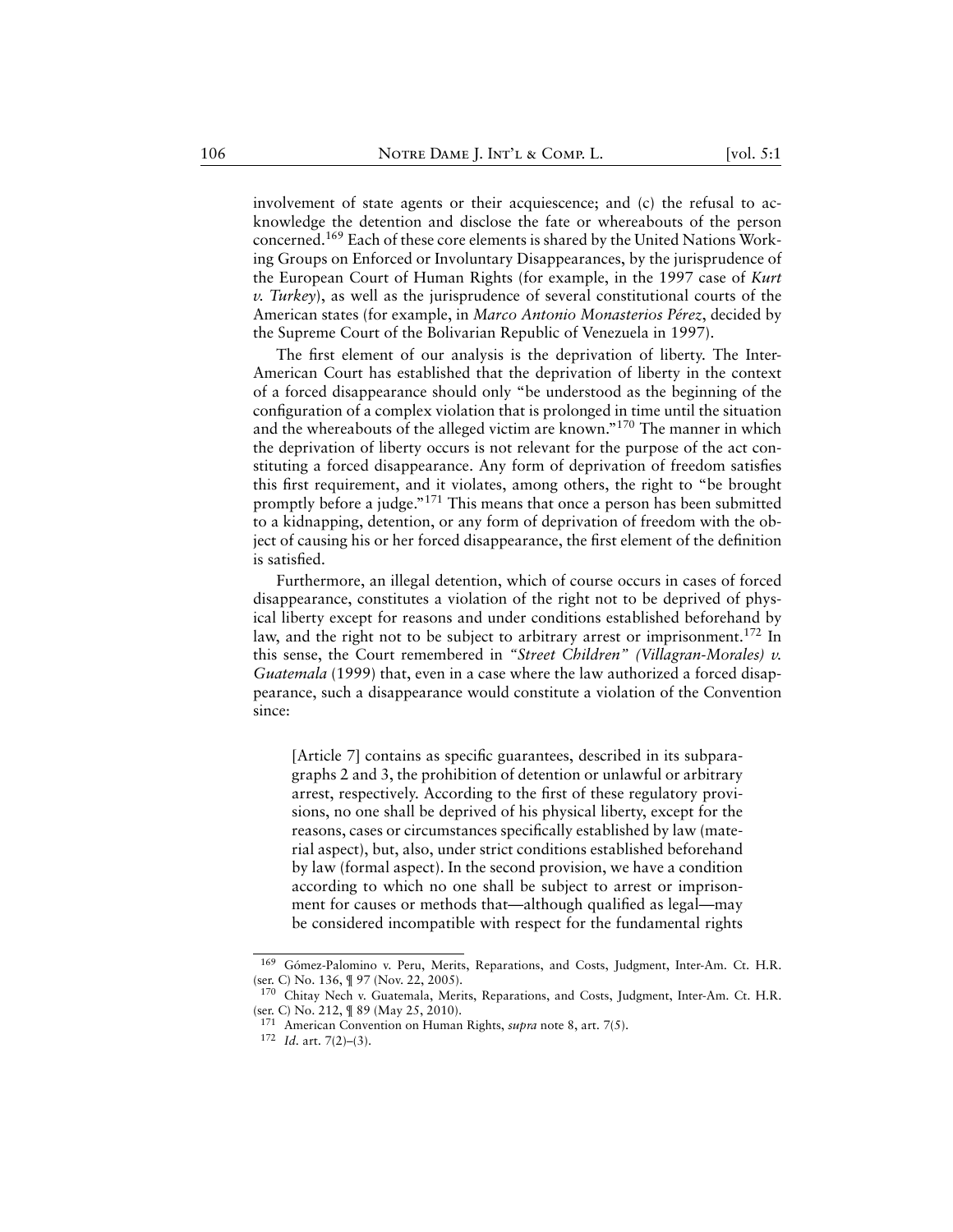of the individual because they are, among other matters, unreasonable, unforeseeable or out of proportion.<sup>173</sup>

The second element is the direct involvement of state agents or their acquiescence. The Court has held that, in order to establish that there has been a violation of the rights recognized in the Convention, it is not necessary that state responsibility is proved beyond a "reasonable doubt," or that the agents to whom the violations are attributed are individually identified. It is sufficient to prove that the acts or omissions that have allowed the perpetration of such violations are verified, or that the state failed to comply with its obligations.<sup>174</sup> This is because the Inter-American Court has held that the provisions of Article 4(1) of the Convention, in conjunction with Article 1(1) (obligation to respect rights), presuppose that no person shall be deprived of his life arbitrarily (which is a negative obligation). It also requires that the states take all the appropriate measures to protect and preserve the right to life (which is a positive obligation), pursuant to the obligation to guarantee the full and free exercise of the rights for all persons.<sup>175</sup>

The third element is the refusal to acknowledge the detention and disclose the fate or whereabouts of the person concerned. As we mentioned earlier, one of the essential characteristics of forced disappearance is the state's refusal to recognize that the victim is under its control and to provide information about his or her whereabouts.<sup>176</sup> For this reason, the forced disappearance of persons is a violation of different rights that continues by the will of the perpetrators, who, by refusing to provide information on the whereabouts of the victim, continue to violate the Convention at every moment until the fate and whereabouts of the victim are known.<sup>177</sup> The state, by denying access to information and documentation to the relatives of the victims, participates in maintaining the situation of uncertainty to the detriment of the relatives of the victims, removing it from the legal protection.

Consequently, the Court has held that, once a person has been deprived of his or her freedom, if the victim himself or herself cannot gain access to an effective remedy, it is fundamental that the next of kin or others close to him be able to gain access to a prompt and effective proceeding or judicial recourses as means to determine their whereabouts, state of health, or to identify the authority that ordered the deprivation of freedom.<sup>178</sup> The Court has also established that since

<sup>173</sup> "Street Children" (Villagran-Morales) v. Guatemala, Merits, Judgment, Inter-Am. Ct. H.R. (ser. C) No. 63, ¶ 131 (Nov. 19, 1999) (alteration in original) (quoting Gangaram-Panday v. Suriname, Merits, Reparations, and Costs, Judgment, Inter-Am. Ct. H.R. (ser. C) No. 16, ¶ 47 (Jan. 21, 1994)).

<sup>174</sup> Kawas-Fernández v. Honduras, Merits, Reparations, and Costs, Judgment, Inter-Am. Ct. H.R. (ser. C) No. 196, ¶ 73 (Apr. 3, 2009).

<sup>175</sup> *Id.* ¶ 74.

<sup>176</sup> Anzualdo Castro v. Peru, Preliminary Objection, Merits, Reparations, and Costs, Judgment, Inter-Am. Ct. H.R. (ser. C) No. 202, ¶ 91 (Sept. 22, 2009).

<sup>&</sup>lt;sup>177</sup> Heliodoro Portugal v. Panama, Preliminary Objections, Merits, Reparations, and Costs, Judgment, Inter-Am. Ct. H.R. (ser. C) No. 186, ¶ 112 (Aug. 12, 2008).

<sup>&</sup>lt;sup>178</sup> Radilla-Pacheco v. Mexico, Preliminary Objections, Merits, Reparations, and Costs, Judgment, Inter-Am. Ct. H.R. (ser. C) No. 209, ¶ 141 (Nov. 23, 2009).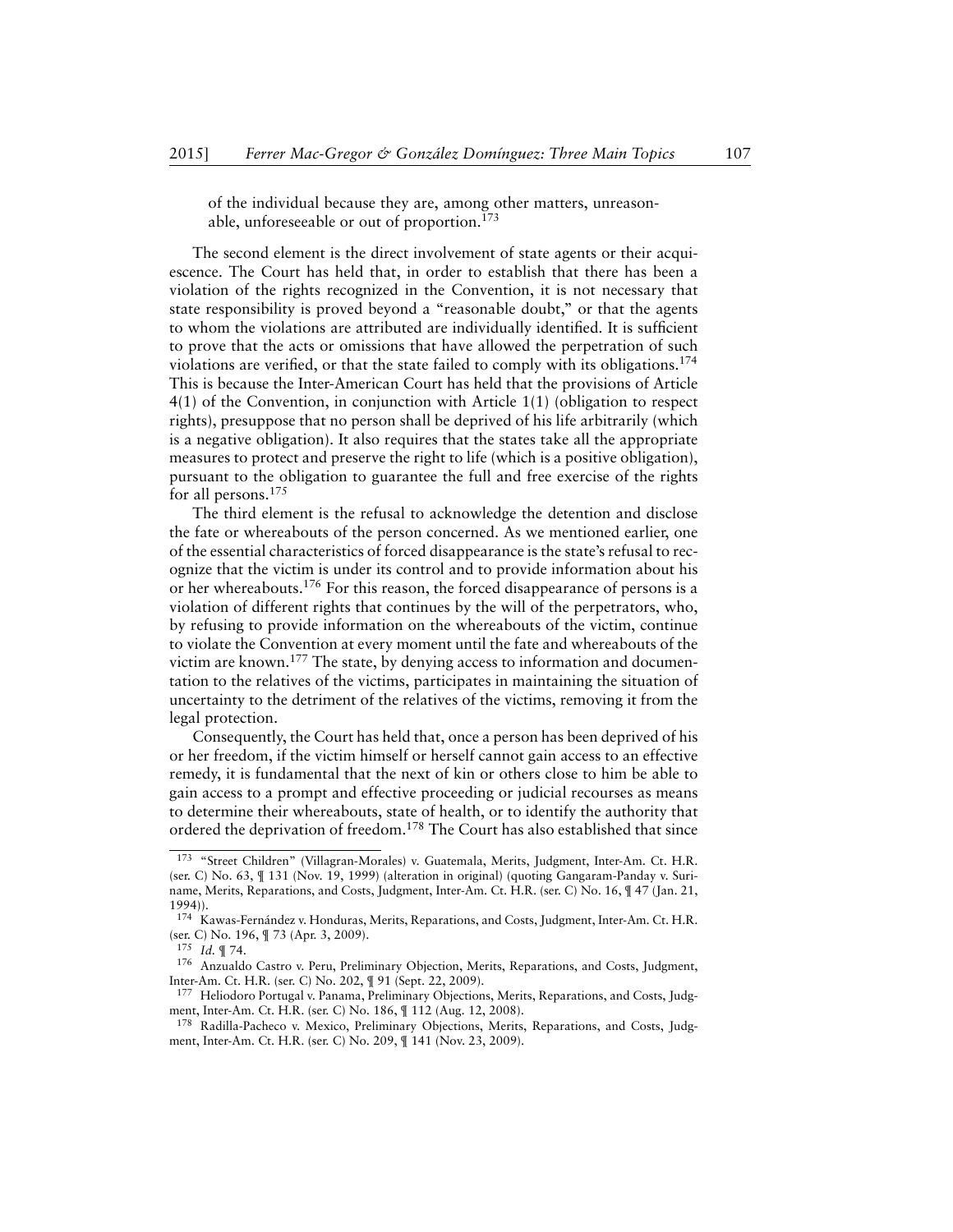the denial of the truth is one of the common characteristics to all the stages in a case of forced disappearance, one of the central elements for the prevention and elimination of this practice is the adoption of effective measures to prevent such obscurity in the information.<sup>179</sup> Hence, for instance, in *Anzualdo Castro v. Peru* (2009) the Court established that

the deprivation of liberty in legally recognized centers and the existence of detainees' records constitute fundamental safeguards, *inter alia*, against forced disappearances. In the opposite sense, the implementation and maintenance of clandestine detention centers constitute *per se* a breach of the obligation to guarantee insofar as such situation directly affects the rights to personal liberty, humane integrity and life.<sup>180</sup>

# <span id="page-46-0"></span>2 Continuous or Permanent Nature of the Forced Disappearance of **PERSONS**

Starting with *Velásquez-Rodríguez*, the Court decided that one of the most important features of forced disappearance is that the crime constitutes a continuing violation of various rights of the American Convention. This condition has the legal effect of tolling the statute of limitations for criminal proceedings, until the person regains his freedom or his body is found. The continuous or permanent nature of forced disappearance was codified in Article III of the Inter-American Convention on Forced Disappearance of Persons, which states: "This offense shall be deemed continuous or permanent as long as the fate or whereabouts of the victim has not been determined."<sup>181</sup> In this regard, the Court, in *Goiburú* reaffirmed the provisions of the above-mentioned Convention by stating that it must "consider integrally the offense of forced disappearance of an autonomous, continuing or permanent nature."<sup>182</sup> As we mentioned before, when referring to *Radilla-Pacheco*, one of the most important consequences of the continuous nature of the crime of forced disappearance is that it has opened the door for the Court to move away from the traditional understanding of the classic rules of international law in relation to the temporal jurisdiction and prohibition of retroactive application of treaties in cases of forced disappearance.<sup>183</sup>

#### 3 Multiple Offenses of Forced Disappearance

<span id="page-46-1"></span>Another important feature is the plurioffensive (*pluriofensiva*) nature of forced disappearance of persons. In order to develop this notion, the Court established that the analysis of a possible forced disappearance should not be understood

<sup>179</sup> *Anzualdo Castro*, Inter-Am. Ct. H.R. (ser. C) No. 202, ¶ 63.

<sup>&</sup>lt;sup>180</sup> Id. (citing Veláquez-Rodríguez v. Honduras, Merits, Judgment, Inter-Am. Ct. H.R. (ser. C) No. 4, ¶ 174 (July 29, 1988)).

<sup>181</sup> Inter-American Convention on Forced Disappearance of Persons, *supra* note 135, art. 3.

<sup>182</sup> Goiburú v. Paraguay, Merits, Reparations, and Costs, Judgment, Inter-Am. Ct. H.R. (ser. C) No. 153, ¶ 83 (Sept. 22, 2006).

<sup>183</sup> *Radilla-Pacheco*, Inter-Am. Ct. H.R. (ser. C) No. 209, ¶ 24.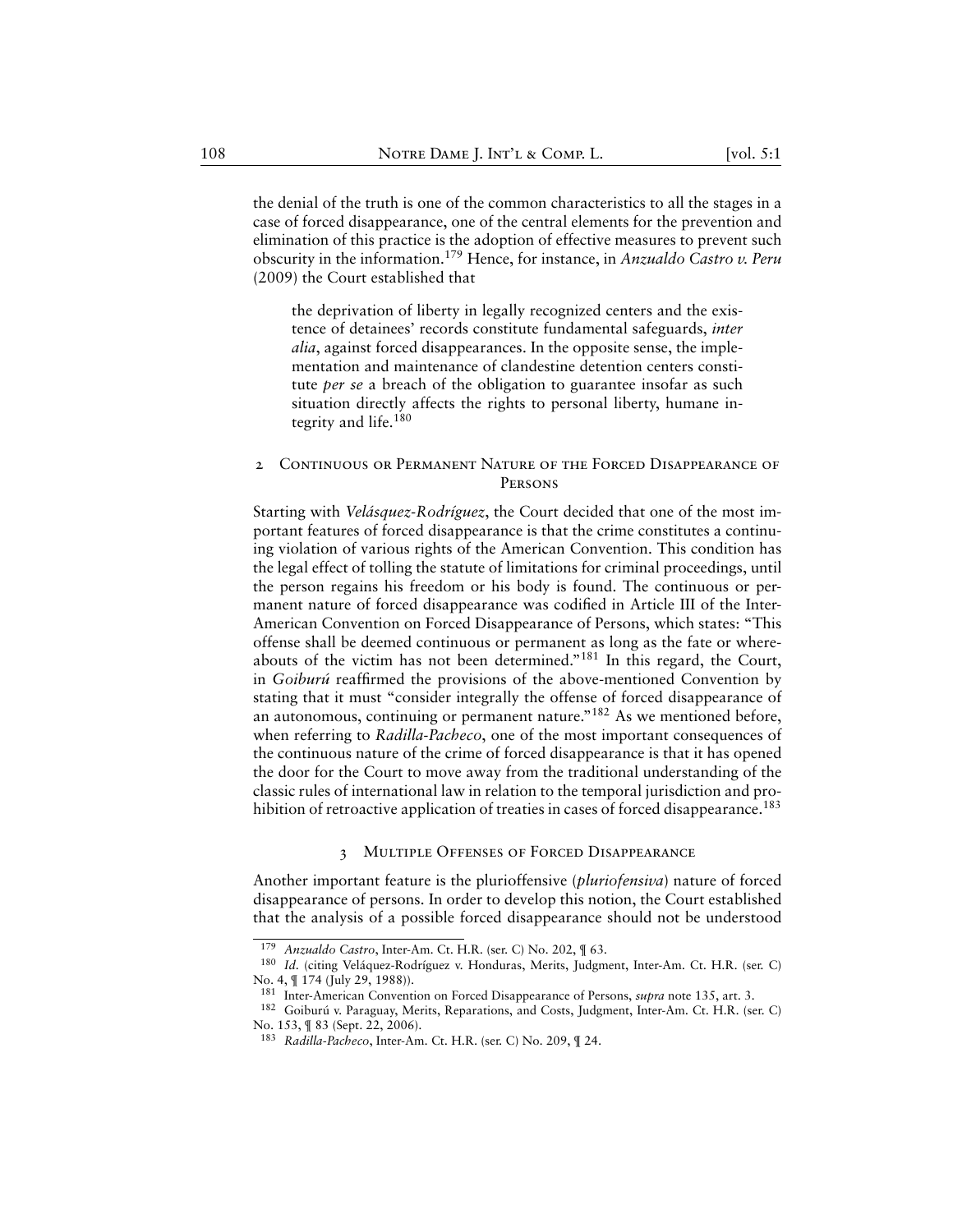in isolation or divided and fragmented, considering only the detention of the victim, or his possible torture, or the risk of the lost of life. Rather, the focus should be on all the facts presented in the case brought to the Court.<sup>184</sup> This approach has allowed the Court in certain cases not only to declare violations of Articles 5 (right to humane treatment), 7 (right to personal liberty), and 4 (right to life), but also allowed the Court to declare the violation of the right to juridical personality.<sup>185</sup>

Article 5 is violated because it is reasonable to presume, based on the body of evidence, that the victims of forced disappearance have suffered treatment contrary to the dignity inherent in the human being while in the custody of the state. Since *Velásquez-Rodríguez*, the Court has held that "prolonged isolation and deprivation of communication are in themselves cruel and inhuman treatment, harmful to the psychological and moral integrity of the person and a violation of the right of any detainee to respect for his inherent dignity as a human being."<sup>186</sup> Without any doubt, in these types of cases, the treatment of the detainee constitutes a violation of the right that every person has, in accordance with Article  $5(1)$ , to "have his physical, mental, and moral integrity respected," and, in accordance with Article  $5(2)$ , to "not . . . be subjected to torture or to cruel, inhuman, or degrading punishment."

Article 7 is violated because it implies an arbitrary deprivation of liberty, which also includes a violation of the detainee's right to be taken without delay before a judge and to invoke the appropriate procedures to review the legality of the arrest. In *Osorio Rivera* (2013), the Court established that under no conception of the Article can it be understood that a detainee is not to be brought before the competent authority in the terms established in Article 7 of the Convention, not even in those cases where the military conducts activities to ensure national security and maintain public order.<sup>187</sup> A detainee, as it is mandated by Article 7(5) of the Convention, "shall be brought promptly before a judge or other official authorized by law to exercise judicial power and shall be entitled to trial within a reasonable time or to be released without prejudice to the continuation of the proceedings."<sup>188</sup>

The Court has found that forced disappearance violates Article 4 (right to life) of the Convention, as the practice of disappearing often involves execution without trial followed by concealment of the body to eliminate any material evidence of the crime and to ensure the impunity of those responsible, which constitutes a brutal violation of the right to life.<sup>189</sup> On this point, the Court has considered that, due to the nature of forced disappearance, the victim is in an aggravated situation of vulnerability, which gives rise to the risk that several

<sup>&</sup>lt;sup>184</sup> Ticona Estrada v. Bolivia, Merits, Reparations, and Costs, Inter-Am. Ct. H.R. (ser. C) No. 191, ¶ 56 (Nov. 27, 2008).

<sup>185</sup> *Anzualdo Castro*, Inter-Am. Ct. H.R. (ser. C) No. 202, ¶¶ 90–101.

<sup>186</sup> Velásquez-Rodríguez v. Honduras, Merits, Judgment, Inter-Am. Ct. H.R. (ser. C) No. 4, ¶ 156 (July 29, 1988).

<sup>187</sup> Osorio Rivera v. Peru, Merits, Reparations, and Costs, Judgment, Inter-Am. Ct. H.R. (ser. C) No. 274, ¶ 167 (Nov. 26, 2013).

<sup>188</sup> American Convention on Human Rights, *supra* note 8, art. 7(5).

<sup>189</sup> *Osorio Rivera*, Inter-Am. Ct. H.R. (ser. C) No. 274, ¶ 157.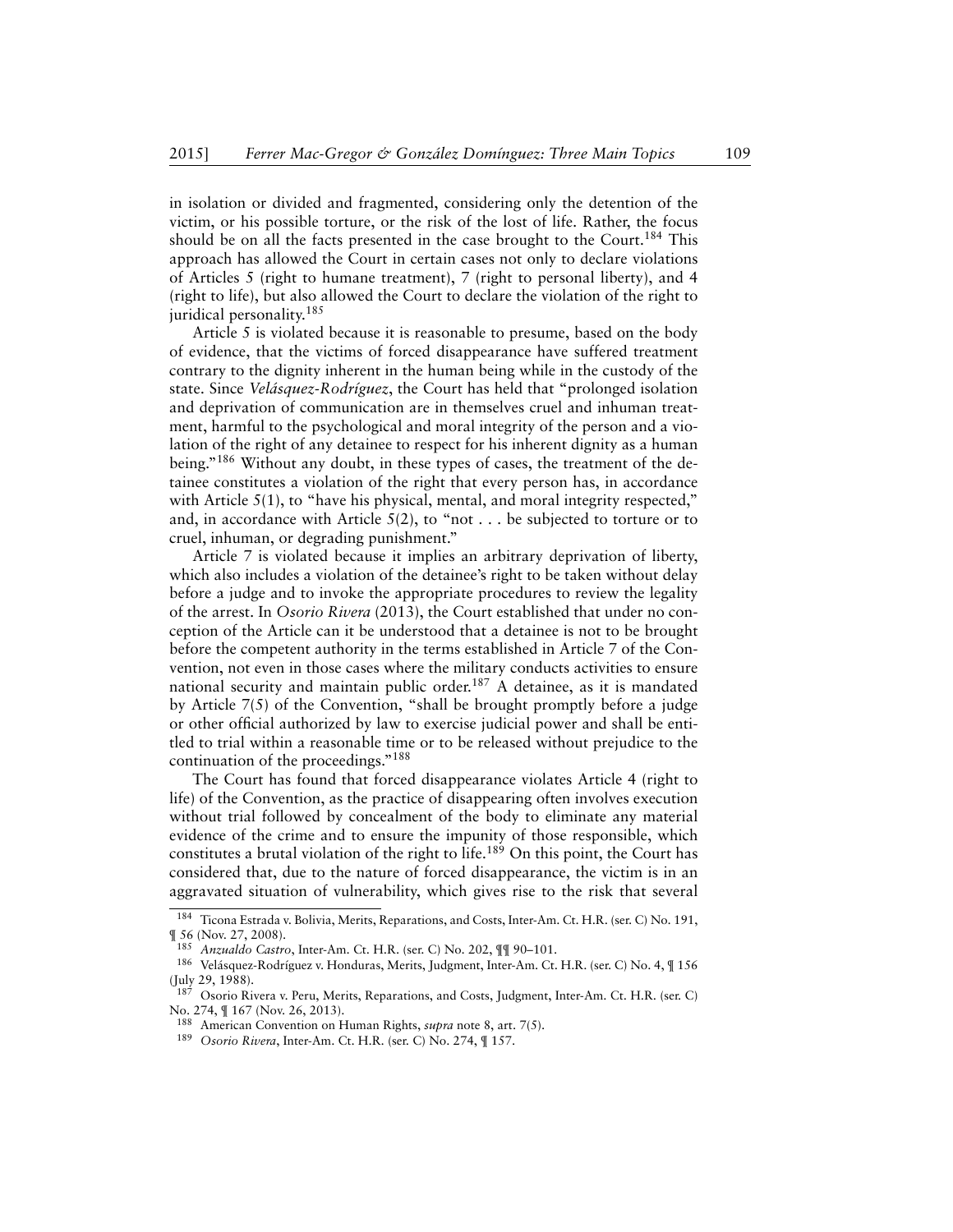rights might be violated, including the right to life.<sup>190</sup> Obviously, an execution of the detainee constitutes a flagrant violation of the right that every person has "to have his life respected," and a violation of the maxim that "no one shall be arbitrarily deprived of his life," as Article 4(1) clearly states.

Finally, in some circumstances the "right to recognition as a person before the law"<sup>191</sup> might be violated in cases of forced disappearance. In *Anzualdo Castro*, the Court found that a forced disappearance is not only one of the most serious forms of subtraction of a person from the legal protection of public institutions, but it is also a denial of its existence, which creates a sort of "legal limbo" and uncertainty in society, the state, and even compromises the international responsibility of the state.<sup>192</sup> In reaching this conclusion, the Court referred to various international instruments that opened the possibility to link the denial of the legal personality of the individuals and the phenomenon of forced disappearance, such as the Rome Statute and the International Convention of All Persons from Enforced Disappearances.<sup>193</sup>

In a similar fashion, it is important to mention that a state's tolerance of these types of conduct, which ultimately prevents individuals from getting access to adequate domestic legal remedies to protect their rights, is a violation of the right to due process and judicial protection in terms of Articles 8 and 25 of the American Convention. On this point, the Court has consistently recognized in its jurisprudence that it is not enough that legal remedies exist formally in the legal system, but that they need to be appropriate (the function of these resources must be suited to the violation of the rights) and effective (able to produce the effect for which they were conceived).<sup>194</sup>

# 4 Obligations of States to Investigate, Punish, and Prevent the Forced Disappearance of Persons

<span id="page-48-0"></span>The prohibition of forced disappearance of persons implies that states must comply with a number of obligations under Articles 1 and 2 of the Convention. The first is the obligation to investigate the forced disappearance of persons. The Inter-American Court has determined that, at any time there is reasonable cause to suspect that a person has been subjected to forced disappearance, the state must initiate an investigation ex officio.<sup>195</sup> In cases of forced disappearance, in-

 $\frac{190}{190}$  *Id.*  $\frac{9}{169}$ .

<sup>191</sup> American Convention on Human Rights, *supra* note 8, art. 3.

<sup>192</sup> Anzualdo Castro v. Peru, Preliminary Objection, Merits, Reparations, and Costs, Inter-Am. Ct. H.R. (ser. C) No. 202, ¶ 91 (Sept. 22, 2009).

<sup>193</sup> *Id.* ¶¶ 99–104.

<sup>194</sup> Manuel Eduardo Góngora Mena, *La Desaparición Forzada en la Jurisprudencia de la Corte Interamericana de Derechos Humanos* [*Forced Disappearances in the Jurisprudence of the Inter-American Court of Human Rights*], Nürnberger Menschenrechtszentrum (Nov. 3, 2004), <http://www.menschenrechte.org/lang/en/verstehen/desaparicion-forzada-cidh>.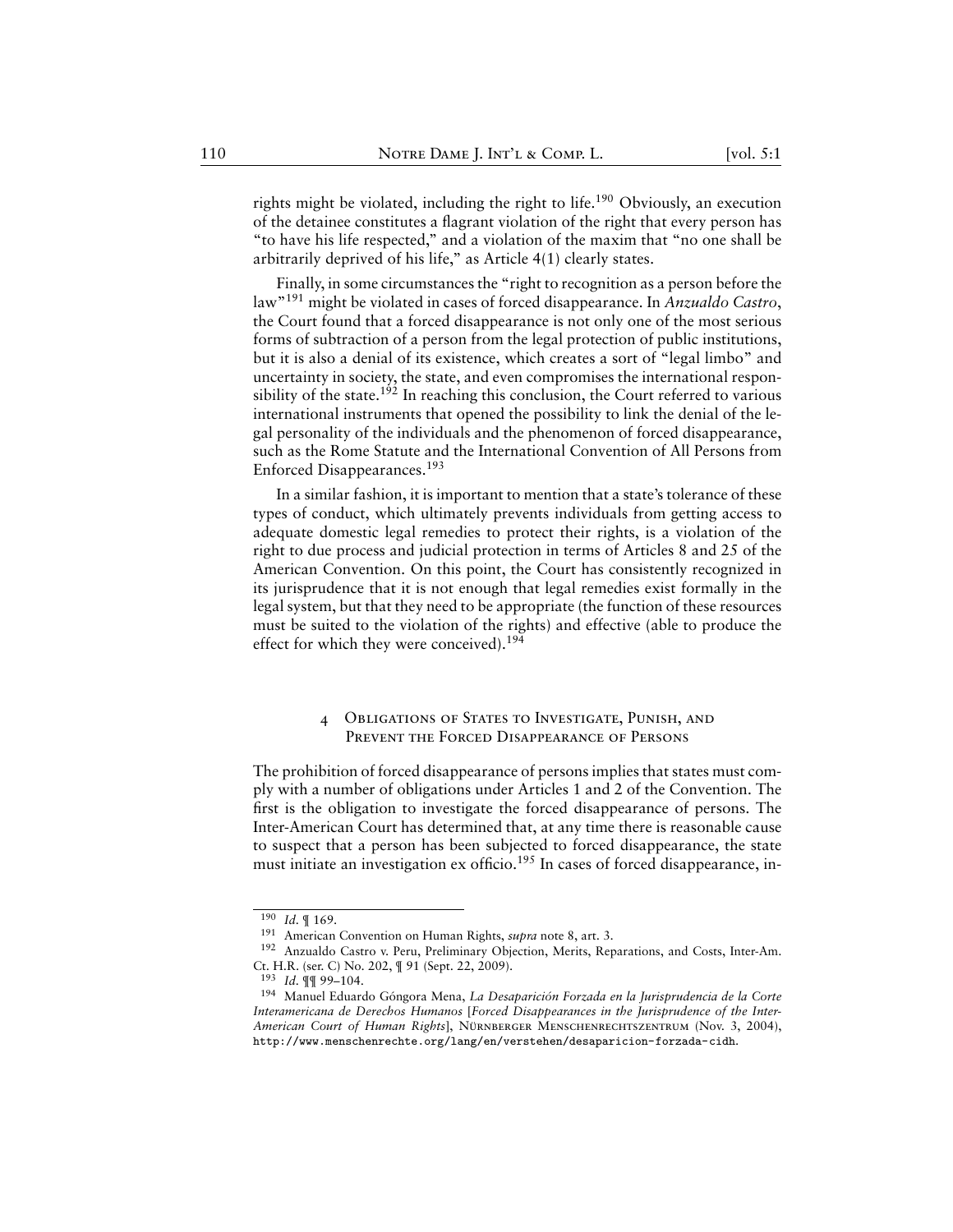ternational law, and the general duty to guarantee the rights of the American Convention—Article 1(1)—impose a duty on states to investigate a case of this nature without delay, and in a serious, impartial, and effective manner.<sup>196</sup> Using the same pro-victim approach, the Court has established that, in any case where any authority receives news about acts pertaining to the forced disappearance of persons, he or she shall denounce them immediately.<sup>197</sup>

The second obligation is the duty to enact and enforce laws. In the case of forced disappearance of persons, the duty to pass domestic legislation in accordance with the provisions of the American Convention, which is set out in Article 2 of the Convention, is fundamental for the effective eradication of this practice. Thus, in response to the particularly serious nature of the forced disappearance of persons, the protection that can be given by the existing criminal laws for kidnapping or abduction, torture or killing, among others, is not enough to combat forced disappearance, which means that this offense shall be typified autonomously. This obligation also has a treaty basis, as Article III of the Inter-American Convention on the Forced Disappearance of Persons provides:

The States Parties undertake to adopt, in accordance with their constitutional procedures, the legislative measures that may be needed to define the forced disappearance of persons as an offense and to impose an appropriate punishment commensurate with its extreme gravity. This offense shall be deemed continuous or permanent as long as the fate or whereabouts of the victim has not been determined.<sup>198</sup>

Finally, States have an obligation of prevention, which includes all legislative, administrative, political, and cultural means of promoting and protecting human rights.<sup>199</sup> This requirement, of course, is an obligation of means and not of results, so that the mere violation of rights is not sufficient to constitute a violation of this duty.<sup>200</sup> Thus, the deprivation of freedom in legally-recognized detention centers and the existence of records of detainees are fundamental safeguards, *inter alia*, against forced disappearance. *A contrario sensu*, the Court has established that the functioning and maintenance of secret detention centers constitute per se a breach of the obligation to ensure—Article 1(1)—because it directly infringes the rights to personal liberty, personal integrity, life and legal personality.<sup>201</sup>

<sup>&</sup>lt;sup>195</sup> Radilla-Pacheco v. Mexico, Preliminary Objections, Merits, Reparations, and Costs, Judgment, Inter-Am. Ct. H.R. (ser. C) No. 209, ¶ 143 (Nov. 23, 2009).

<sup>196</sup> Pueblo Bello Massacre v. Colombia, Interpretation of the Judgment of Merits, Reparations, and Costs, Judgment, Inter-Am. Ct. H.R. (ser. C) No. 159, ¶ 145 (Nov. 25, 2006).

<sup>197</sup> *Anzualdo Castro*, Inter-Am. Ct. H.R. (ser. C) No. 202, ¶ 65.

<sup>198</sup> Inter-American Convention on Forced Disappearance of Persons, *supra* note 135, art. 3.

<sup>199</sup> Velásquez-Rodríguez v. Honduras, Merits, Judgment, Inter-Am. Ct. H.R. (ser. C) No. 4, ¶ 175 (July 29, 1988).

<sup>200</sup> *See* Góngora Mena, *supra* note 194.

<sup>201</sup> *Anzualdo Castro*, Inter-Am. Ct. H.R. (ser. C) No. 202, ¶ 63.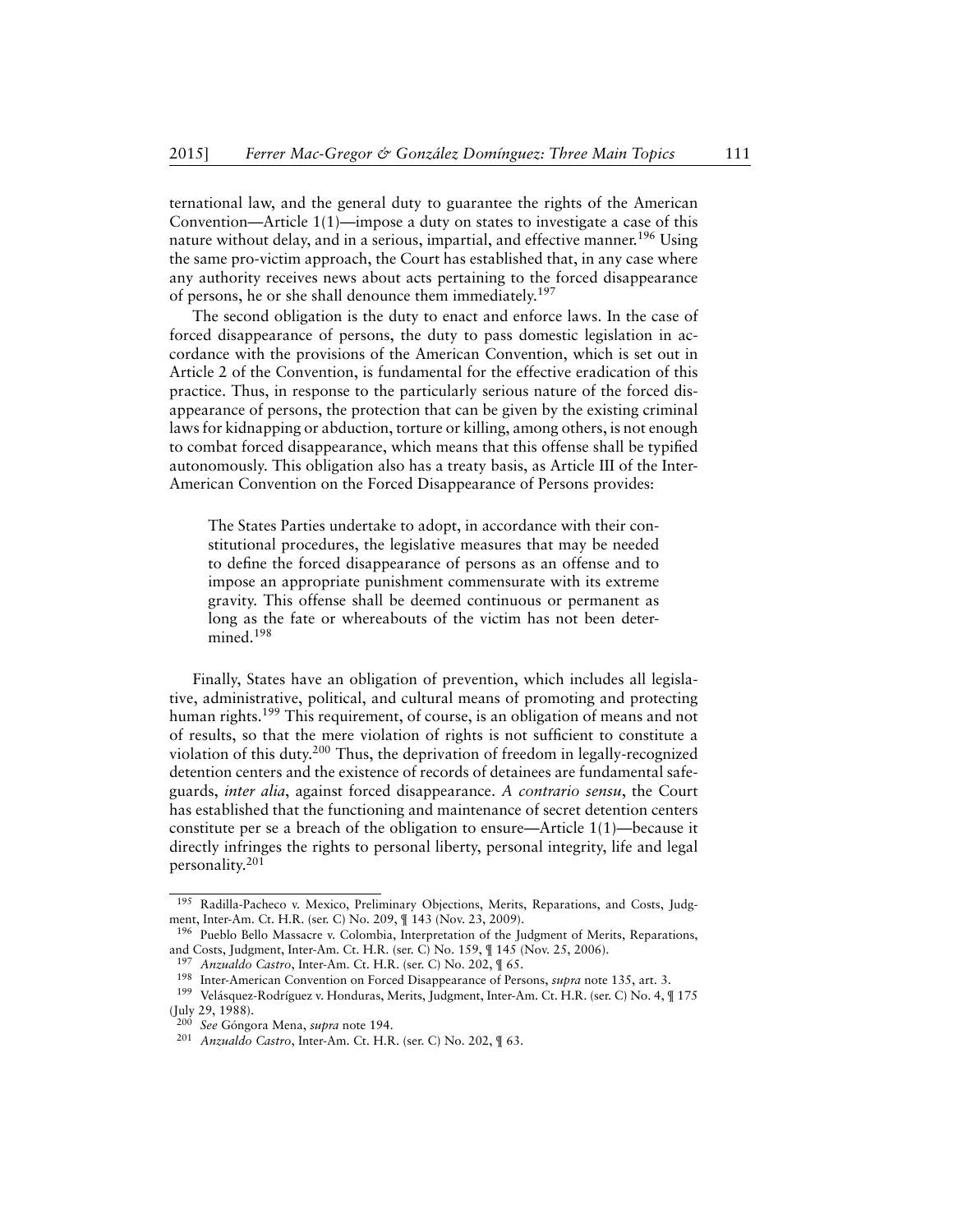#### D CONCLUSION

<span id="page-50-0"></span>The crime of forced disappearance is defined as

the act of depriving a person or persons of his or their freedom, in whatever way, perpetrated by agents of the State or by persons or groups of persons acting with the authorization, support, or acquiescence of the State, followed by an absence of information or a refusal to acknowledge that deprivation of freedom or to give information on the whereabouts of that person, thereby impeding his or her recourse to the applicable legal remedies and procedural guarantees.<sup>202</sup>

The Inter-American Court and the Inter-American Convention on Forced Disappearance of Persons consider this crime a differentiated phenomenon, characterized by multiple and continuous violation of several rights enshrined in the American Convention (Articles 5, 7, 4, and, in some cases, Article 3).<sup>203</sup> This crime not only produces an arbitrary deprivation of freedom, but also violates the integrity and personal security of the person and endangers the very life of the detainee, placing him or her in a state of complete helplessness, which opens the door for related crimes like torture or murder.

The American Convention does not expressly prohibit the forced disappearance of persons. Its prohibition is a development of the Inter-American corpus juris that is the result of the Inter-American Court's jurisprudence, which started in the *Velásquez-Rodríguez* case and was strengthened with the adoption of the Inter-American Convention on Forced Disappearance of Persons, which entered into force on March 28, 1996. Fourteen countries have ratified the Convention; Brazil and Nicaragua have signed but not ratified the Convention.<sup>204</sup>

There is no doubt that the jurisprudence and the treaty-based developments in this area have been important elements in the fight against the commission of this particularly heinous crime. In this context, the work of the Inter-American Court has focused on bringing justice to the victims and their relatives, and to promoting the adoption of laws and policies that help to eradicate this practice from the states that belong to the Inter-American System.

### V General Conclusion

<span id="page-50-1"></span>The topics that have been succinctly covered in this article are intimately connected with some of the most important rights and values protected by the American Convention: life, freedom, personal integrity, access to justice, truth, and reparation. The Inter-American Court has developed a creative jurisprudence with a pro-victim spirit in order to deal with actions of state agents that have had the effect of violating these rights and values, allowing the victims of serious human rights violations and their relatives to seek justice at the international

<sup>202</sup> Inter-American Convention on Forced Disappearance of Persons, *supra* note 135, art. 2.

<sup>203</sup> *Id.* arts. 3–5, 7.

<sup>204</sup> *See generally id.*